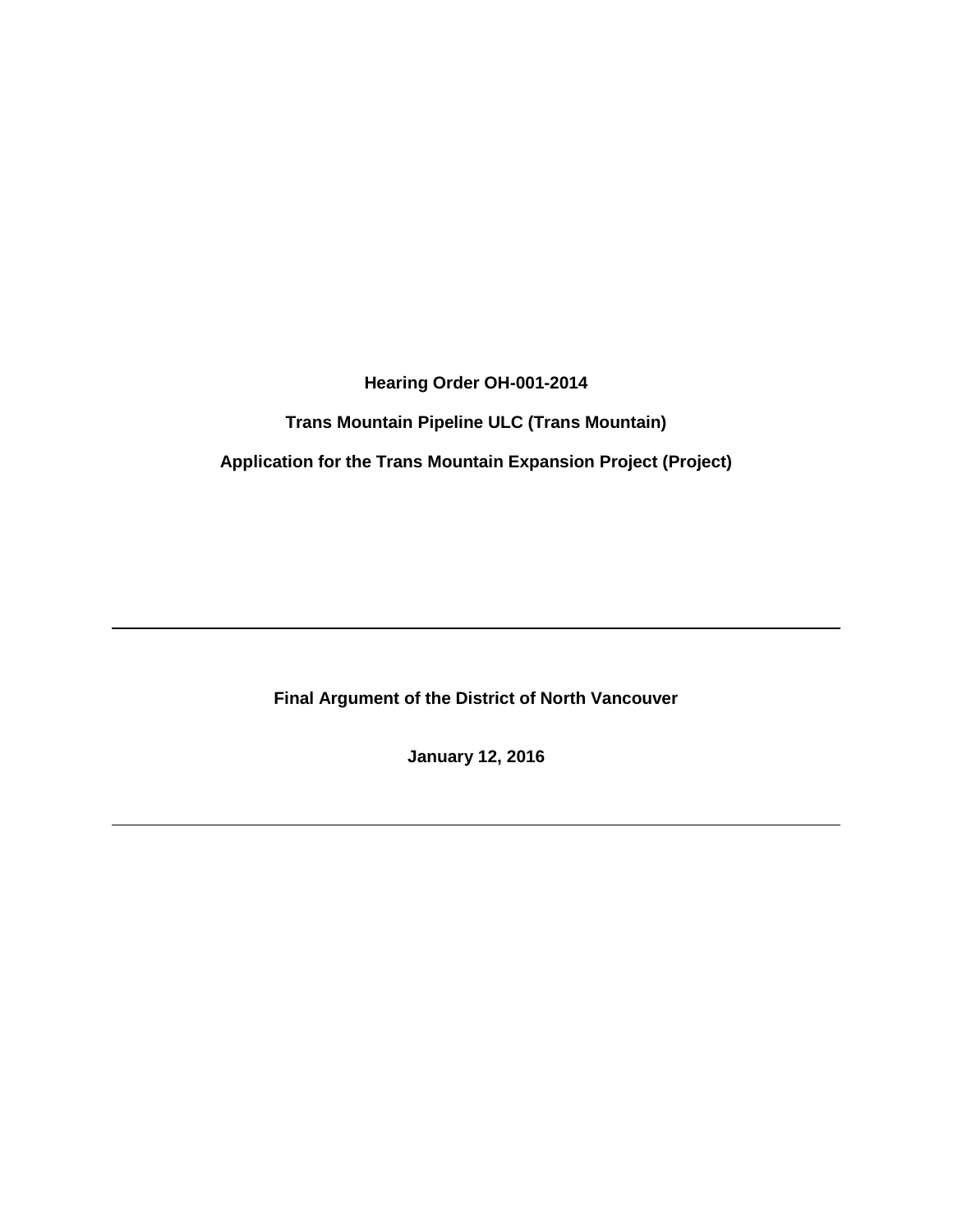# **TABLE OF CONTENTS**

 $-2 -$ 

| 1. |       |                                                                     |  |  |
|----|-------|---------------------------------------------------------------------|--|--|
| 2. |       |                                                                     |  |  |
| 3. |       |                                                                     |  |  |
| 4. |       |                                                                     |  |  |
|    | 4.1   |                                                                     |  |  |
|    |       |                                                                     |  |  |
|    |       | 4.1.2 Complexity of Shoreline and Local Oceanographic Conditions 13 |  |  |
|    |       |                                                                     |  |  |
|    |       |                                                                     |  |  |
|    | 4.2   |                                                                     |  |  |
|    | 4.3   |                                                                     |  |  |
|    | 4.3.1 |                                                                     |  |  |
|    | 4.3.2 |                                                                     |  |  |
|    | 4.4   |                                                                     |  |  |
|    | 4.5   |                                                                     |  |  |
|    | 4.6   |                                                                     |  |  |
| 5. |       |                                                                     |  |  |
|    | 5.1   |                                                                     |  |  |
|    | 5.2   |                                                                     |  |  |
|    |       |                                                                     |  |  |
|    |       |                                                                     |  |  |
|    |       |                                                                     |  |  |
|    |       |                                                                     |  |  |
|    |       |                                                                     |  |  |
|    |       |                                                                     |  |  |
|    |       |                                                                     |  |  |
|    |       |                                                                     |  |  |
|    | 5.3   | Conclusion - Emergency Response Planning & Spill Response 42        |  |  |
|    | 5.4   | Conditions re. Emergency Response Planning & Spill Response 43      |  |  |
| 6. |       |                                                                     |  |  |
| 7. |       |                                                                     |  |  |
| 8. |       |                                                                     |  |  |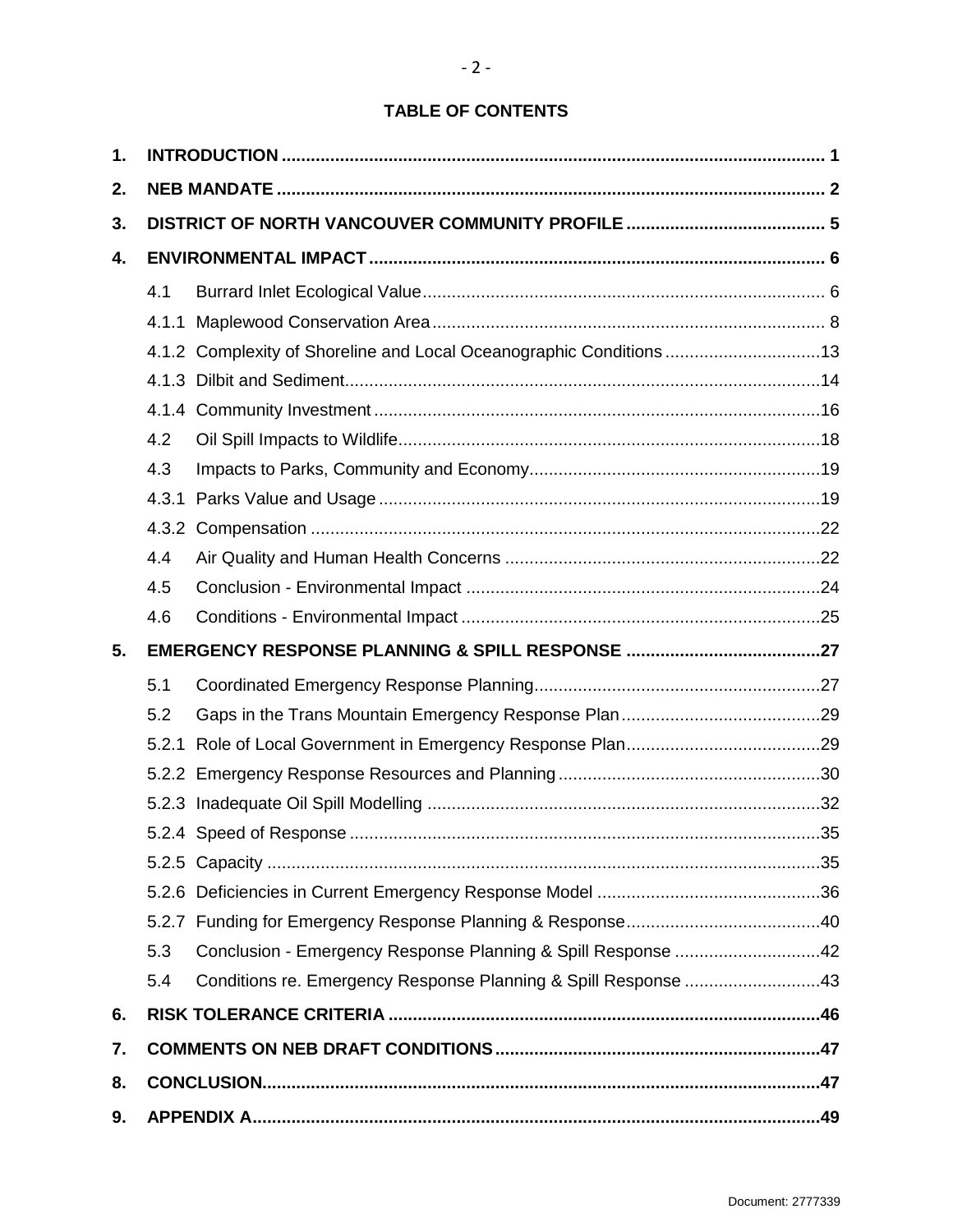#### <span id="page-2-0"></span>**1. INTRODUCTION**

 The District of North Vancouver (the "District") is a municipality located on the north shore of Burrard Inlet, directly across from Trans Mountain's Westridge Marine Terminal. The District prides itself on being a community with a spectacular natural setting and abundant natural features, including mountains, forests, rivers, wetlands, and marine waterfront. The District has committed in its Parks and Open Space Strategic Plan to protect and enhance the ecological integrity and beauty of its natural environment as well as to promote sustainability, active living and accessibility, and foster community stewardship, identity and culture for current and future generations.

 The Trans Mountain Expansion Project (the "Project"), if approved, will pose significant environmental and public health risks to the District and will specifically threaten sensitive ecological areas on its waterfront. The proposed increase in Trans Mountain's pipeline transport capacity with its corresponding increase in tanker traffic significantly increases the risk of an oil spill in Burrard Inlet. This poses a direct threat to the District, whose shoreline borders on Burrard Inlet and whose closest point of land is just one kilometre away from the Westridge Marine Terminal. While the probability of such an oil spill occurring may be low, its environmental consequences are very high. Any spill in Burrard Inlet could have a dramatic and lasting negative impact on the District's physical and ecological environment as well as its economy, public health and safety.

The two key issues of concern to the District are:

 (i) Environmental impacts of the Project, including air quality, human health, parks impacts, natural environment and ecology; and

(ii) Emergency spill response, both planning and execution.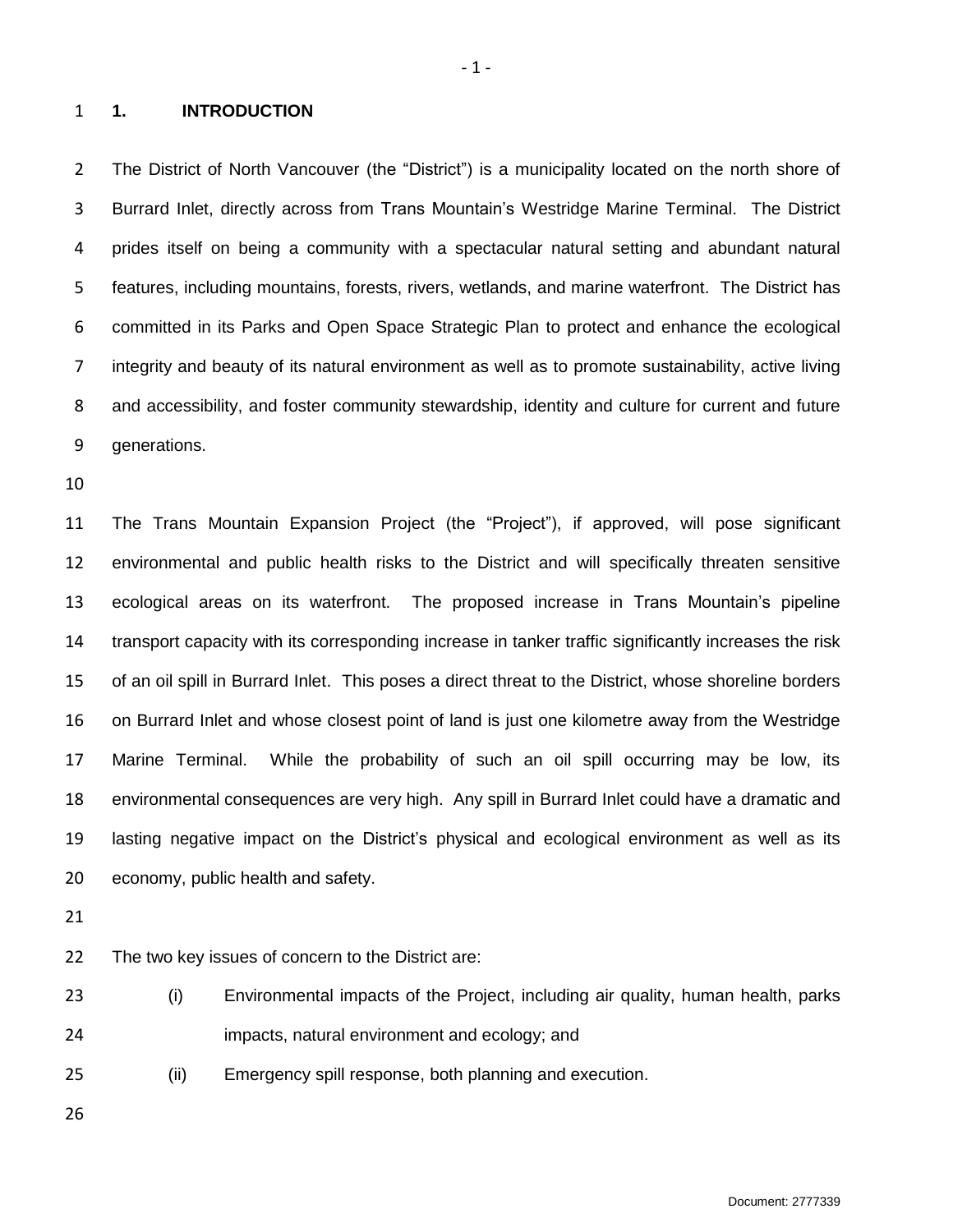The District's position, having reviewed the Application and information filed in the NEB public hearing process, is that neither of these key issues have been adequately addressed. Consequently, the Project poses an unacceptable level of risk of serious and long-lasting impacts to the District's environment, public health and safety and this risk simply outweighs the public benefits of this Project. The District is further of the view that the risks posed by the Project cannot be effectively mitigated through the imposition of conditions on Trans Mountain by the NEB. Consequently, the District is opposed to the proposed Project and on June 15, 2015, North Vancouver District Council passed a resolution formally opposing the Project.

#### <span id="page-3-0"></span>**2. NEB MANDATE**

 Under section 52(1) of the *National Energy Board Act*, RSC 1985 c. N-7**,** the NEB is charged with making a recommendation to the Governor in Council as to whether the Project is required for "the present and future public convenience and necessity" which has been interpreted to be synonymous with "public interest" (*Re Sumas Energy 2 Inc.*, [2004] LNCNEB 1, No. EH-1-2000 at para. 40 ("*Sumas Energy 2*").

 The purpose of the NEB, as stated by the Board in *Sumas Energy 2*, is to "promote safety, environmental protection and economic efficiency in the Canadian public interest in its regulation of pipelines, international power lines and energy development, within the mandate set by Parliament" (at para. 22). In that decision, the Board described the public interest as:

 The public interest is inclusive of all Canadians and refers to a balance of economic, environmental and social interests that changes as society's values and preferences evolve over 23 time. As a regulator, the Board must estimate the overall public good a project may create and its potential negative aspects, weigh its various impacts, and make a decision. (Para. 38)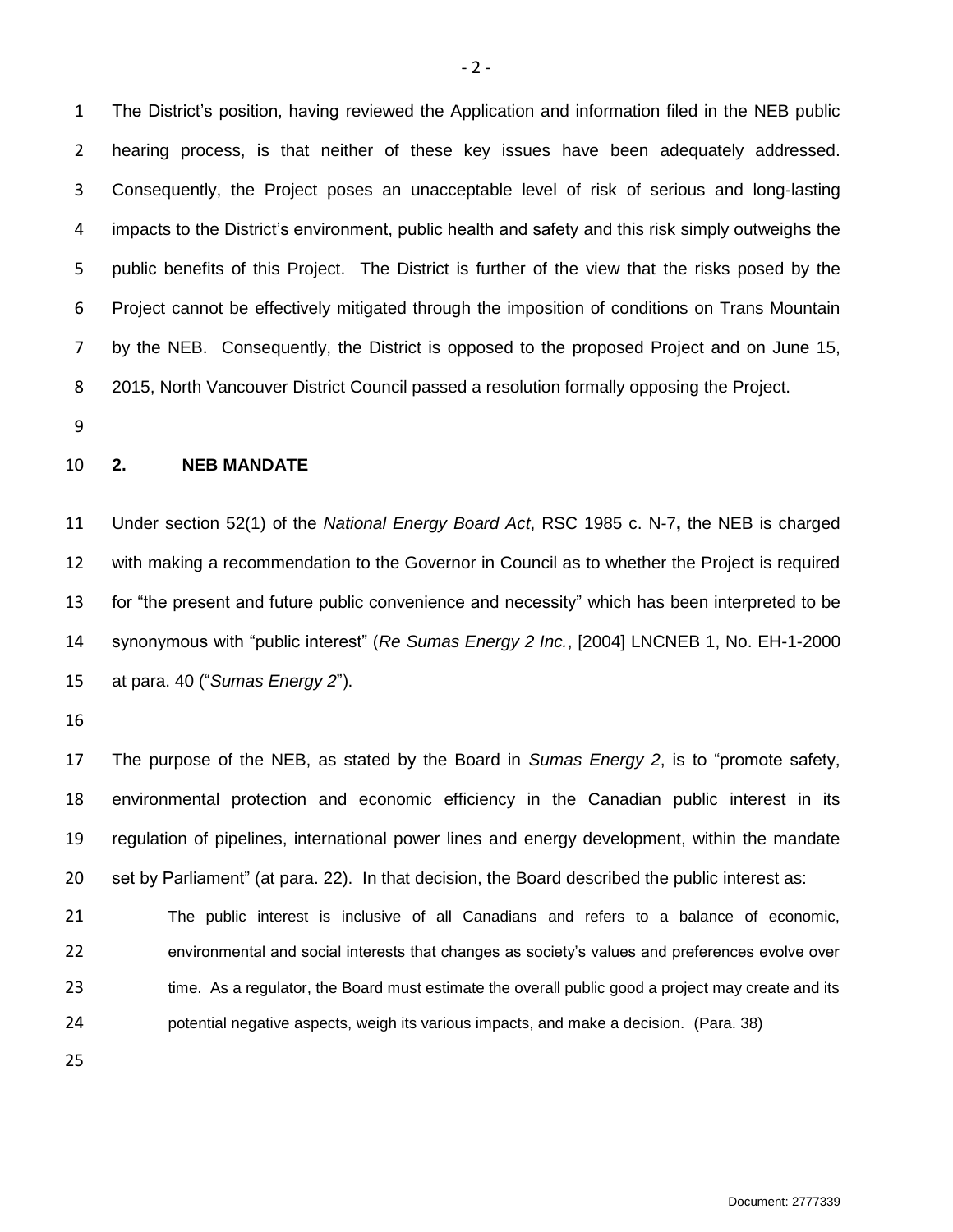In *Sumas Energy 2*, the Board also endorsed the following comments regarding what constitutes "public convenience and necessity" or "public interest" from the Glacier Power decision in Alberta (*Glacier Power Ltd., Dunvegan Hydroelectric Project* (25 March 2003), EUB Decision 2003-020):

 In order to establish whether the project is in the public interest, the Panel must understand its potential economic, social, and other benefits and then determine whether these balance or outweigh the project's costs and negative impacts on the environment, public health, and safety 8 and other social and economic matters. (Para. 42)

 The NEB must also set out any conditions which the NEB "considers necessary or desirable in the public interest" which should apply to the Project. In making its recommendation, the NEB may have regard to "any public interest" that, in the Board's opinion, may be affected by the issuance of the certificate of public convenience or the dismissal of the application.

 The public interests that the District advances in this submission are (i) the public interest in the protection and preservation of sensitive ecosystems, foreshore environments and beaches that are vulnerable to the effects of an oil spill in Burrard Inlet; and (ii) the public interest in preserving public safety from adverse health effects.

 The Board's report must also include its environmental assessment under the *Canadian Environmental Assessment Act, 2012*, SC 2012, c.19 ("*CEAA*") (since the Project is a "designated project" under section 2 and the regulations of *CEAA*). The purpose of *CEAA* is "to protect the environment from significant adverse environmental effects caused by a designated project" (section 4(1)). Its mandate is to do this by applying the "precautionary principle" which, according to the Federal Court of Appeal, provides that "a project should not be undertaken if it may have serious adverse environmental consequences, even if it is not possible to prove with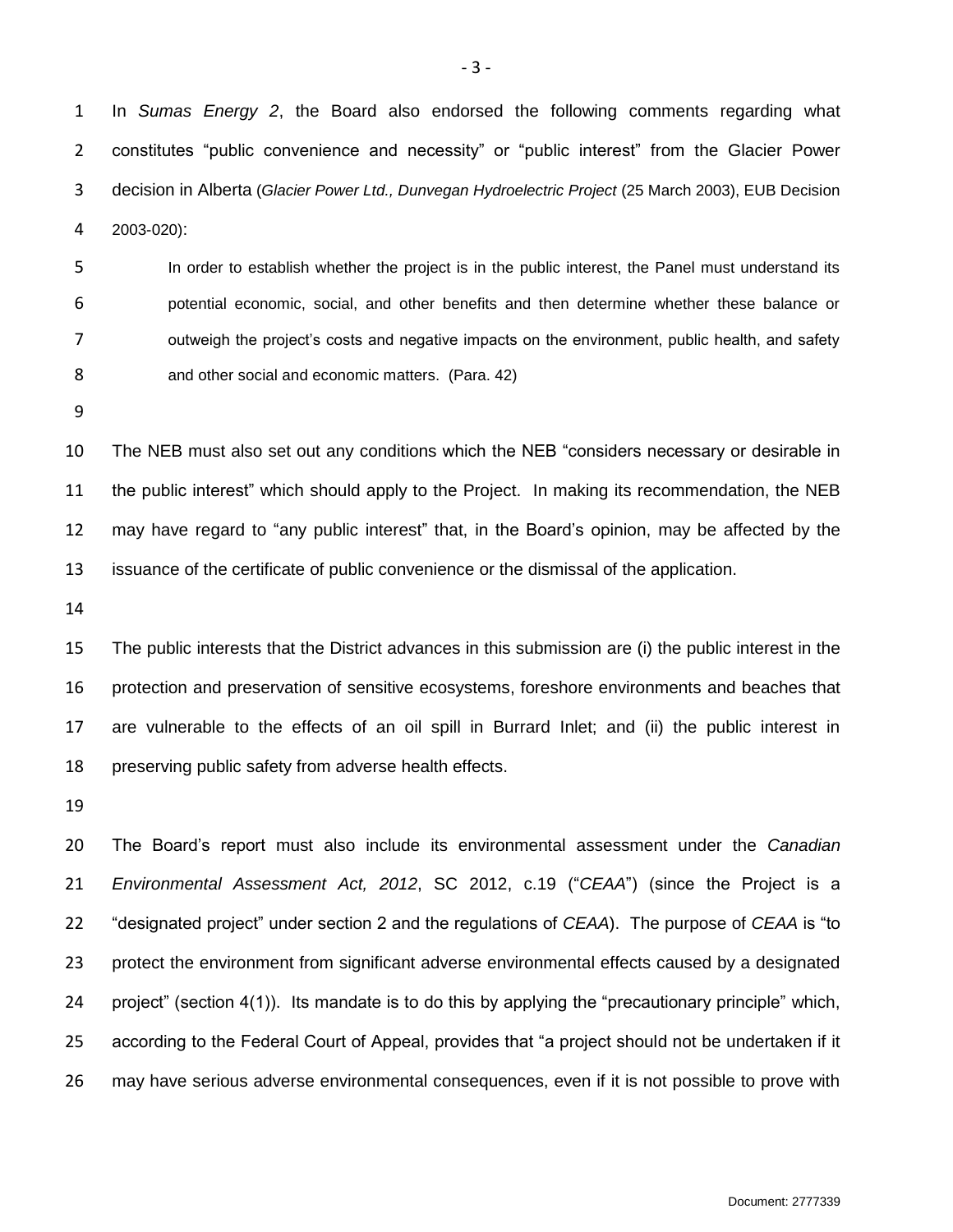any degree of certainty that these consequences will in fact materialize" (*Canadian Parks and Wilderness Society v. Canada (Minister of Canadian Heritage*) 2003 4 FC 672, para. 24).

 Under *CEAA*, the NEB must decide whether the Project "is likely to cause significant adverse environmental effects" (including the environmental effects of malfunctions – s. 19) and, if so, "whether those effects are justified in the circumstances" (s. 52). In light of the oil spill risk, there is certainly the potential for "significant adverse environmental effects" and it is the District's view that these effects have not been adequately addressed or mitigated in the Application and furthermore that these effects cannot be effectively mitigated through the imposition of conditions.

 The District's objection to the Project relates to the following issues from the NEB's List of Issues for the Project:

- 4. The potential environmental and socio-economic effects of the proposed project, 15 including any cumulative environmental effects that are likely to result from the project, **including those required to be considered by the NEB's Filing Manual.**
- 5. The potential environmental and socio-economic effects of the proposed project, 18 including any cumulative environmental effects that are likely to result from the project, including the potential effects of accidents or malfunctions that may occur.

20 10. Potential impacts of the project on landowners and land use.

21 11. Contingency planning for spills, accidents or malfunctions, during construction and operation of the project.

23 12. Safety and security during construction of the proposed project and operation of the project, including emergency response planning and third-party damage prevention.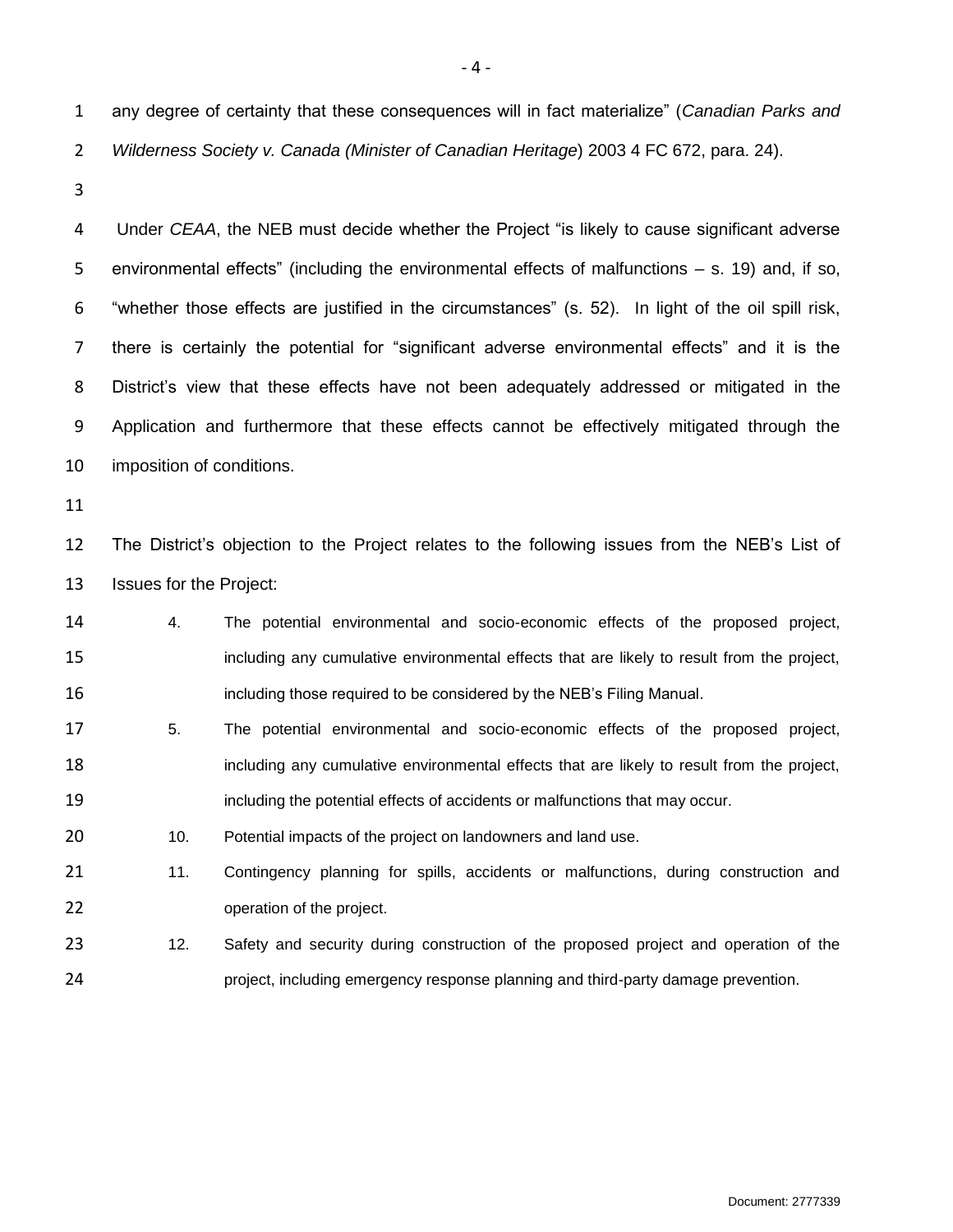<span id="page-6-0"></span>

#### **3. DISTRICT OF NORTH VANCOUVER COMMUNITY PROFILE**

 The District is a community that highly values and strongly identifies with its natural environment and it is a community that expects its municipal government to protect and manage the natural assets of the North Shore. The District has over 40 km of shoreline frontage comprised of both District-owned and private land (residential and commercial), parks, open space and natural areas, all of which border on Burrard Inlet (Affidavit of J. Pavey, para. 4.1). This shoreline is home to the Conservation Area at Maplewood Flats, operated by the Wild Bird Trust, which is the last remaining undeveloped waterfront wetland on the North Shore and whose importance as bird habitat is internationally recognized (Affidavit of J. Pavey, para. 3.2, Filing A4Q0E9).

 In addition to the more natural areas of the waterfront, the District also has an industrial waterfront that forms part of Canada's largest port, is a strategic national economic asset and provides significant business opportunities and local jobs for residents. This shared waterfront along Burrard Inlet shapes and defines the ecology, economy and lifestyle of the North Shore (Affidavit of J. Pavey, para. 2.1, Filing A4Q0E9).

 The District's shoreline is located within very close proximity to the Westridge Marine Terminal - its jurisdictional boundary is within one kilometre and the closest point of land at Cates Park/Whey-ah-Wichen is just 1.2 km from the Terminal.

 The local government of the District is responsible for promoting and enhancing the environmental, social, cultural and economic interests of the community and is the steward of these interests for future generations. This is reflected in the *Official Community Plan* which identifies rivers, creeks and waterfront as highly valued environmental, recreational, cultural, heritage and economic assets (Affidavit of J. Pavey, paras. 3.4 – 3.6, Filing A4Q0E9). Further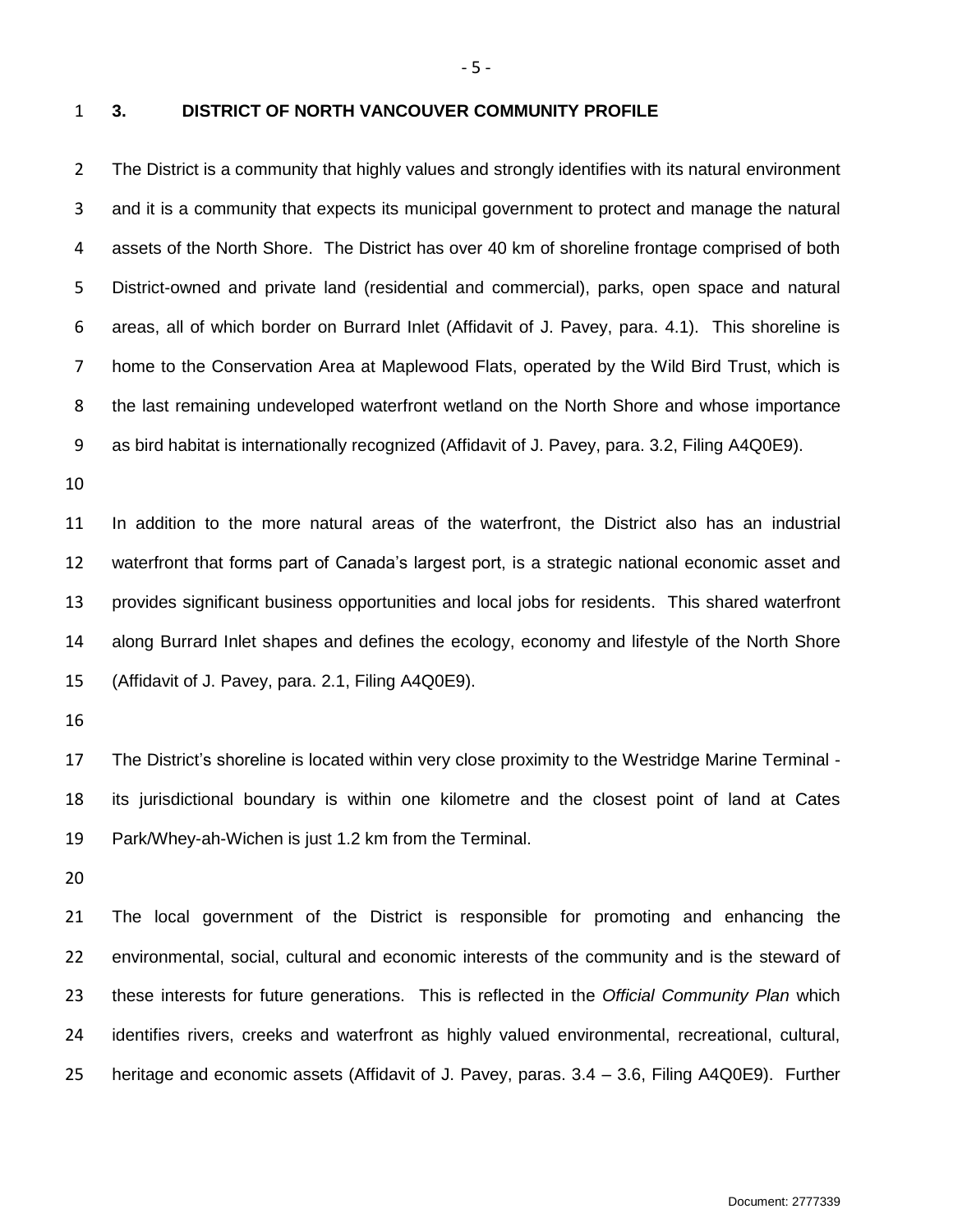details regarding the importance of the District's waterfront and its uses are set out in Ms. Pavey's Affidavit, paras. 4.1 – 4.2, Filing A4Q0E9.

 The Project, if approved, would have both environmental and operational impacts on the District. The environmental impacts include effects to air, land and water, caused by emissions from pipeline and marine terminal facility operations, marine shipping activities and potential accidents or malfunctions which could negatively affect sensitive ecosystems and District beaches, parks and shoreline. The operational impacts include emergency response planning necessitated by the increased tanker traffic and corresponding increased risk of an oil spill in Burrard Inlet. This written Argument sets out the District's concerns regarding these serious environmental and operational impacts.

#### <span id="page-7-0"></span>**4. ENVIRONMENTAL IMPACT**

 The District is deeply concerned about the potential environmental impact of the proposed Project. Specifically, the District is concerned about the sensitivity and vulnerability of Burrard Inlet and the District's shoreline, parks and beaches in the event of a spill. The Maplewood Conservation Area (the "Conservation Area") constitutes a unique ecosystem which is particularly vulnerable to the effects of a spill. The specific ecological value of Burrard Inlet is discussed below.

# <span id="page-7-1"></span>**4.1 Burrard Inlet Ecological Value**

 Burrard Inlet has significant and distinct ecological features which are described in detail in the Affidavit of Ms. Pavey, the District's Section Manager for Environmental Sustainability (paras. 5.1 – 5.4, Filing A4Q0E9). It is these important ecological values that are at risk in the event of a spill. The District has invested considerable resources in working toward environmental protection and enhancement goals for the foreshore and habitats located in Burrard Inlet. In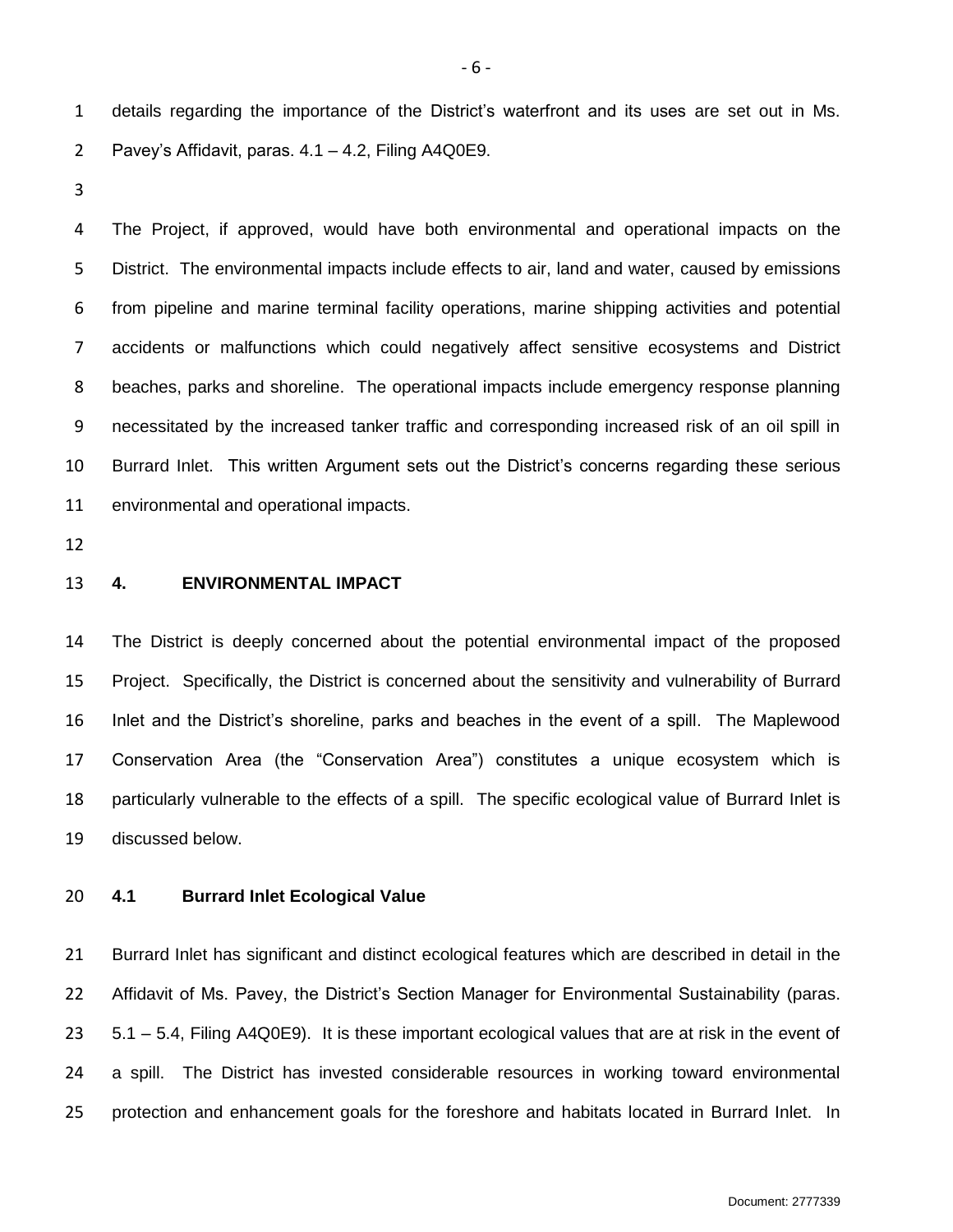addition to local initiatives, District staff have participated in the Burrard Inlet Environmental Action Program (BIEAP) (established in 1991 and disbanded in 2013) whose participants were Environment Canada, Fisheries and Oceans Canada, Transport Canada, British Columbia Ministry of Environment, Metro Vancouver, Port Metro Vancouver and bordering municipalities. BIEAP provided a management framework to protect and improve the environmental quality of Burrard Inlet's ecosystem. The group developed an environmental management plan, an environmental indicators system, and a habitat atlas, which included maps displaying the habitats, substrate types and complexity and diversity of the marine foreshore within the District.

 The BIEAP maps of Areas of Vulnerability in the Event of a Marine Spill are attached to Ms. Pavey's Affidavit as Exhibit D. The District also produced maps of Areas of Vulnerability in the Event of a Marine Spill which are attached to Ms. Pavey's Affidavit as Exhibit C. These maps note the locations from the District's Sensitive Ecosystem Inventory (2011), including the estuarine, intertidal, riparian, river, and wetland areas as well as parks and wharves, all of which are threatened in the event of a spill.

Ms. Pavey notes that:

 The diversity of the habitat and substrate types shown on these maps demonstrates the technical challenges involved with protecting these areas from spills and further shows the challenges involved with the clean-up of a spill and the restoration of such diverse and expansive areas. The extensive "mudflats" of the Conservation Area are particularly sensitive due to their close proximity to the Westridge Marine Terminal where the product is loaded onto marine vessels and Second Narrows which is an area of tidally driven mixing processes.

(Affidavit of J. Pavey, para. 5.5(c), Filing A4Q0E9)

 The District recognizes that while the likelihood of a spill may be low, the environmental consequences to the ecology and shoreline of Burrard Inlet will be very high and long-lasting.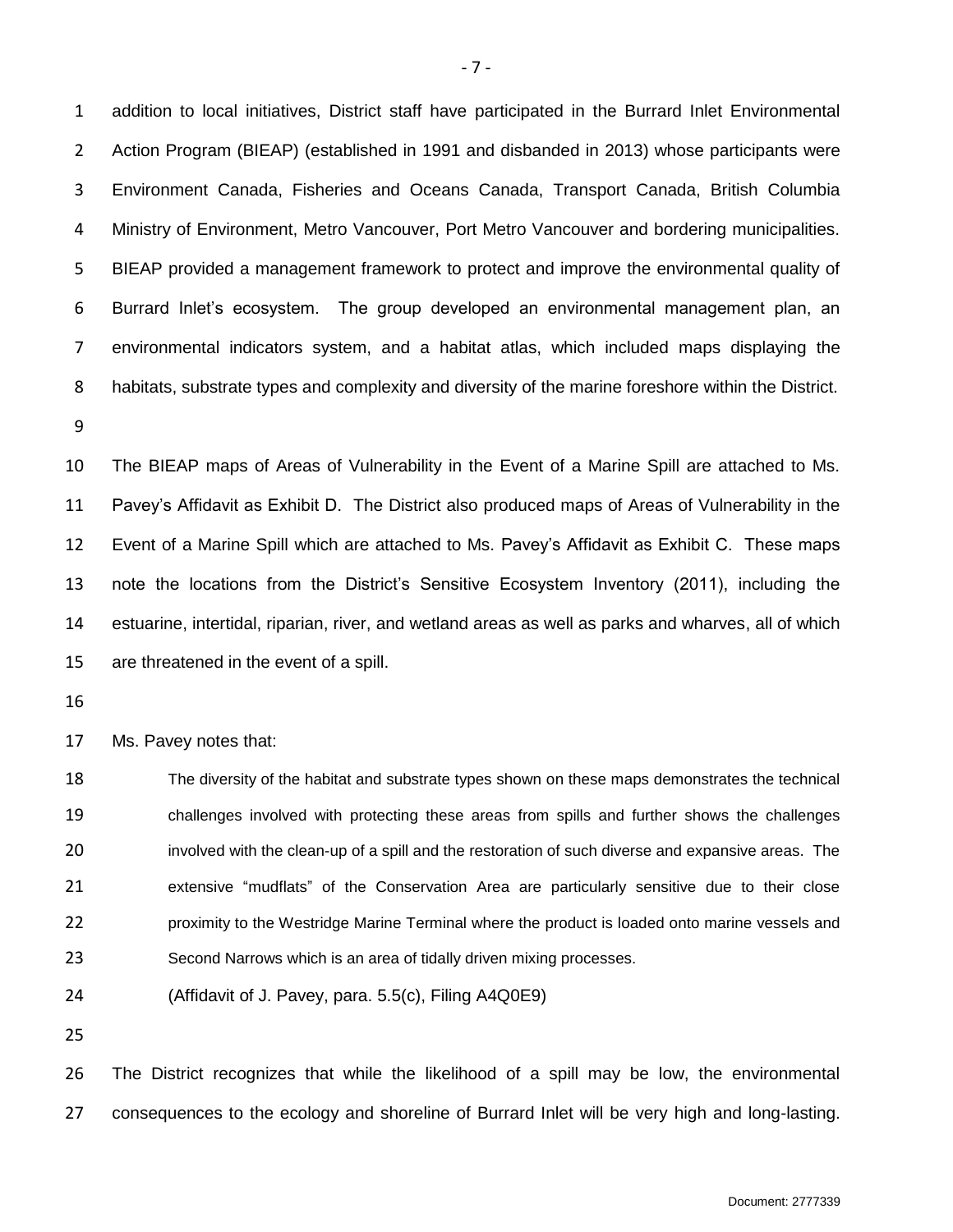Consequently, the District submits that the public benefits of this Project are outweighed by these environmental, public health and safety risks and therefore the Project should not be approved. The District further submits that these are risks that cannot be effectively mitigated through the imposition of conditions.

<span id="page-9-0"></span>

# **4.1.1 Maplewood Conservation Area**

 A particularly vulnerable area of Burrard Inlet is the Maplewood Conservation Area, as highlighted in the Affidavit of P.M. Banning-Lover, President of the Wild Bird Trust. The Conservation Area, located on federal and District-owned land, is the last undeveloped waterfront wetland ecosystem on the north shore of Burrard Inlet and has regional and international importance. The Conservation Area has been internationally designated as an "Important Bird Area". The area is preserved as a wildlife sanctuary and carefully managed by the Wild Bird Trust (WBT), a society dedicated to protecting wild birds and their habitat with a particular focus on habitat protection and enhancement. The WBT took what was once a degraded industrial site and remediated and restored it to its natural state. The Conservation Area is now the site of the largest fresh and saltwater marshlands and mudflats in Burrard Inlet (Affidavit of P.M. Banning-Lover, paras. 2.1 – 2.2, Filing A4Q0I3). According to Ms. Banning-Lover:

 The Conservation Area comprises 96 hectares of intertidal area composed of mudflats and salt marsh and 30 hectares of upland area that includes deciduous and mixed forest, **rough grassland and freshwater marsh habitats.** The Conservation Area is now a breeding habitat for Marsh Wrens, Common Yellowthroats, Wood Ducks, American Coots, Blue-winged Teal, Red-winged Blackbirds, Pied-billed Grebes, Soras and Virginia 23 Rails.

(Affidavit of P.M. Banning-Lover, para. 2.4, Filing A4Q0I3)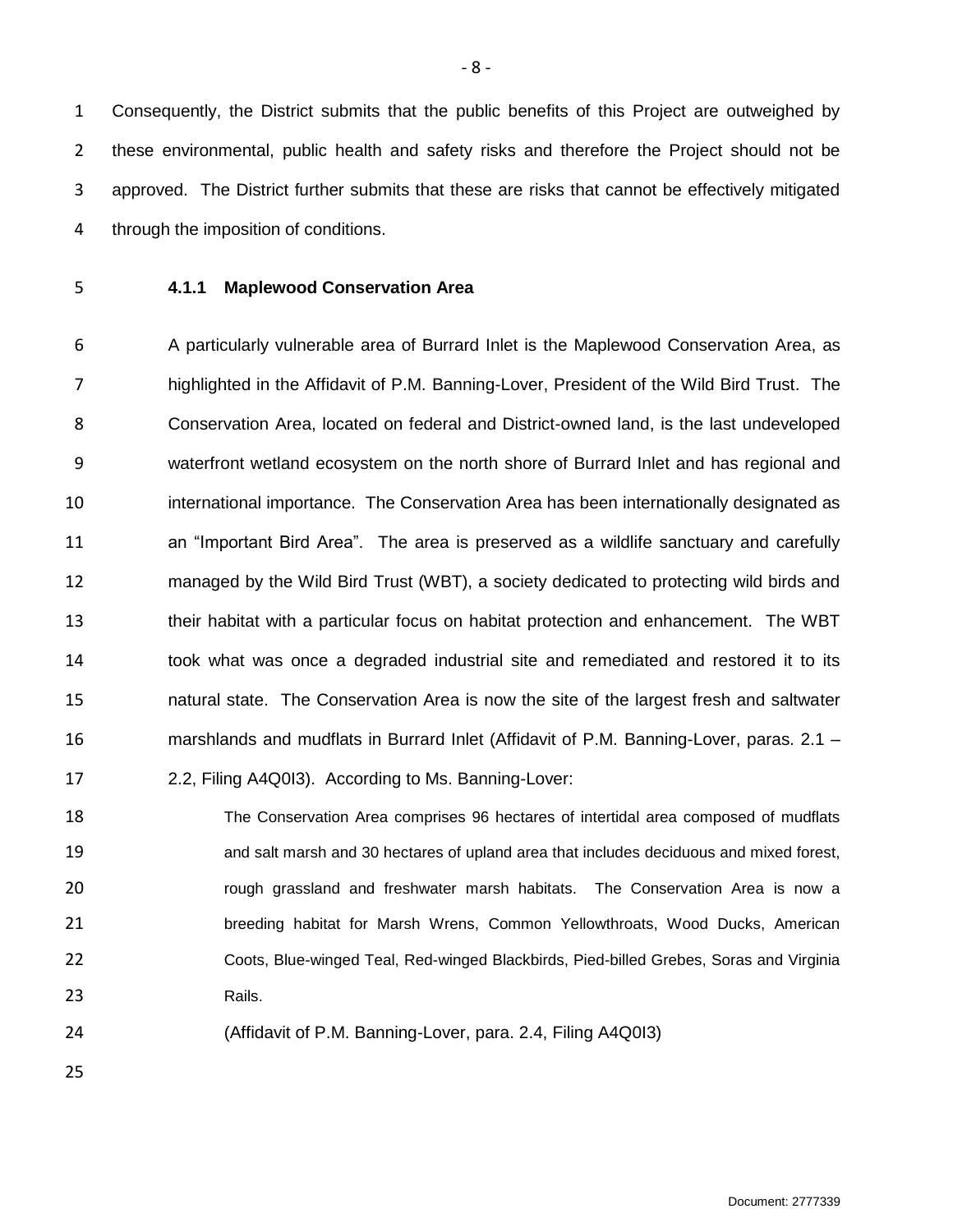The wide range of bird species which may be observed at the Conservation Area are listed in Exhibit C to Ms. Banning-Lover's Affidavit with seasonal occurrence and relative abundance noted. In addition to birds, a diverse range of other wildlife also frequents the Conservation Area (Affidavit of P.M. Banning-Lover, para. 2.5, Filing A4Q0I3).

 The WBT has made numerous improvements to the Conservation Area to facilitate public access and enjoyment of the site. In addition to on-going habitat enhancement, the WBT also conducts a range of educational and other activities. Approximately 33,000 visitors of all ages visit the Conservation Area each year (Affidavit of P.M. Banning-Lover, paras. 2.6 – 2.7, Filing A4Q0I3). For details on the ongoing habitat enhancement projects by the WBT at the Conservation Area, see paras. 4.1(a) through (d) of Ms. Banning-Lover's Affidavit (Filing A4Q0I3).

 Significant habitat enhancement by the WBT at the Conservation Area has resulted in an increase in the different species of birds that utilize the site, growing from 208 species in 1993 to 245 species in 2014 and including migratory species such as osprey, purple martin and white pelican as well as bald eagles and blue herons (Affidavit of P.M. Banning-Lover, para. 2.9, Filing A4Q0I3). The excerpts from the Bird Survey Report attached as Exhibits to Ms. Banning-Lover's Affidavit provide details regarding the birds observed and recorded at the Conservation area, including the variation of bird species 21 by years seen (Exhibit D), a list of the 242 species observed and recorded (Exhibit E), a list of the 25 most abundant species (Exhibit F) and a frequency list of all birds observed in the bird surveys (Exhibit G). It is clear from these results from the bird survey that the Conservation Area is heavily utilized by a very wide range of bird species.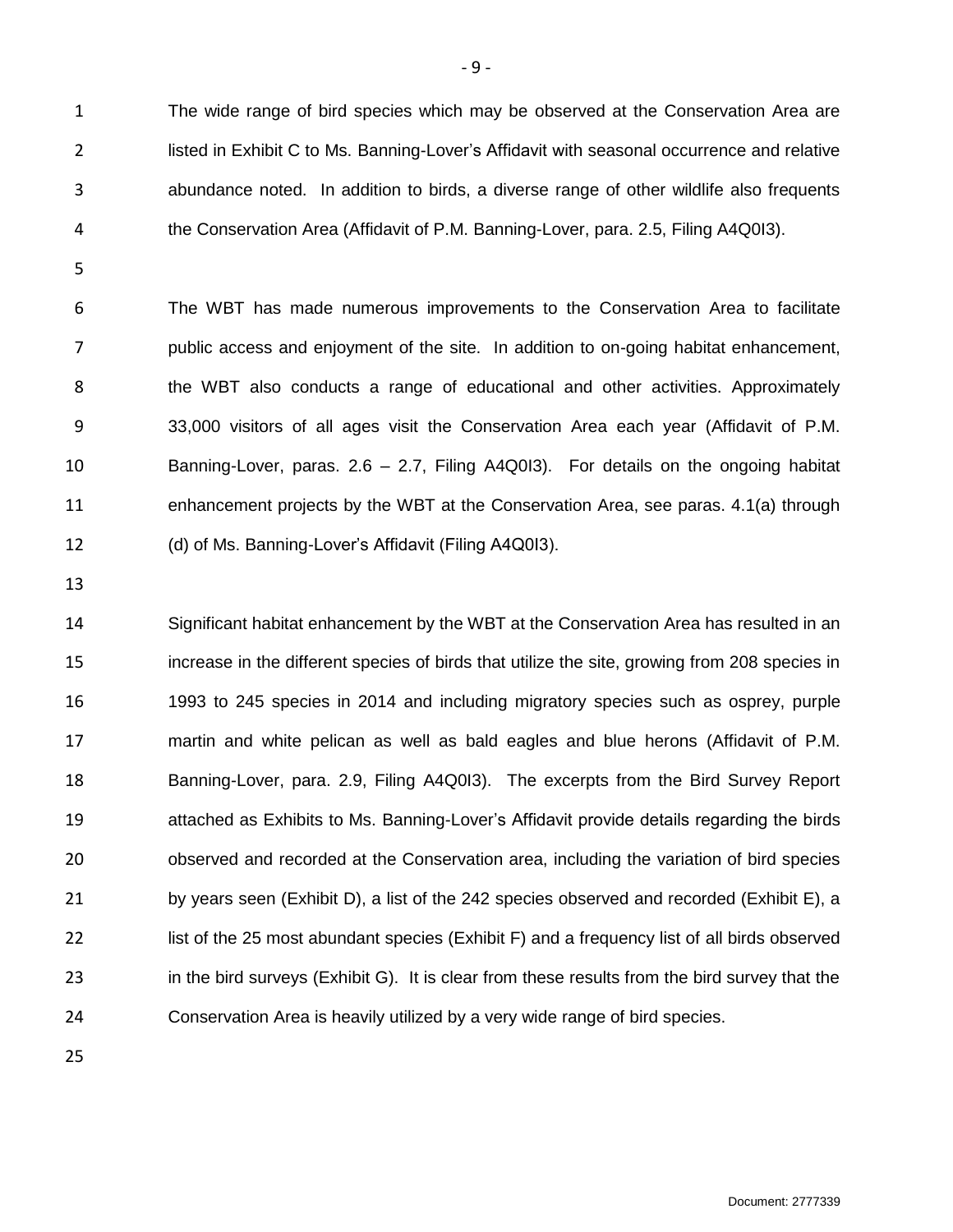Endangered birds (i.e. Red-listed by the BC Ministry of the Environment) and birds at risk (Blue-listed) also make use of the habitat at the Conservation Area. The report regarding red- and blue-listed birds at the Conservation Area which is attached as Exhibit H to Ms. Banning-Lover's Affidavit indicates that there are 27 Blue-listed birds which have been observed and recorded at the Conservation Area. The following six Red-listed (i.e. endangered) birds have been observed and recorded at the Conservation Area: American white pelican, Brandt's cormorant, Lewis' woodpecker, Peregrine falcon, *anatum* subspecies, Sage thrasher, and Western grebe.

 The vulnerability of the Conservation Area in the event of an oil spill and, in particular, its tidal mudflats is dramatically illustrated by the photographs attached to Ms. Banning- Lover's Affidavit as Exhibits I, J, K and L (Filing A4Q0I3). It is clear from these photos that attempting to clean up spilled oil from the sand, marsh and mud would be an extremely complicated endeavor – in particular, see the mudflat in Photo #2 of Exhibit J. Also, the tidal nature of the lands and the vast expanse of mud and sand exposed during 16 low tides would further confound oil recovery efforts (see images of low tide in Exhibit I and comparison of high to low tides in Exhibit J). Also attached to Ms. Banning-Lover's Affidavit (Filing A4Q0I3) are images from the 2007 oil spill which was a spill of just 50,000 litres and yet reached the shores of the Conservation Area. The impact of this relatively small spill is illustrated in the photos attached as Exhibit L.

 The probability of oiled shoreline at Maplewood Flats in the event of a spill at Westridge Marine Terminal is clearly illustrated by the following table of the results of seasonal stochastic modelling provided by Trans Mountain: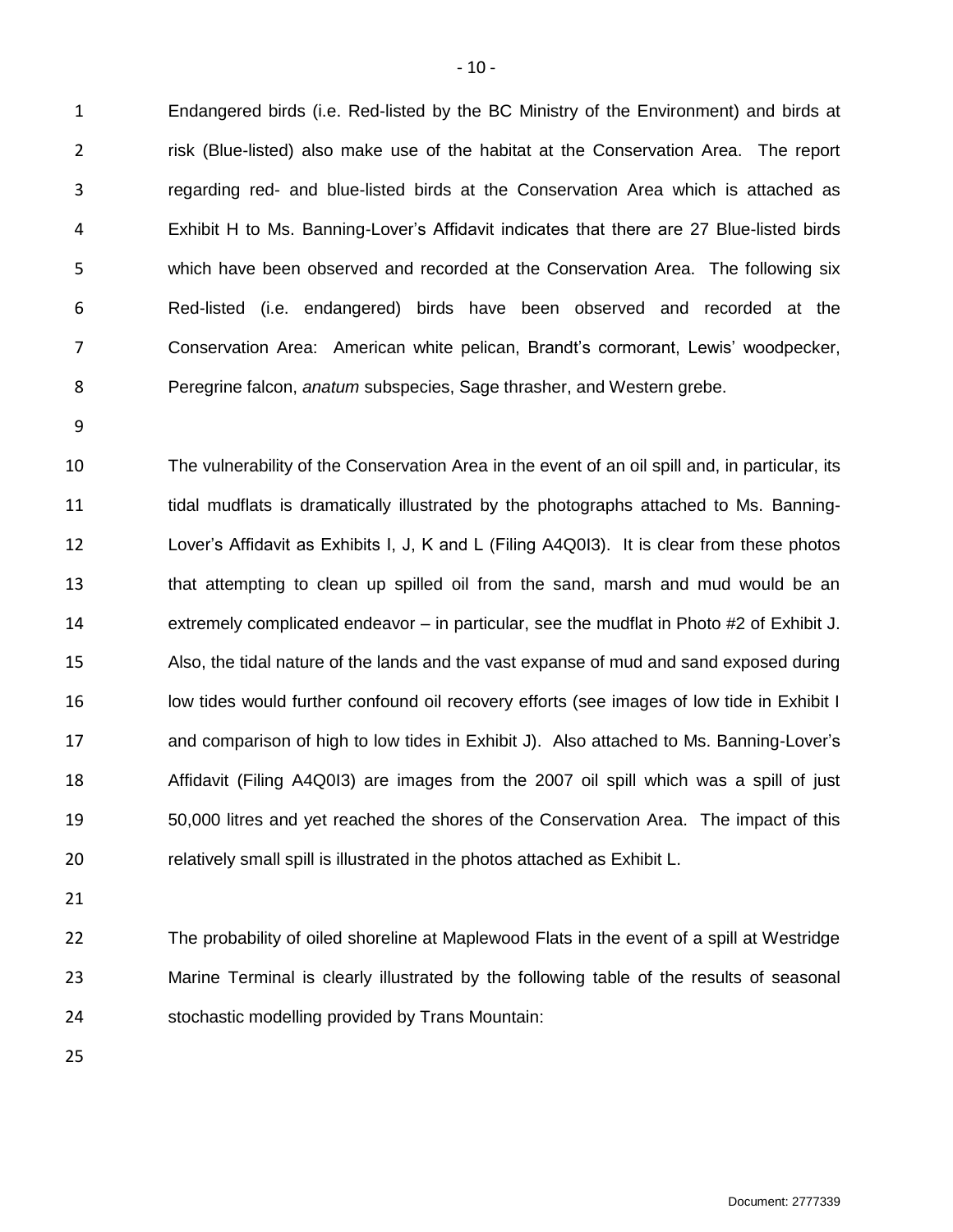| <b>Season</b> | <b>Probability of Oiled Shoreline</b> | <b>Time to First Shoreline Contact</b> |
|---------------|---------------------------------------|----------------------------------------|
|               |                                       |                                        |
| Winter        | 20%                                   | 4 hours                                |
| Spring        | 40%                                   | 6 hours                                |
| Summer        | 60%                                   | 6 hours                                |
| Fall          | 40%                                   | 4 hours                                |

(Response to District IR 2.06.1(a), Filing A4H8L7)

 These figures illustrate how important it is to have a timely, coordinated and effective response to any oil spill event in order to protect the most ecologically sensitive portion of shoreline in the District. Trans Mountain points to its practice of using a containment boom during loading at the terminal to mitigate this risk, but this does not address spills that may happen in transit to or from the terminal. For any spill that occurs in transit, the rapid deployment of booms offshore by boat is critical to prevent any oil from washing onto the mudflats. If weather conditions are poor, this will be very difficult to accomplish.

 Given the vulnerability of the mudflats to the effects of a spill as well as the challenges it poses to effective cleanup, it is vitally important to prevent oil from reaching this area. The District is concerned that Trans Mountain has not demonstrated that there is sufficient boom or an adequate emergency response to prevent oil from reaching the mudflats. If the oil is not contained well off-shore, it will reach the mudflats and drape over the exposed substrate on the tide cycles. Furthermore, Trans Mountain's statement that it will use shore-seal booms in this circumstance still allows oil contamination of the substrate to occur on the containment-side of the boom and once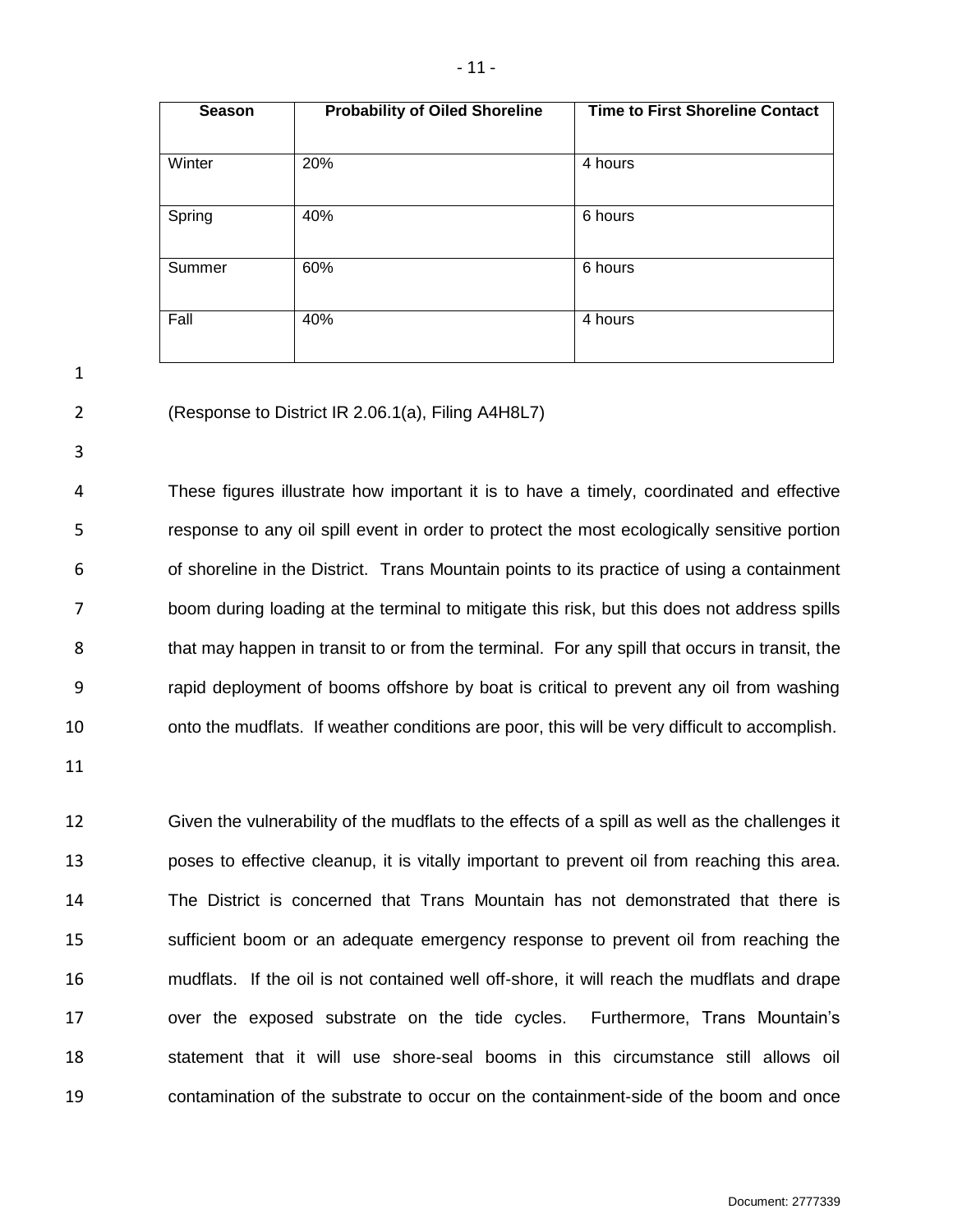1 on the mudflats, it is unlikely it can be removed (Affidavit of K. Bennett, paras. 3.3., 5.1 – 5.4, Filing A4Q0I1).

 Trans Mountain acknowledges that "As coastline, Maplewood Mudflats would be tidally influenced and as such, present unique challenges to cleanup…[B]ecause intertidal mudflats are difficult and possibly hazardous to walk upon, containment boom deployment would likely occur from a boat" (Response to District of North Vancouver IR 2.05.06(a), Filing A4H8L7). In section 4.6 of Trans Mountain's Emergency Response Plan for Westridge Marine Terminal re. Response Tactics for Shorelines (p. 8, Filing A4D3F1), it is stated that it is not possible to clean up "freshwater flats" – it is expected that this would be the case for mud flats and estuarine habitats as well. Consequently, 12 clean up of mud flats simply may not be possible (Affidavit of K. Bennett, paras. 3.3 and 5.4, Filing A4Q0I1) and this would be devastating to this important ecological area and 14 its inhabitants. Ultimately, any oil contamination on the mudflats will have long lasting adverse ecological consequences and undermine the ecological value of the mudflats and Burrard Inlet.

 While the District recognizes that the likelihood of a spill may be low, the environmental consequences to the Maplewood Conservation Area and other areas of Burrard Inlet will be very high and long-lasting, if not permanent. Consequently, the District submits that 21 the public benefits of this Project are outweighed by these environmental, public health and safety risks and therefore the Project should not be approved. The District further submits that these are risks that cannot be effectively mitigated through the imposition of conditions.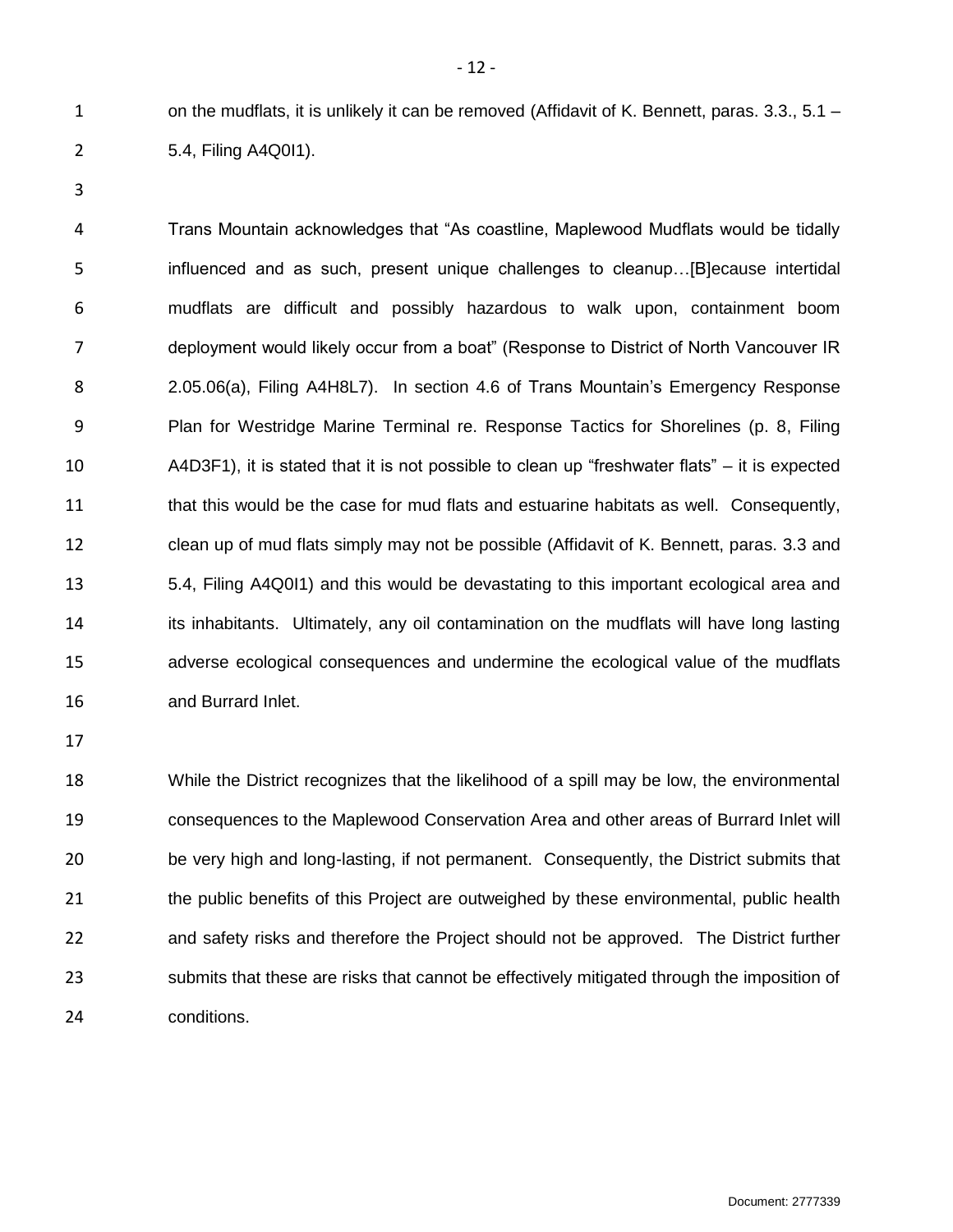<span id="page-14-0"></span>

#### **4.1.2 Complexity of Shoreline and Local Oceanographic Conditions**

- 13 -

 The District maps and BIEAP maps of Areas of Vulnerability (Exhibits C and D to J. Pavey's Affidavit, Filing A4Q0E9) illustrate the significant threat that a spill in Burrard Inlet would pose to the District foreshore. The complexity of the District's shoreline as illustrated in these maps demonstrates the significant technical challenges involved in protecting this shoreline given the diversity of the habitat and substrate types. In fact, it may not even be possible to protect it or to clean it up in the event of an oil spill. Further, if oil reaches these shorelines, cleanup of a spill and the restoration of such diverse and expansive areas would be very challenging. As noted in Ms. Pavey's affidavit, the extensive mudflats at the Maplewood Conservation Area are particularly at risk due to their close proximity to both the Westridge Marine Terminal, where the product is loaded onto marine vessels, and the Second Narrows, which is identified as a restricted area for marine vessel movement and is an area of tidally driven mixing processes (Affidavit of J. Pavey, paras. 5.4 – 5.5, Filing A4Q0E9). Tidally driven mixing could result in spilled oil becoming mixed in the water column and being moved at depth by underwater currents into the deep basin of Indian Arm behind the moraine through the mechanics of estuarine circulation (Affidavit of J. Pavey, para. 5.5(d), Filing A4Q0E9).

 The emergency response measures in the Application for the proposed Project fail to take into account the complexity of the District's multi-faceted shoreline and local oceanographic conditions, such as tidally driven mixing which can entrain oil and complicate cleanup efforts (Affidavit of J. Pavey, para. 8.1, Filing A4Q0E9). Consequently, the emergency response measures proposed (including the proposed improvements) are simply not adequate to protect the District's shoreline.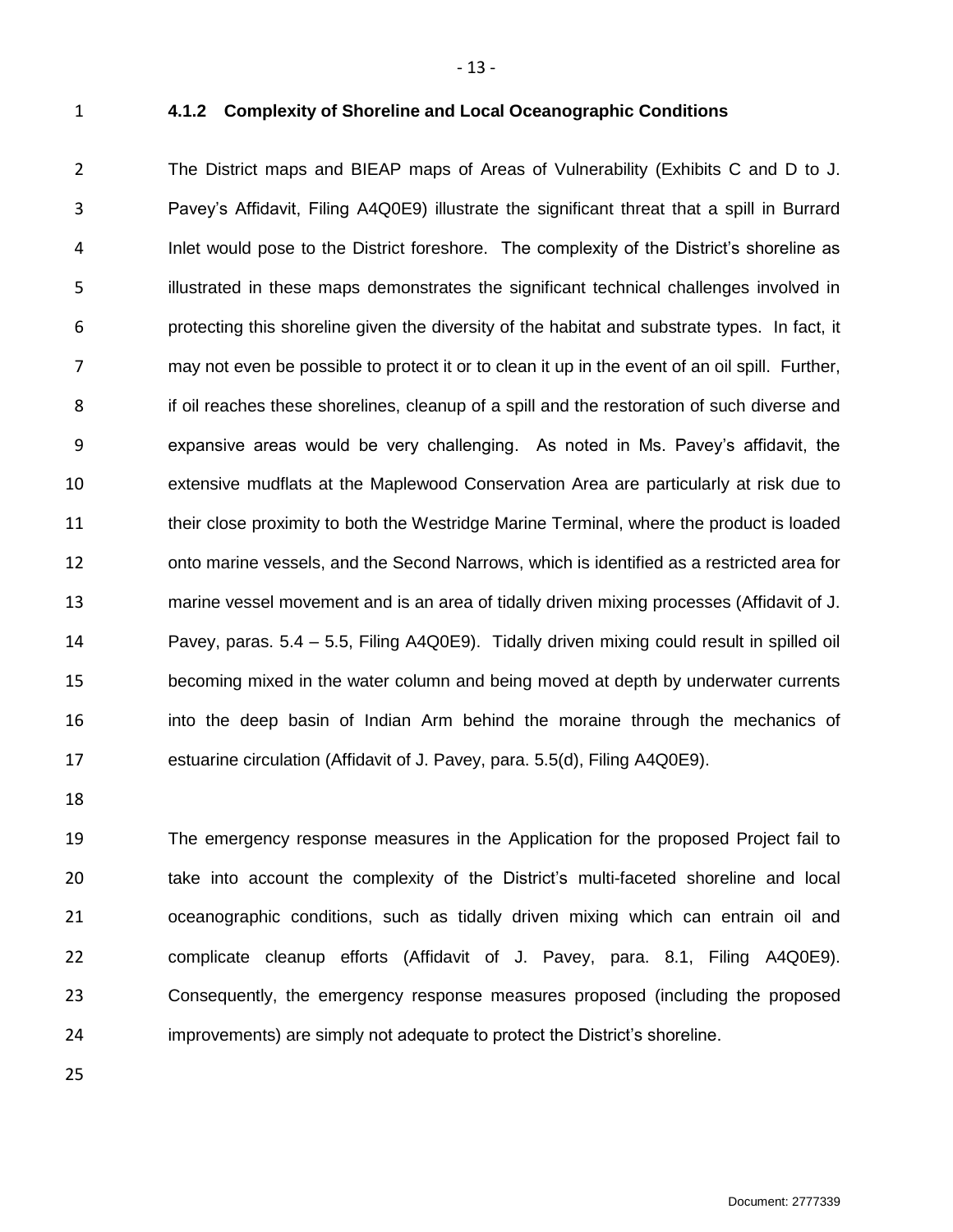<span id="page-15-0"></span>

#### **4.1.3 Dilbit and Sediment**

 The District's concerns about the impact of an oil spill on marine biological communities are heightened by the uncertainty and lack of knowledge surrounding the fate and behaviour of dilbit in the local marine environment. Trans Mountain has made an assumption that dilbit remains floating for 10 days (Application, Vol. 8A, s. 5.5.2, p.606, Filing A3S4Y6). However, this does not take into account wave action, temperature, or the presence or absence of sediments in the water, all of which are key parameters that determine whether dilbit will submerge, sink or float. There is the potential for dilbit to sink and be deposited in the substrate and/or be carried away from the initial spill zone by currents below the surface and be deposited elsewhere. Consequently, it may be difficult or even impossible to fully recover such submerged or sunken oil from the environment. Also, re-emergence of oil and subsequent sheening has been identified as a long-term problem (Affidavit of K. Bennett, paras. 2.3, 3.1 – 3.3, Filing A4Q0I1; Affidavit of J. Pavey, para. 8.2, Filing A4Q0E9).

 Mechanical recovery rates, in optimal conditions, are usually only between 5% and 15% of the oil spilled (Affidavit of K. Bennett, para. 5.1, Filing A4Q0I1). The spilled oil spreads on the water surface and drapes over intertidal zones and across the foreshore and continues to move and spread on the rising and falling tides (as illustrated by the oil spill modelling completed on behalf of the City of Vancouver, City of Burnaby and the Tsleil-Waututh First Nation (the "Genwest Modelling"), Filing A4L6A7). Tar ball formation can occur very quickly and therefore response time is critical and must occur within the first few hours of a spill. Depending on the conditions and size of a spill, full cleanup of diluted bitumen from oiled shorelines will be very difficult and may not be possible, particularly in areas such as tidal mudflats, marsh or sand/cobble beaches (Affidavit of K. Bennett, para. 3.3 and 5.4, Filing A4QOI1). Attempted cleanup of similar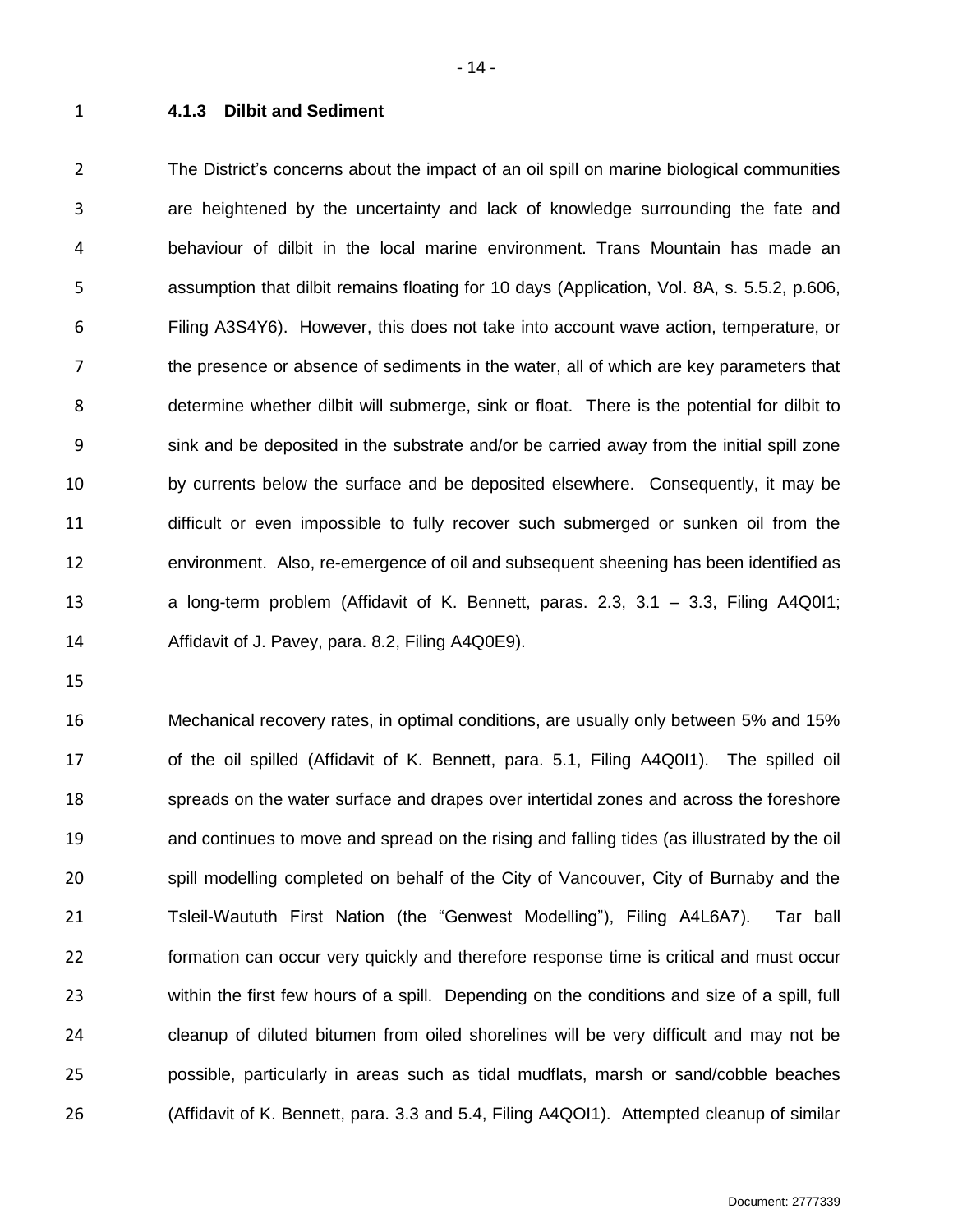areas in other spills (the beaches and marshes on the Gulf of Mexico, April 2010, and 2 the Kalamazoo River, July 2010) reveals significant long-lasting effects, such as re- emerging tar balls, on-going sheening, formation of hardened asphalt layers in the substrate, and the disruption and cascading of adverse effects through the marine trophic levels with unknown long-term consequences. Sunken dilbit in the substrate cannot be fully recovered and has proven to be a long-term problem (Affidavit of K. Bennett, para. 5.1 – 5.2, Filing A4QOI1).

 Current spill response methods are slow, laborious, very expensive and ineffective in certain circumstances (e.g. over mudflats). To improve spill response and cleanup techniques, further study is required regarding the fate and behaviour of dilbit in the marine environment, including:

- a) the interaction between oil and sediment across a broad range of climate/water/oil interactions;
- b) the interaction of dilbit in low concentrations of suspended solids (<1 ppm) to better understand the lower range in which they will form;
- c) the biodegradation processes and micro-toxicity of dilbit and heavy oils to assess the impacts on aquatic organisms;
- (Affidavit of K. Bennett, paras. 6.1 6.4, Filing A4QOI1)
- 

 The Kalamazoo experience and studies thus far indicate that spilled oil could be very difficult to remove from the various substrates on the North Shore depending on site- specific soil conditions. If not removed, the oil remaining in the sand and mud could form an asphalt-like layer and persist for years (Affidavit of K. Bennett, para. 5.3 - , Filing A4QOI1).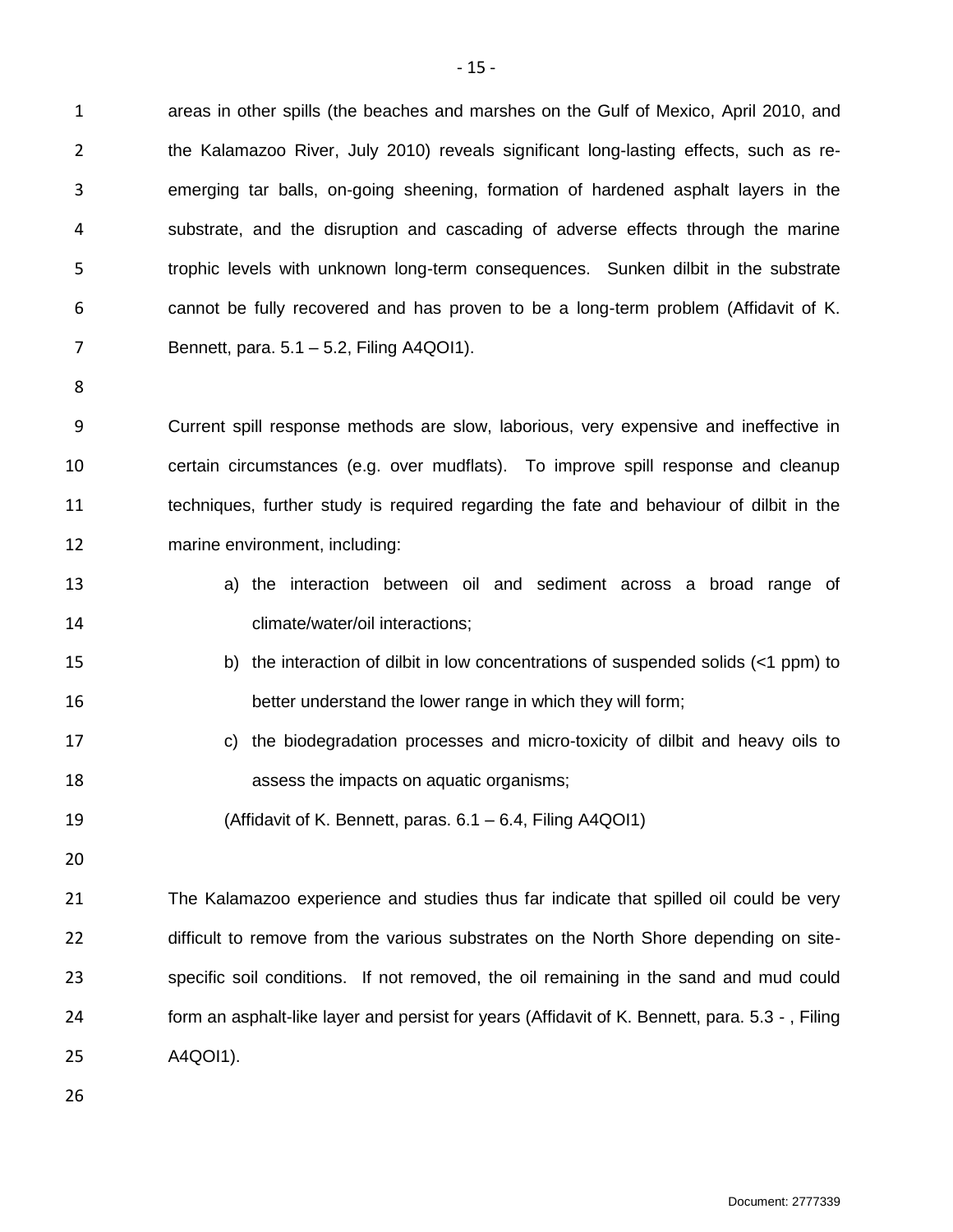Given the experiences in other jurisdictions in which the oil product persisted even after 2 long periods of time, the lasting effects of an oil spill on the environment are a serious concern to the District. The District submits that the potential for these lasting environmental effects on the sensitive ecosystem of Burrard Inlet outweigh the public benefits of the Project and therefore the Project should not be approved. The District is further of the view that these are risks that cannot adequately be addressed or mitigated 7 through conditions imposed on Trans Mountain by the NEB.

<span id="page-17-0"></span>

# **4.1.4 Community Investment**

 There has been significant investment by community stakeholders and volunteers in restoring damaged ecological habitats in the District. These community initiatives, listed below, speak to the importance of the natural environment to the District and its residents. An oil spill in Burrard Inlet has the potential to negatively impact these significant community investments in ecological restoration:

- 
- (a) Seymour River Estuary Ecological Restoration Project, 2014-15 expected to increase survival rate of salmonids from the Seymour River and hatchery, provide habitat for riparian wildlife and increase 'blue carbon' (carbon sequestration) storage in the estuary (Affidavit of J. Pavey, para. 6.1(a), Filing A4Q0E9);
- (b) McKay Creek Estuary Restoration Project restoration of degraded fish and wildlife habitat in McKay Creek estuary, resulting in restoration of salt marsh and 22 riparian habitat (Affidavit of J. Pavey, para. 6.1(b), Filing A4Q0E9);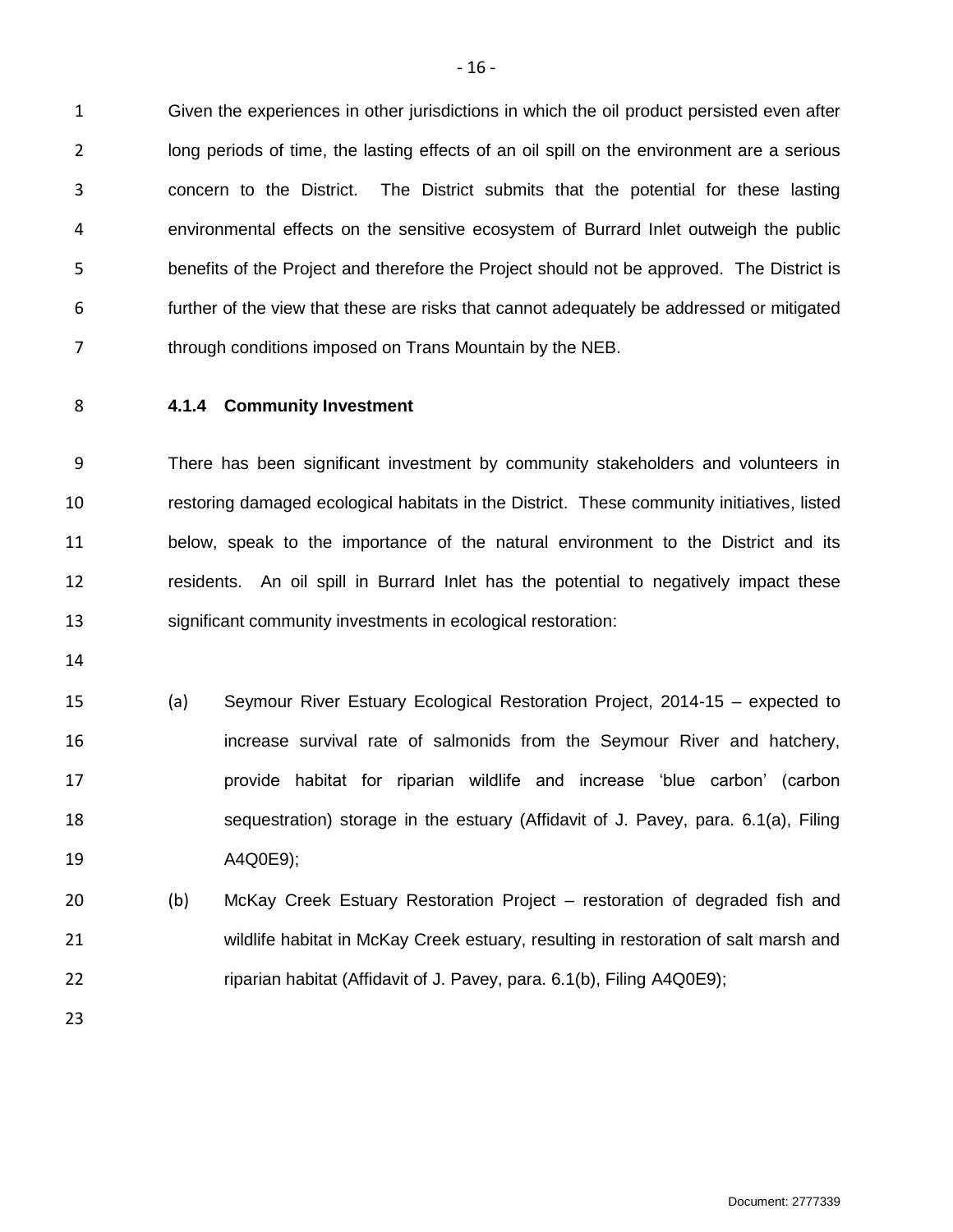- (c) Seymour Salmonid Society Seymour River Hatchery operation of hatchery and education centre to enhance Seymour River salmon populations (Affidavit of J. Pavey, para. 6.2(a), Filing A4Q0E9);
- (d) Capilano Hatchery re-introduced chinook salmon to Capilano watershed; receives more than 200,000 visitors per year (Affidavit of J. Pavey, para. 6.2(b), Filing A4Q0E9);
- (e) North Shore Streamkeepers studies and monitors the health of 21 streams across the District as well as carries out restoration and enhancement projects (Affidavit of J. Pavey, para. 6.2(c), Filing A4Q0E9);
- (f) Great Canadian Shoreline Cleanup community cleanup and education events; third largest cleanup in the world (Affidavit of J. Pavey, para. 6.2(d), Filing A4Q0E9);
- (g) Maplewood Conservation Area last undeveloped waterfront wetland on the north shore of Burrard Inlet and largest area of salt marsh and mudflats in Burrard Inlet; managed by volunteers as a wildlife conservation area (Affidavit of J. Pavey, para. 6.2(e), Filing A4Q0E9)(discussed in detail at section 4.2 – Maplewood Conservation Area).
- 

 These projects illustrate the community's commitment to the restoration of foreshore estuaries, marshes, mudflats and creeks. These are ecological features which are all vulnerable to the effects of an oil spill in Burrard Inlet, both short- and long-term (Affidavit of J. Pavey, para. 6.3, Filing A4Q0E9). Further, no formal provincial or federal process currently exists to address such long-term impacts to the environment or compensation for affected communities (Affidavit of J. Pavey, para. 6.4, Filing A4Q0E9).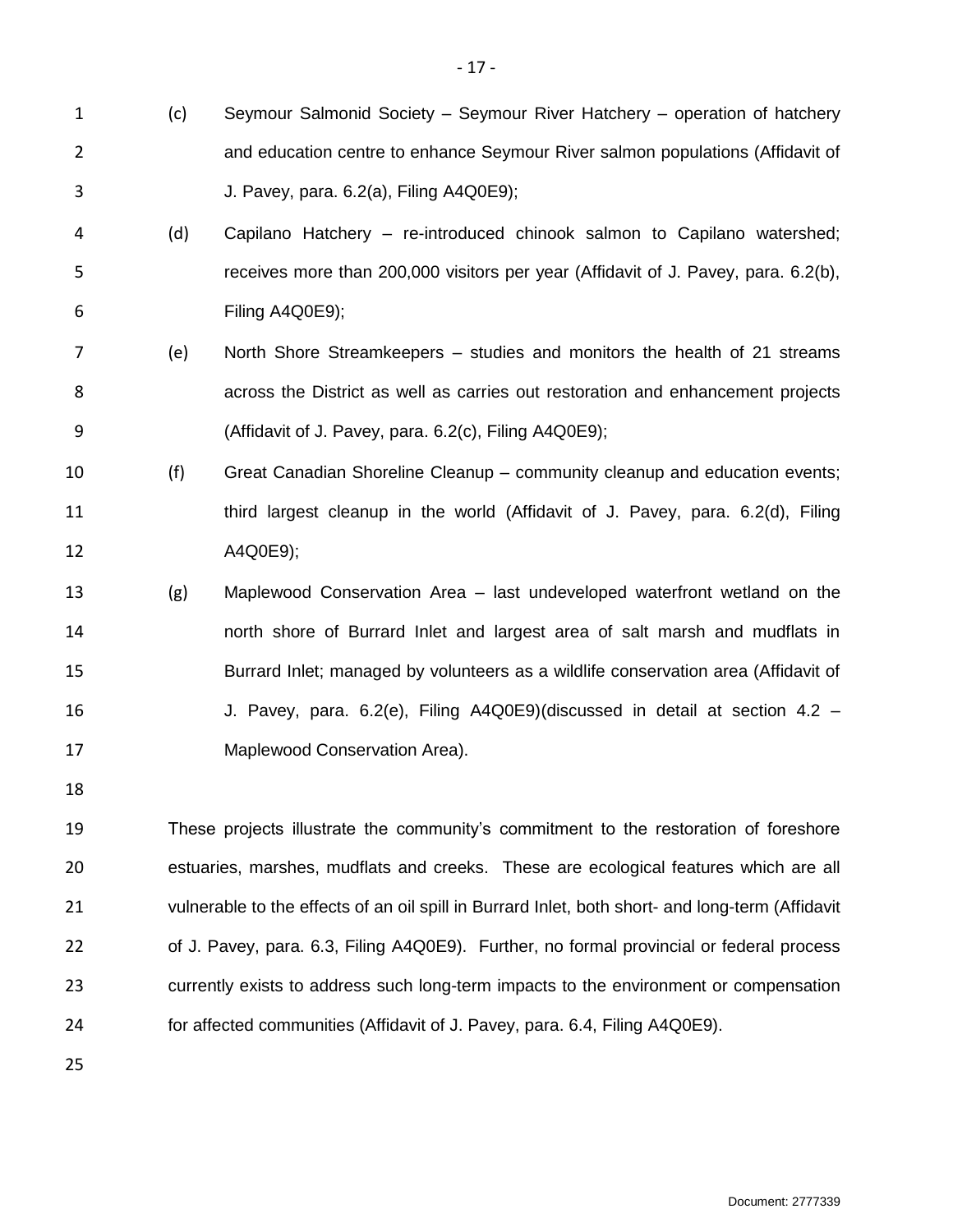While the likelihood of a spill may be low, the environmental consequence to these important community ecological restoration projects will be very high. Consequently, the District submits that the public benefits of this Project are outweighed by these environmental risks and therefore the Project should not be approved. The District further submits that these are risks that cannot be effectively mitigated through the imposition of conditions.

<span id="page-19-0"></span>**4.2 Oil Spill Impacts to Wildlife**

 The impacts of a spill on wildlife are anticipated to be significant and would be greatly increased if the event occurred during seasonal periods with high population levels. A spill could result in significant mortalities to oiled water fowl on Burrard Inlet and at the Maplewood Conservation Area and there is potential for on-going impacts to birds over subsequent years from contact with remaining oiled surfaces, re-emerging oil sheens and tar balls, or from avoidance of their contaminated habitat resulting in stress and weakness on migration (Affidavit of K. Bennett, para. 5.4, Filing A4QOI1). Residual seepage of oil into the substrate could have on-going acute and chronic effects in the long term and could prevent re-colonization of affected areas. Further, the food web could be impacted if the lower trophic levels (plankton, shellfish and prey species for marine fish and salmon) are affected (Affidavit of J. Pavey, paras. 7.10, Filing A4Q0E9).

 The management of these impacts to wildlife in the event of a spill is not adequately addressed 21 in the Application in that insufficient resources have been dedicated to this important emergency response activity. The District has significant concerns regarding the regional readiness, capacity and ability to provide oiled wildlife housing and rehabilitation to a large number of oiled wildlife (Affidavit of J. Pavey, paras. 7.7 – 7.9, Filing A4Q0E9). The District has suggested in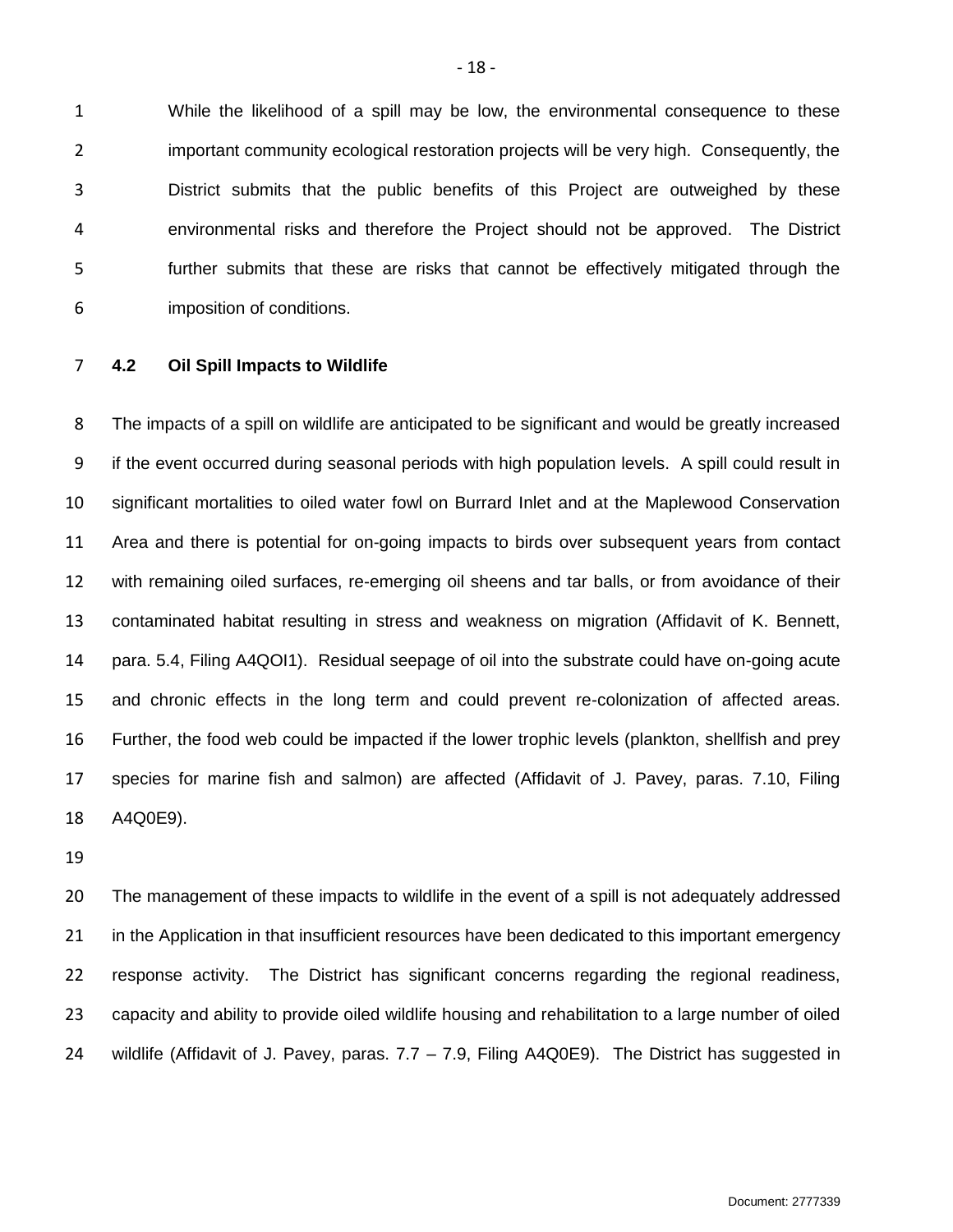section 4.6 of this Argument certain Conditions which would ameliorate the plan for wildlife management.

<span id="page-20-0"></span>**4.3 Impacts to Parks, Community and Economy**

 The District has a significant supply of parks and open space and recreation facilities, with over 100 parks (Affidavit of S. Rogers, para. 2.1, Filing A4QOH7). District parks are not only integral to the community's identity, but provide significant recreational, social, cultural and economic value to the District and region. They offer opportunities for people to connect with the natural environment and to pursue a wide range of recreational activities, such as walking, hiking, biking, boating, beach-combing and nature viewing. The increase in marine activity contemplated in the Application as well as the potential for spill events will negatively impact District park environments and public usage as well as parks-related businesses.

# <span id="page-20-1"></span>**4.3.1 Parks Value and Usage**

 District parks provide diverse and unique recreational opportunities amid spectacular natural environments and include kilometres of shoreline along Burrard Inlet. The District is the manager and environmental steward of its parks and natural areas with a responsibility to protect and preserve these areas. As stated in the vision for the Parks and Open Space Strategic Plan (POSSPP):

 The District of North Vancouver will provide a diverse and interconnected parks and trail system which **protects and enhances the ecological integrity and beauty of our natural environment, promotes sustainability, active living and accessibility, and fosters the development of community stewardship, identity and culture for current and future generations** (emphasis added).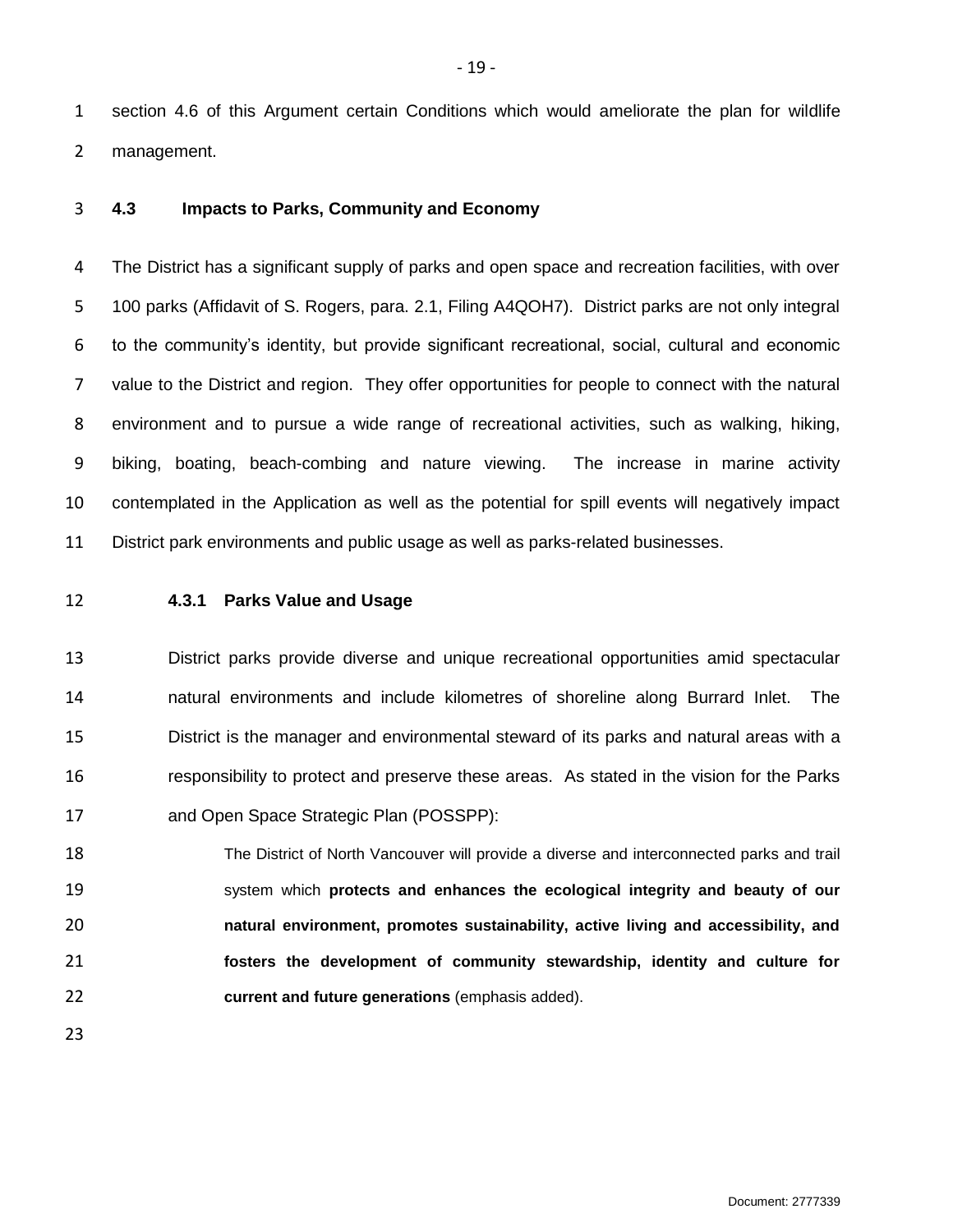One of the principles of the POSSP is to "ensure that biodiversity and ecosystems within our parks that the public value and care about are preserved in the parks and open spaces" (Affidavit of S. Rogers, paras. 2.3 - 2.4, Filing A4QOH7).

 District parks provide significant recreational and environmental benefits and attract local, regional and international visitors. The parks are highly used and highly valued by residents and visitors. The numerous and varied uses of District parks for recreation as well as business endeavours are set out in detail in the Affidavit of the District's Manager of Parks and include:

- (a) Special Events almost 28,000 people attended special events in District parks in 2014;
- (b) Picnic Shelters there were 5,080 picnic shelter bookings in 2014;
- (c) Boat Launching the Cates Park/Whey-ah-Wichen boat launch is regionally significant as there are limited boat-launching options for recreational boats in the Burrard Inlet/Indian Arm area. Also, it is the only public boat launch in the District. In 2014, 4,500 tickets and 90 annual passes were sold for its use;
- (d) General Park Use casual visitors on a summer day at Cates Park/Whey- ah-Wichen can exceed 2,000 to 3,000 visitors per day who come to enjoy 20 the beaches, trails, boating and ocean views;
- (e) Filming the film industry regularly uses District parks for filming and as 22 staging areas;
- (f) Kayak and canoe rentals and tours;
- (g) Deep Cove Yacht Club;
- (h) Deep Cove Rowing Club;
- 26 (i) Public Wharf in Deep Cove Park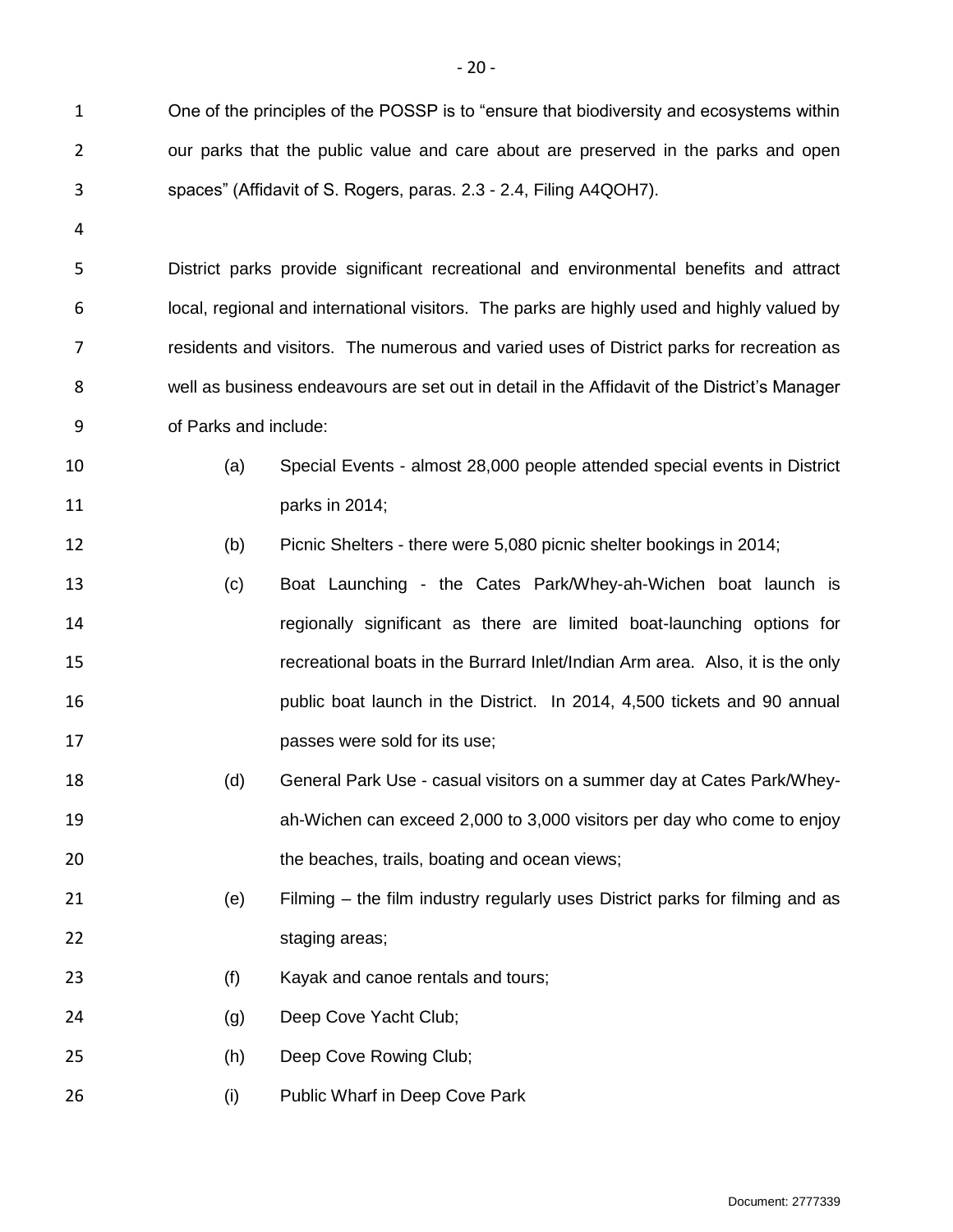(Affidavit of S. Rogers, para. 3.5, 3.6 and 6.2, Filing A4QOH7)

 A biophysical inventory was conducted at Cates Park/Whey-Ah-Wichen and included the terrestrial/wildlife components of the park and the marine ecosystem. This inventory indicated that the marine ecosystem at the park foreshore would be greatly impacted if an oil spill occurred (Affidavit of S. Rogers, para. 3.4, Filing A4QOH7). In fact, Trans Mountain acknowledges that "a marine spill could result in adverse effects on recreational activities, including boating and beach use…Although oil spill risk of the Project was shown to be low, evidence from past spills indicates that if a large oil spill were to affect recreational areas, use of these areas would likely be disrupted, either voluntarily or by regulation, for at least one season." Such a loss of use of a public recreation area for a season or more would be a significant disruption and loss of amenity to the District and its residents and visitors.

#### As stated in the Affidavit of S. Rogers, para. 11.1 (Filing A4QOH7):

 As described above, the District's marine waterfront and foreshore parks contribute 17 immensely to the values and lifestyles of District residents as well as park visitors. Any significant accidents or malfunctions associated with the proposed Trans Mountain Expansion Project would significantly disrupt parks services and require the deployment 20 of District resources to clean up. Health and safety of park users may be of concern and any closures would impact visitor services and the long term impacts on natural habitat and marine life could be a high risk. The consequences of an oil spill within the public foreshore and park areas would form a high risk from an environmental, social and economic perspective.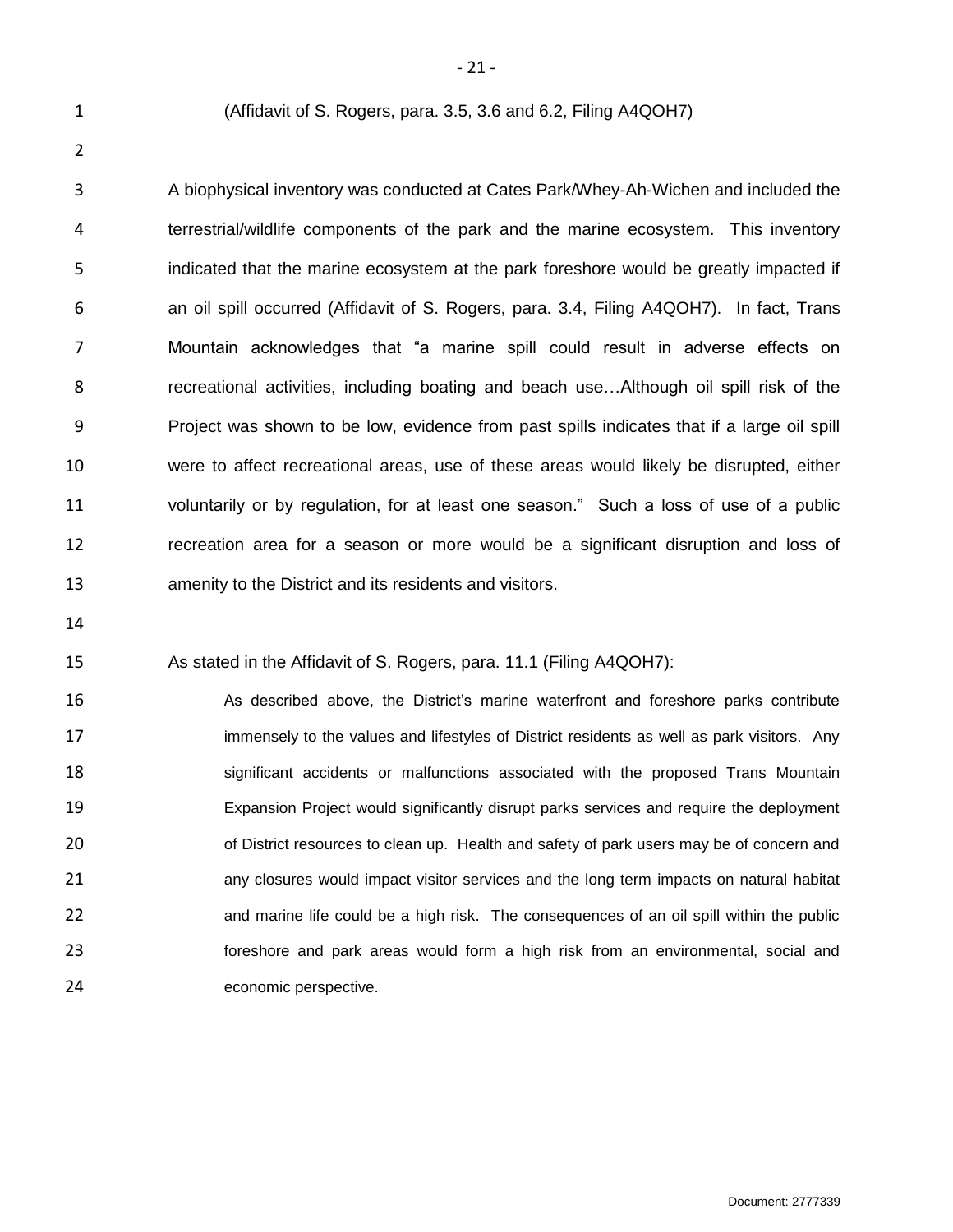<span id="page-23-0"></span>**4.3.2 Compensation**

 Compensation for disruption of the numerous community amenities outlined above is not currently made available to local governments. These community activities are important not only from a social and cultural perspective, but they are also a source of revenue to the District and this revenue would be negatively impacted in the event of a spill that reached the District's shoreline. There is no compensation for this loss of revenue. If the Project is approved, financial compensation should be established for the District's economic losses arising from impacts to its parks and park users in the event of a spill in Burrard Inlet.

 The likelihood of a spill may be low, but the adverse effects on many important community park amenities will be very high and not compensated. Consequently, the District submits that the public benefits of this Project are outweighed by the environmental risks and therefore the Project should not be approved. The District further submits that these are risks that cannot be effectively mitigated through the imposition of conditions.

<span id="page-23-1"></span>

# **4.4 Air Quality and Human Health Concerns**

 The District has identified community-based concerns regarding local air quality and related human health impacts associated with the increase in capacity proposed in the Application and arising from potential spills (Affidavit of J. Pavey, paras. 11.1-11.3, Filing A4Q0E9). Metro Vancouver, as the body responsible for air management activities in the region, has reviewed the Application for air quality impacts and potential health concerns and provided the following assessment of the Project: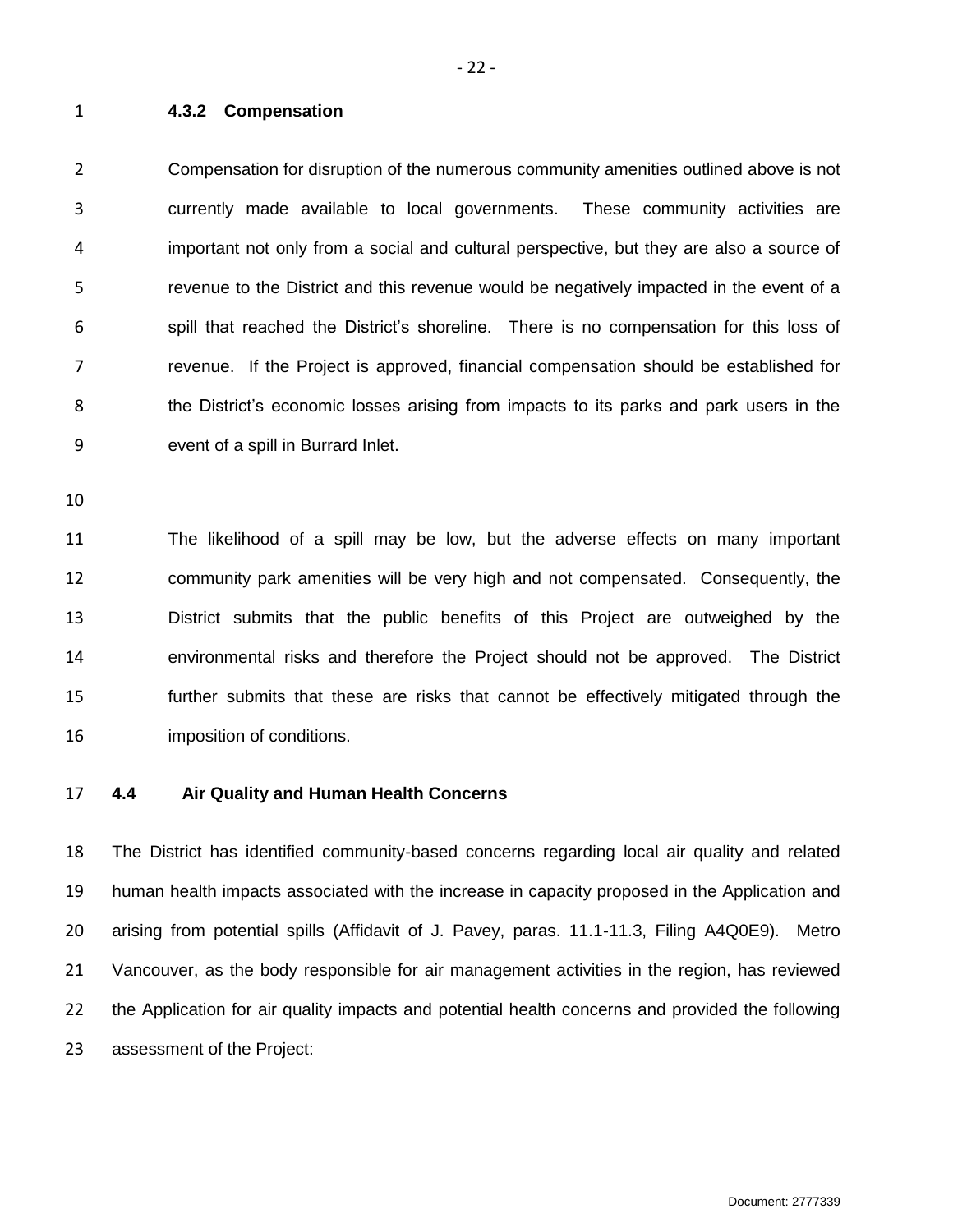- (a) Spill Volume The spill volume modelled in Burrard Inlet is inadequate as it is based on 2 the smaller spill volume of 160 $m<sup>3</sup>$  rather than the larger magnitude spill of 16,500 $m<sup>3</sup>$  that was considered at Arachne Reef;
- (b) Spill Modelling Gaps were identified in the spill modelling;
- (c) Air Contaminant Emissions Metro Vancouver retained an air quality consultant to conduct an air quality assessment which considered air contaminant emissions and predicted concentrations of various air contaminants based on the Genwest modeling. The conclusions from this assessment include:
- (i) Over a million people are predicted to be exposed to benzene levels above the **10 acute inhalation exposure limit**;
- (ii) Life-threatening health effect concerns exist for people on water near an oil slick which may include marine transportation users (e.g. Seabus), tourists, and **13** recreational users;
- 14 (iii) Concentrations associated with mild, transient health effects have been predicted for more than 31,000 people mainly located in Vancouver, North Vancouver and 16 Burnaby close to the inlet;
- (iv) The greatest risk to population is within the first few hours of a spill.

(Evidence of Metro Vancouver, s. 2.3.1, p. 11, Filing A4L7Y3)

 Exposure to benzene (a component of crude oil) is a significant health risk during an oil spill. Spill response can be hampered and delayed by the effects of inhaled benzene on spill responders and this can then exacerbate the spread of a spill, increasing the risk to shorelines, habitats, wildlife and people in the vicinity (Affidavit of K. Bennett, paras. 4.1 - 4.2, Filing A4QOI1).

26 The District's position is that the Project should not be approved unless the concerns identified by Metro Vancouver and the Chief Medical Officer from Vancouver Coastal Health are fully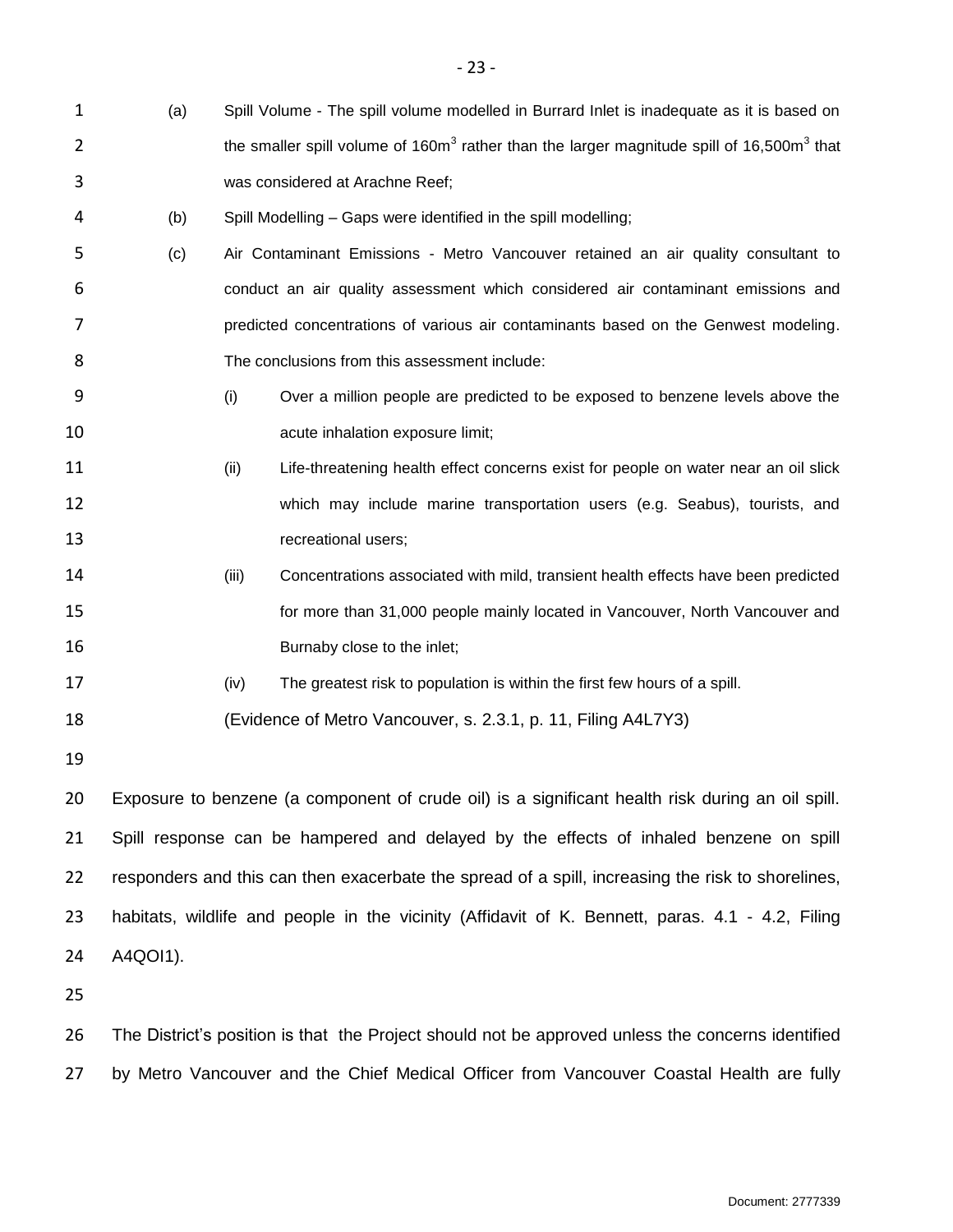addressed, including the provision of additional air quality monitoring for the District and development of a real-time plan to inform evacuation decisions.

<span id="page-25-0"></span>**4.5 Conclusion - Environmental Impact**

 Burrard Inlet is an important marine ecosystem, vulnerable to significant adverse impacts should an oil spill occur. The oil slick trajectory scenarios modeled by Genwest (City of Vancouver Evidence, Filing A4L6A7) show a high probability of oil reaching shorelines in the District. Ecological impact may be much higher at certain times of the year than others, such as during migration periods for birds or fish when mortality rates would be very high within a very short time. Both recent oil spills in Burrard Inlet (Kinder Morgan, 2007 and MV Marathassa, 2015) involved relatively small amounts of oil and occurred when weather conditions were favourable. In spite of this, oil reached adjacent Burrard Inlet shorelines on both occasions. Further, incidents in other jurisdictions have shown that even with very quick response, oil can be moved by currents to other locations causing significant environmental impacts and cleanup costs (Affidavit of J. Pavey, paras. 7.5 - 7.6, Filing A4Q0E9).

 Consequently, the District faces significant increased risk to important and valued ecology and environment as a result of the Project, if approved. While Trans Mountain has focused in its Application on the low likelihood of an oil spill, it fails to adequately balance this against the very high ecological consequences of any sized spill. The District is not satisfied, based on the material presented in Trans Mountain's Application and through the NEB process, that the District's concerns about ecological risks as outlined above have been adequately addressed. The Application does not provide for adequate and effective protection or cleanup of the District's complex shoreline (particularly, the Maplewood Conservation Area), provide for environmental monitoring of the varied and long term effects of a spill on biological communities, provide protection of the District's community ecological investments, provide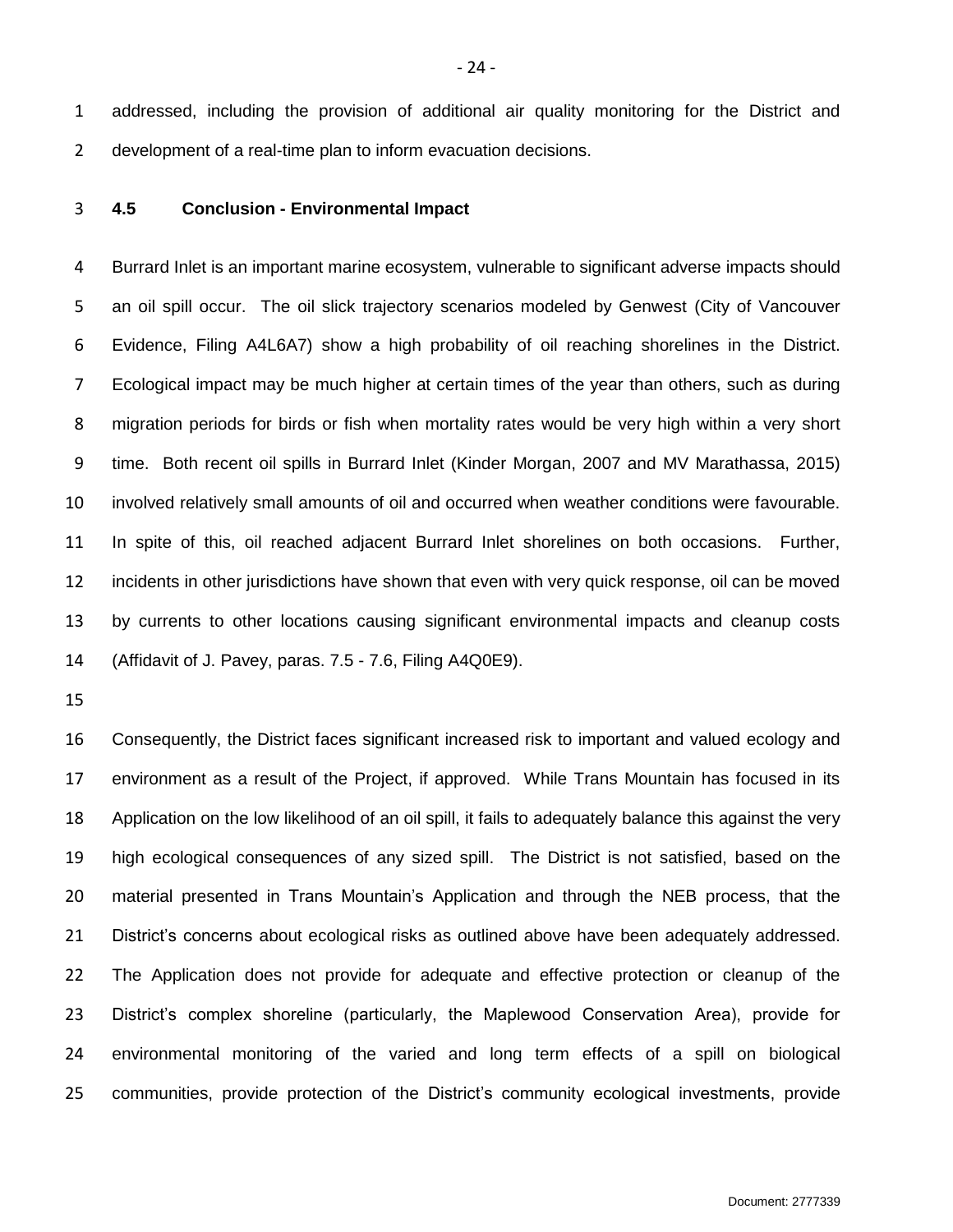protection of air quality and human health, and does not address knowledge gaps regarding the behaviour and treatment of dilbit in the marine environment. Consequently, the District's position is that the Project, if approved, will pose an unacceptable risk of serious and long- lasting negative impacts to the District's foreshore and parks in the event of an oil spill in Burrard Inlet and submits that, accordingly, the Application should not be approved. Furthermore, these are risks that cannot be effectively mitigated through the imposition of conditions.

<span id="page-26-0"></span>

# **4.6 Conditions - Environmental Impact**

 *In the event that the Project is approved, the District submits that the following conditions should be imposed on Trans Mountain to address environmental impacts:*

- *include measures in the Emergency Response Plans that will:*
- 12 **b** *protect sensitive habitats, shoreline and wildlife, specifically including tidal* $\overline{a}$ *mudflats and sand/cobble beaches*
- o *prevent oil from reaching the District's shoreline*
- o *provide for effective cleanup of these shoreline areas and the various types of substrate in the event that oil reaches them*
- *establish and maintain a system for maintaining environmental baseline data to inform spill response and long-term remediation (including birds, fisheries data in Burrard Inlet, sediment quality and shoreline mapping )*
- *require environmental monitoring of the varied and long term effects of a spill on the affected substrates and associated biological communities*
- *implement a wildlife response and recovery plan, developed with community input, and including the establishment of permanent wildlife response centres (not just trailers)*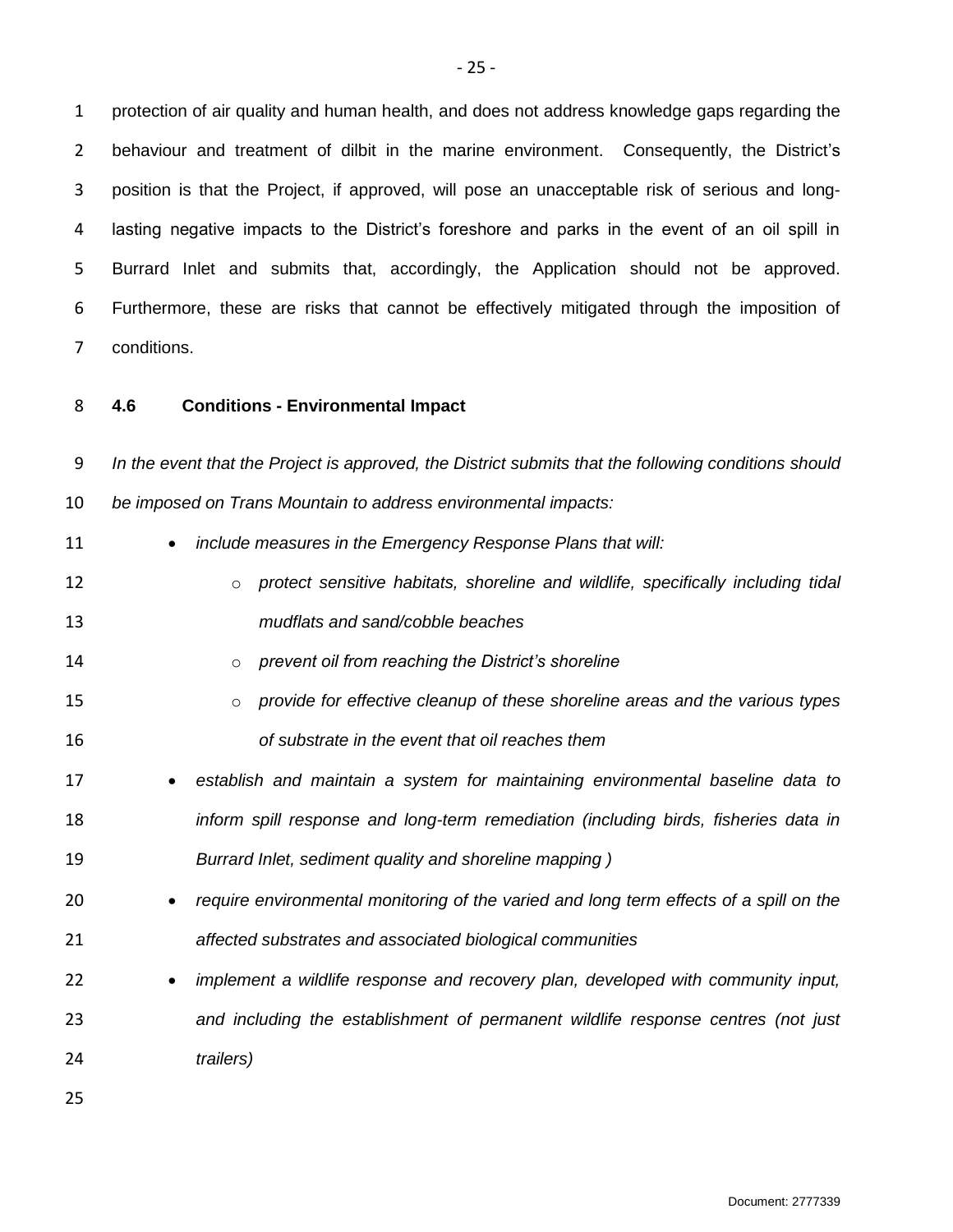- *provide the following air quality measures:*
- o *create and implement a plan for dealing with air quality events, i.e. criteria for calling for community shelter-in-place and means for advising the public (e.g. siren, apps for cell phones, phone calls outs, website, public advisories);*
- o *provide protection for first responders against air quality impacts*
- **b** *o* determine the potential delay in a response and the consequences resulting *from dangerous air quality levels that could impede first responders*
- *Also, if the Project is approved, the approval should be subject to the conditions set out in section 2.3.2 of Metro Vancouver's Evidence Submission (Filing A4L7Y3) which the District agrees with and adopts, namely oil spill modelling of 16,000 m<sup>3</sup> throughout Burrard Inlet, real-time air quality dispersion modelling, capability to collect real-time air quality measurements of hazardous pollutants from a mobile monitoring station, and meteorological station installed in Indian Arm.*
- <span id="page-27-0"></span> *establish a cost recovery model, acceptable to local governments, for compensating local governments for community impacts in the event of a spill, including spill response, remediation costs, and economic losses from loss of park and amenity use*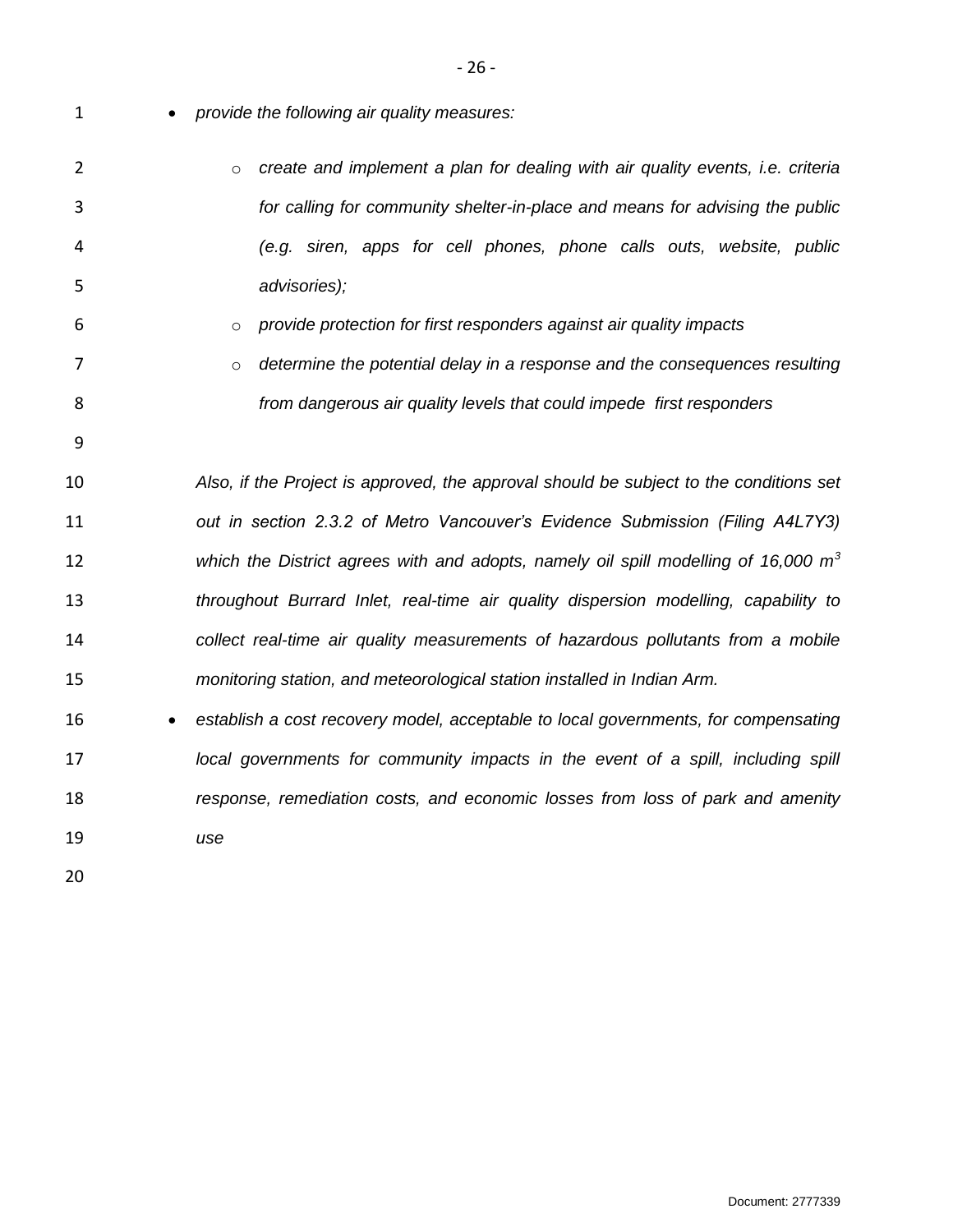# **5. EMERGENCY RESPONSE PLANNING & SPILL RESPONSE**

# <span id="page-28-0"></span>**5.1 Coordinated Emergency Response Planning**

 Planning for the response in the event of a spill is critical in order to protect valuable environmental assets, sensitive ecosystems and human health along the shores of Burrard Inlet. The District has a robust emergency management system that recognizes that responding to and recovering from emergencies requires regional cooperation and coordination as well as planning and practice. However, such cooperation and coordination has not been demonstrated in the context of the Trans Mountain Emergency Management Plan (Application, Vol. 7, Filing A3S4V5), leaving the District with serious outstanding concerns about whether coordinated and effective emergency response measures will be carried out in the event of a spill, accident, malfunction or other incident that threatens the shoreline of Burrard Inlet.

 The District is a member of the tri-municipal North Shore Emergency Management Office (NSEMO) together with the City of North Vancouver and the District of West Vancouver. NSEMO "supports both municipal and regional capabilities for the North Shore by coordinating effective and efficient preparedness, planning, response, and recovery activities by bringing together resources from the three municipalities, response agencies, public safety lifeline volunteers and other organizations on the North Shore" (Affidavit of D. Mason, para. 2.2, Filing A4QOH6). In addition, NSEMO participates in regional emergency planning activities (Affidavit of D. Mason, para. 2.7, Filing A4QOH6). NSEMO's actions are guided by the Municipal Emergency Plan with respect to preparing for, responding to and recovering from major emergencies. This Plan "provides an all hazards framework and concept of operations which enables [the District] to respond to any type of emergency" (Affidavit of D. Mason, para. 2.2, Filing A4QOH6).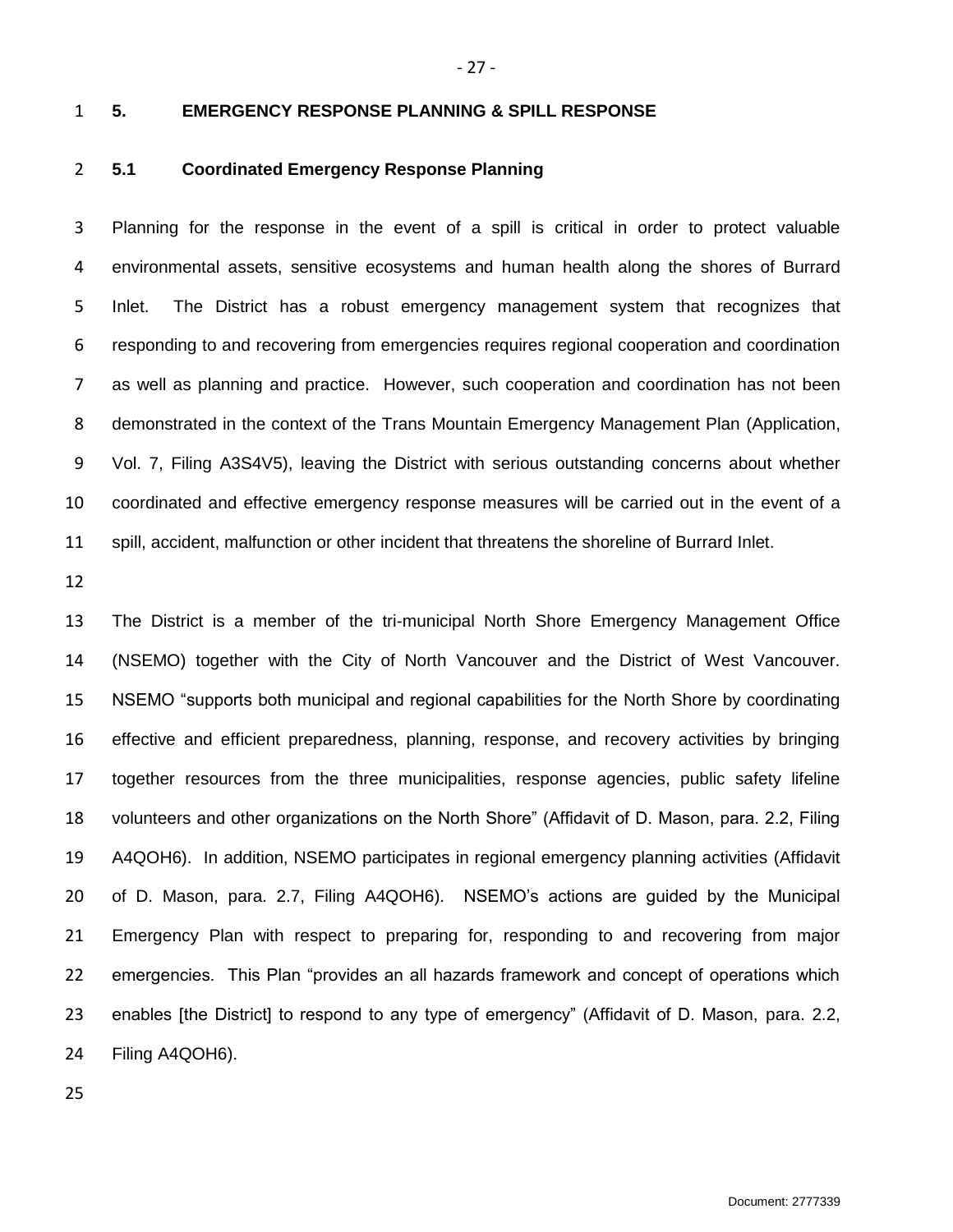NSEMO's vision is "*a disaster resilient North Shore*" which means the ability to return to the same or better position than before a disaster (Affidavit of D. Mason, para. 2.4, Filing A4QOH6). To achieve this, NSEMO:

- (a) is guided by the Municipal Emergency Plan which provides an all hazards framework and concept of operations for preparing for, responding to and recovering from any type of major emergency (Affidavit of D. Mason, para. 2.6, Filing A4QOH6);
- (b) is constantly testing its readiness to respond to an emergency regularly testing the activation, set-up, and operation of its Emergency Operations Centre and conducting a range of emergency response exercises (Affidavit of D. Mason, paras. 2.9 and 2.10, Filing A4QOH6);
- (c) works closely with local industry through the North Shore Hazmat Working Group. This enables NSEMO to be aware of local hazards, obtain information regarding hazardous materials and their properties, and identify response equipment and capabilities. See Canexus example as an illustration of local government-industry cooperation in emergency response (Affidavit of D. Mason, paras. 3.4 and 3.5, Filing A4QOH6) which illustrates NSEMO's coordinated approach to emergency response planning.
- 

 As noted in Ms. Mason's Affidavit, this type of coordinated emergency response planning "has 21 not yet occurred between NSEMO and Trans Mountain" (Affidavit of D. Mason, para. 3.6, Filing A4QOH6). Similarly, until recently, there has been a lack of meaningful involvement of local governments in emergency response planning by Western Canada Marine Response Corporation ("WCMRC"). For example, the only local government involvement in the emergency management exercises specific to Westridge Marine Terminal between 2009 and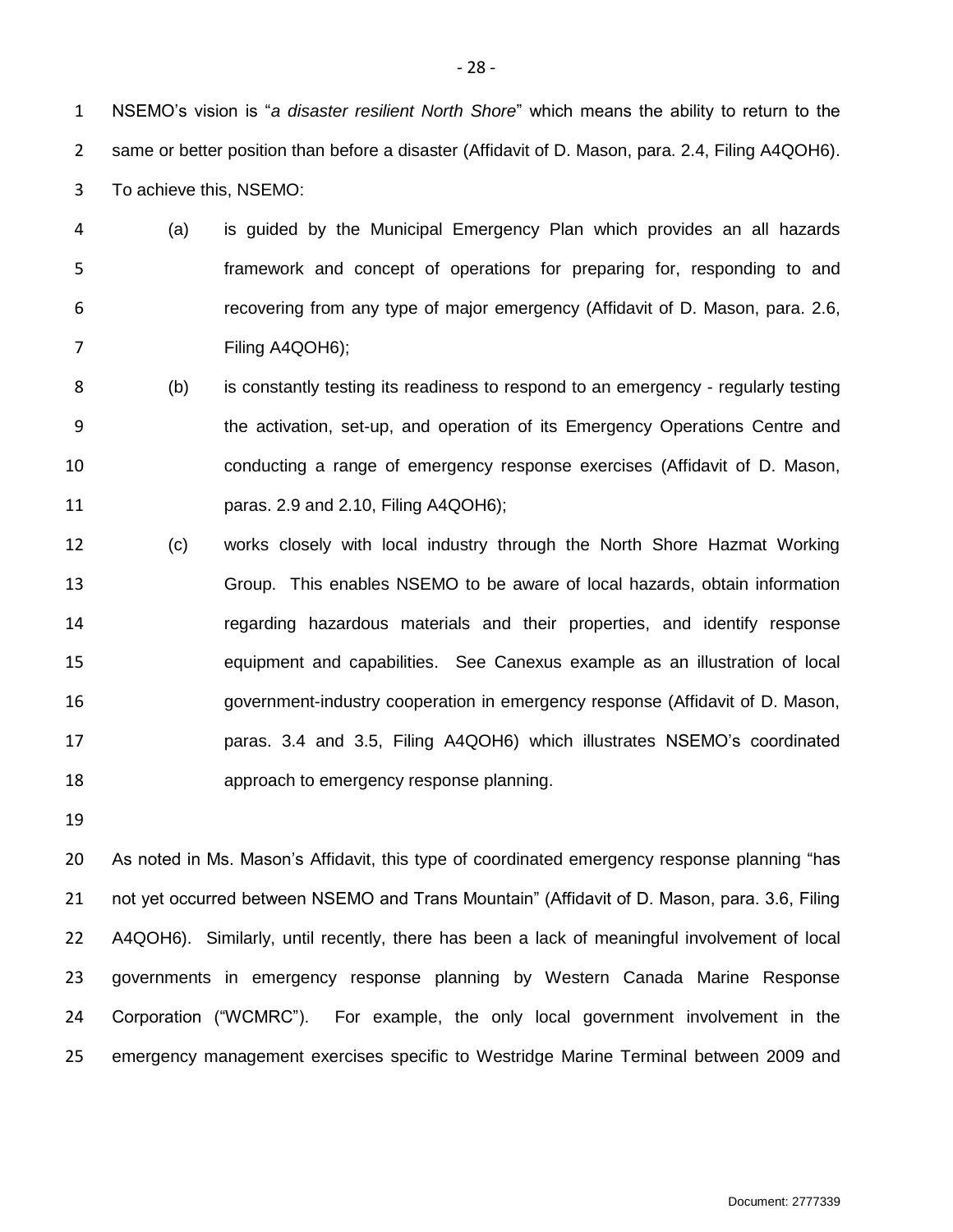2014 was the City of Burnaby Fire Department which was involved in just one of the five exercises (Trans Mountain's Response to NEB IR 1.169, pp. 378-394, Filing A3W9H8).

<span id="page-30-0"></span>**5.2 Gaps in the Trans Mountain Emergency Response Plan**

 The District's review of the Application and material filed with the NEB revealed significant gaps in the emergency response planning for the Project. These gaps must be addressed to ensure there is an adequate, complete and coordinated response to a spill in Burrard Inlet and the shoreline is protected. The gaps identified by the District in the emergency response planning are as follows:

<span id="page-30-1"></span>**5.2.1 Role of Local Government in Emergency Response Plan**

 Trans Mountain has delivered a project proposal that relies on local government emergency response in the event of a spill, yet does not define the roles and responsibilities of such emergency responders. To be effective, ongoing planning and municipal representation are needed in the organizational structure of the Incident Command System to ensure that any response is comprehensive, coordinated and timely and that local concerns and needs are addressed.

 Trans Mountain's Emergency Response Plan – Westridge Marine Terminal (Westridge ERP) (Filing A4D3F1) and the Kinder Morgan Incident Command System Guide (Filing A4D3F0) both refer to acquiring local government assistance in the event of an emergency. The Westridge ERP states with respect to public evacuation that "…duties will be turned over to local response agencies as soon as possible" which suggests that there is an expectation that NSEMO, the District of North Vancouver Fire Department and North Vancouver RCMP will play a role in responding to an emergency relating to Trans Mountain's operations. However, the Trans Mountain Emergency Response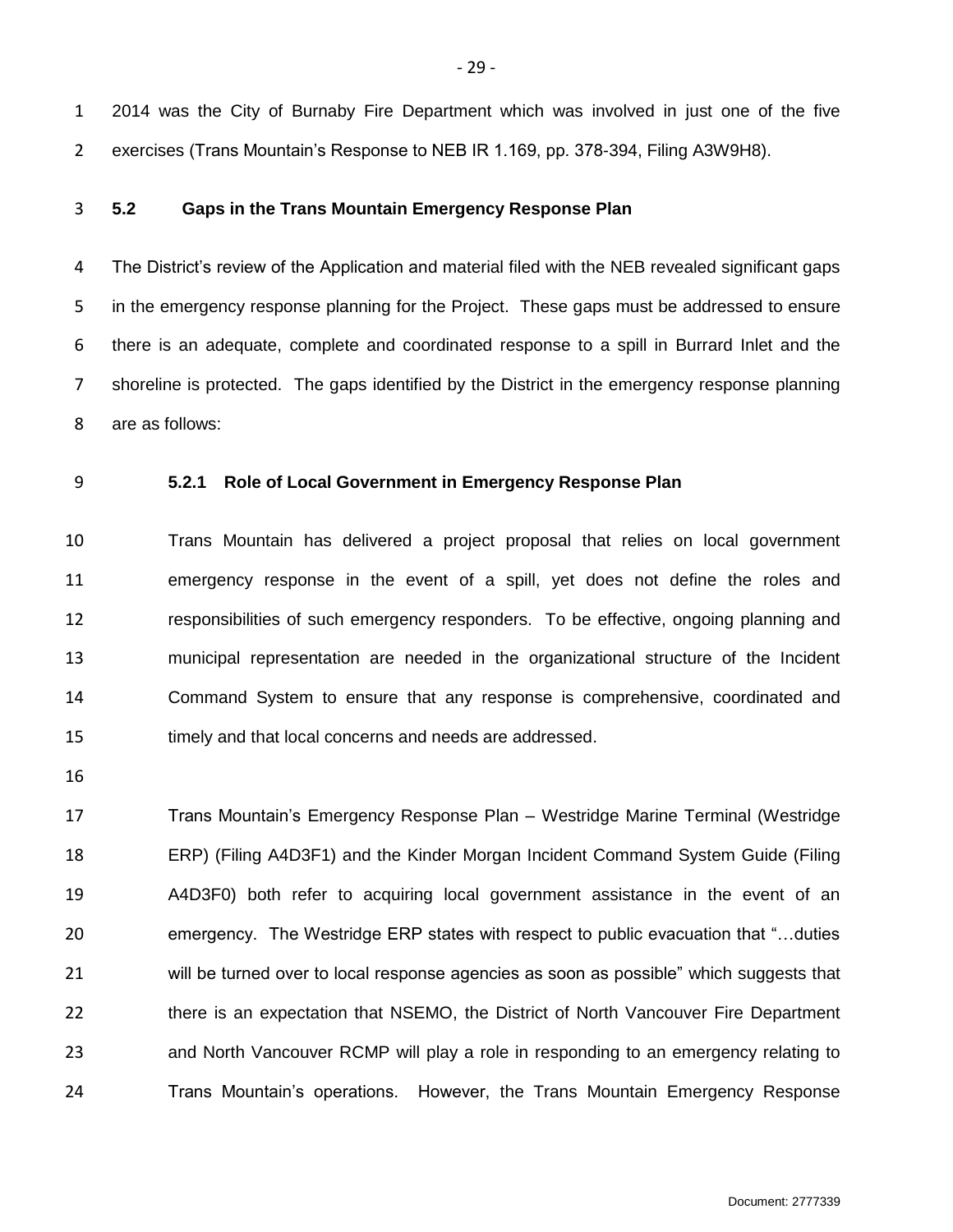Plans do not define the role, capabilities, training or funding for the participation of these emergency responders. These are all matters that need to be clearly addressed in advance in emergency planning. Local governments should be given a specified role in Unified Command to ensure that our communities' concerns, needs, and requirements are appropriately considered and acted upon and that the community's economic, cultural and psycho-social needs are also considered during any spill.

<span id="page-31-0"></span>

# **5.2.2 Emergency Response Resources and Planning**

 In order to be effective, certain emergency response equipment and resources must be in place in advance to ensure a swift and coordinated response to an event. These resources include:

- (a) **Geographic Response Plans** In order to properly inform and guide emergency response activities and priorities, top-quality Geographic Response Plans should be prepared for Burrard Inlet. Such plans are "critical in determining how to respond to an oil spill and must involve significant input from the communities to identify sensitive environmental areas, high public use areas, culturally significant areas, and other features that are important" (Affidavit of D. Mason, para. 4.2, Filing A4Q0H6).
- 20 11 120 It should be noted that the Shoreline Types and Use Maps for Burrard

**Inlet in section 7.5 of Trans Mountain's Emergency Response Plan** – Westridge Marine Terminal (Westridge ERP) (Filing A4D3F1) only show the shoreline at high tide. Accordingly, such maps do not illustrate the true extent of beaches, mudflats and estuaries as they exist at low tide.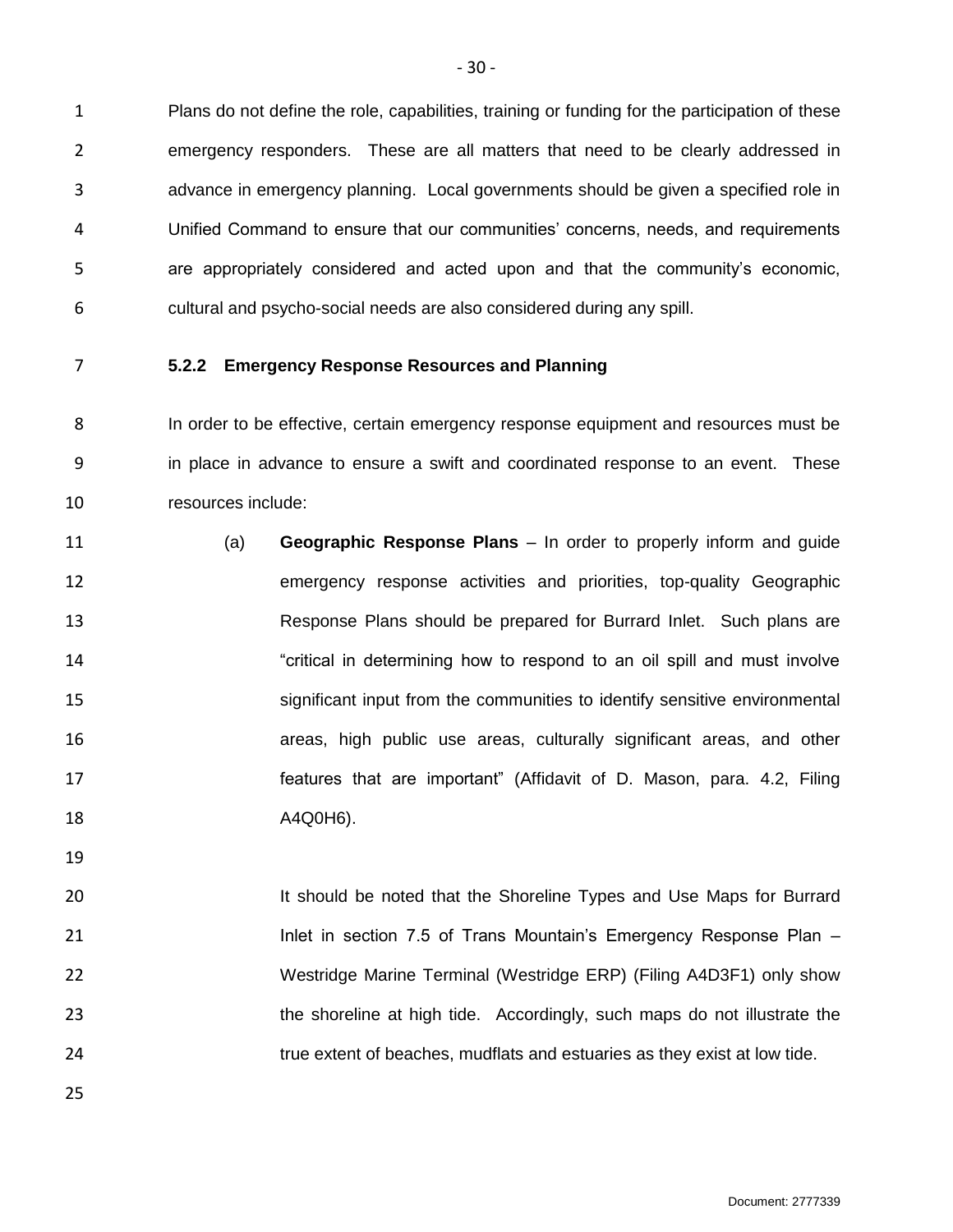1 Trans Mountain has indicated that WCMRC is developing a new coastal mapping system, including Geographic Response Strategies, but this system is still under development (Response to District's IR 2.05.07(a), Filing A4H8L7). Consequently, local governments have had limited opportunity to review, comment on or to provide input into these new maps which will shape and guide emergency response measures by WCMRC in their communities.

 (b) **Incident Command Post & Equipment Caches** - An Incident Command Post should be located on the North Shore when there is an event that impacts this community to ensure that there is a coordinated response 12 that takes into consideration local needs. Also, equipment caches (i.e. booming equipment, etc.) should be located on the North Shore and personnel made available to activate this equipment. If municipal staff are to carry out this function, proper training must be provided (Affidavit of D. Mason, para. 7.1-7.2, Filing A4Q0H6). According to Trans Mountain, 17 there is no plan to locate either an Incident Command Post or equipment caches in the District of North Vancouver or anywhere on the North Shore (see Response to District's IR2.01.1(a) and (e), Filing A4H8L7).

 (c) **Emergency Response Exercises** - Emergency response exercises ("tabletops") should be conducted with local governments. Such exercises are "essential in forward planning for any potential oil spill" to clarify roles and responsibilities in emergency response. However, none have been conducted with the North Shore municipalities (District of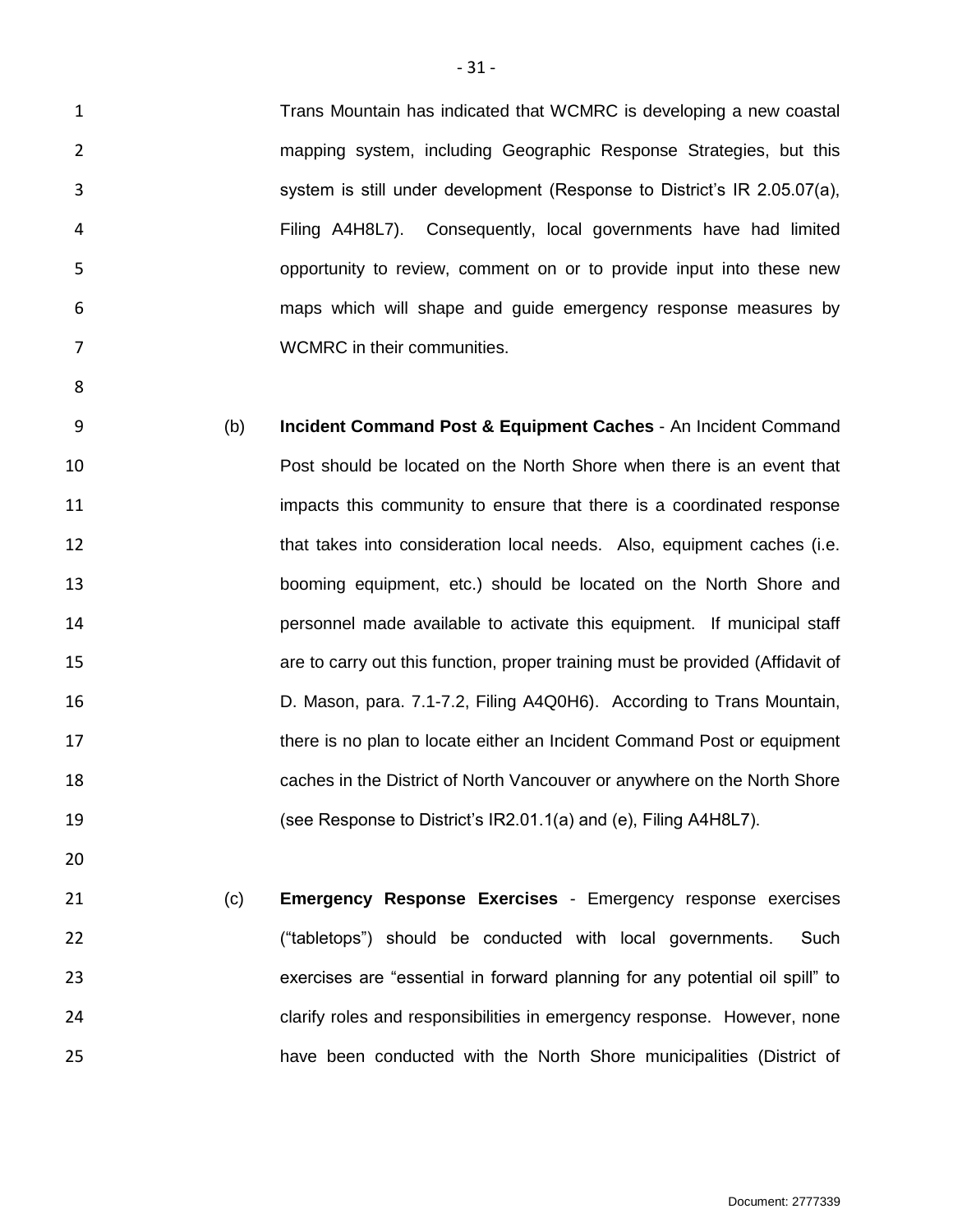<span id="page-33-0"></span>

| $\mathbf{1}$   | North Vancouver, City of North Vancouver and District of West                            |
|----------------|------------------------------------------------------------------------------------------|
| $\overline{2}$ | Vancouver) (Affidavit of D. Mason, para. 4.1, Filing A4Q0H6).                            |
| 3              |                                                                                          |
| 4              | <b>S.C.A.T. Training - A SCAT (Shoreline Cleanup Assessment Technique)</b><br>(d)        |
| 5              | training program should be made available to local government staff so                   |
| 6              | that they can initiate this activity as soon as a spill occurs.                          |
| 7              |                                                                                          |
| 8              | (e)<br><b>Identification of Support Services - Chapter 2.14 of the Westridge ERP</b>     |
| 9              | (Filing A4D3F1) lists private "Support Services" that will be called on in               |
| 10             | the event of a spill. The District requested the response times for the                  |
| 11             | arrival to a spill and/or fire for these support services, but this information          |
| 12             | was not provided by Trans Mountain. NSEMO cannot carry out proper                        |
| 13             | emergency response planning without knowing what other response                          |
| 14             | resources will be activated and what their capabilities, availability and                |
| 15             | response times are.                                                                      |
| 16             | (See Affidavit of the Director of NSEMO, paras. $4.1 - 4.2$ , $7.1 - 7.4$ , Filing       |
| 17             | A4QOH6)                                                                                  |
| 18             | 5.2.3<br><b>Inadequate Oil Spill Modelling</b>                                           |
| 19             | In its Response to District of North Vancouver IR 2.01.6(d) (Filing A4H8L7), Trans       |
| 20             | Mountain states:                                                                         |
| 21             | Trans Mountain believes that appropriate and credible information on oil spill modeling  |
| 22             | has been included with the Application. The information included enables the appropriate |
| 23             | level of risk assessment to have been conducted and risk-informed decision making in     |
| 24             | accordance with the National Energy Board's letter, Filing Requirements Related to the   |
| 25             | Potential Environmental and Socio-Economic Effects of Increased Marine Shipping          |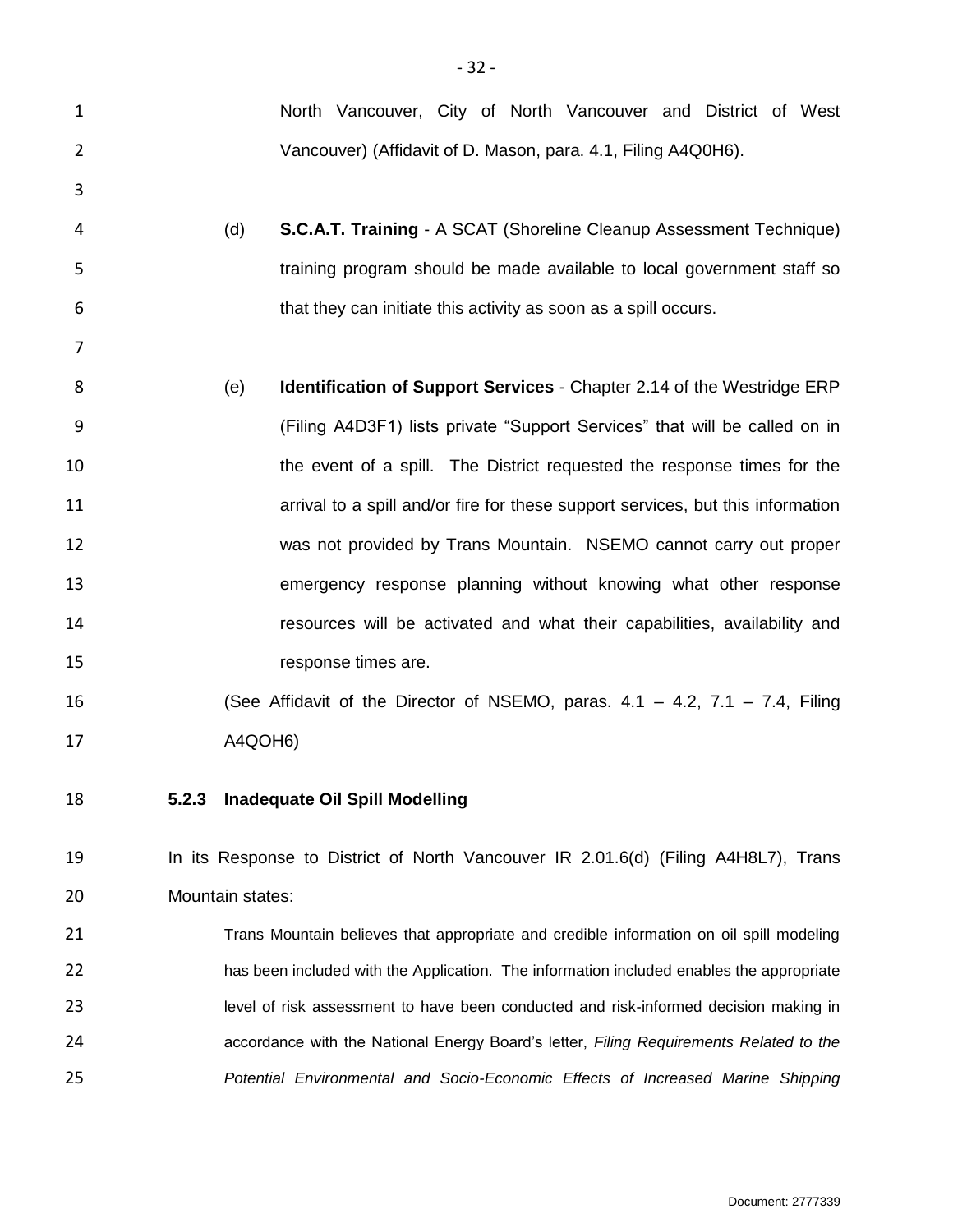*Activities, Trans Mountain Expansion Project* (NEB 2013, Filing ID A3K9I2). No additional modeling or assessment is contemplated.

- 33 -

 The District does not accept that adequate oil spill modelling has been included in the Application. The District agrees with and adopts the submissions of Metro Vancouver with respect to the inadequacy of the oil spill modelling. Trans Mountain assumed a 7 worst case scenario of just  $160m<sup>3</sup>$  while the Nuka Report's assessment of a worst-case 8 688 6 0 is spill at Westridge Terminal used a spill volume of 8,000  $\text{m}^3$ . According to the Nuka 9 Report, 160m<sup>3</sup> is "not a credible worst case scenario, and does not align with best practices for oil spill modelling." Other limitations to the oil spill modelling noted in Metro Vancouver's evidence submission are the number of scenarios, locations, and the range of weather conditions considered (Evidence of Metro Vancouver, s. 2.4.1.1 and 2.4.1.2, pp. 14-15 and Nuka Report attached as Exhibit 2A, Filing A4L7Y3). Given the inadequacy of the oil spill modelling, it cannot be said that appropriate risk assessment has been completed and the low spill volume used in the modelling by Trans Mountain means that the risks of the Project have necessarily been underestimated.

 Also, Trans Mountain's spill modelling is based on a spill at Westridge Marine Terminal, an oil handling facility, but does not address spills in a ship-source context, i.e. incidents which may occur en route to or from the terminal. Trans Mountain asserts that such spills are the responsibility of the tanker owner. This is true, however the emergency response plans related to Trans Mountain's application for increased capacity must address and account for both types of spill sources – from the loading operation and from the tankers transporting Trans Mountain's product. Failing to address ship-source spills leaves a significant gap in the emergency response plan.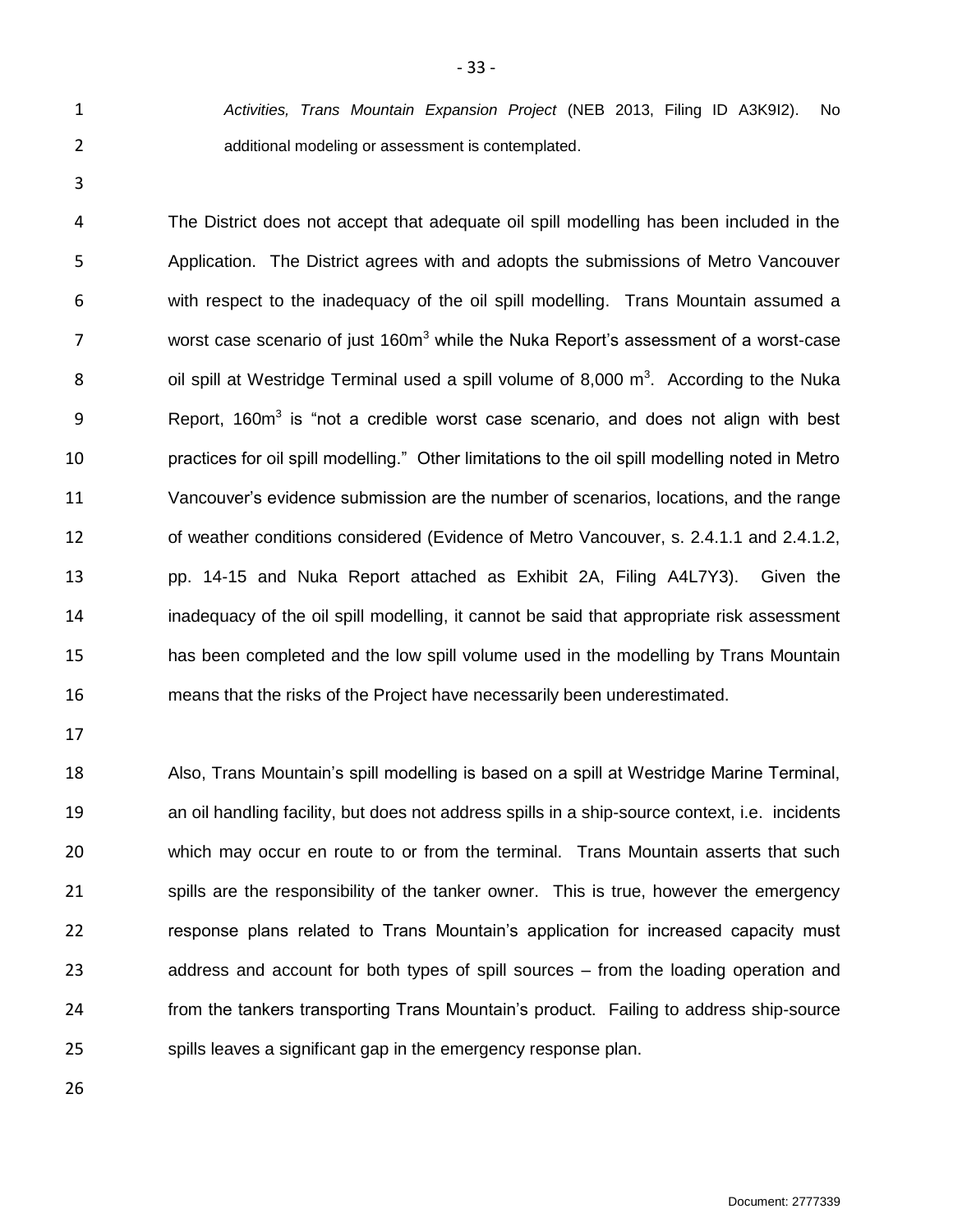In order to be prepared to respond to a spill, emergency planners and responders also 2 need specific information about the spilled products - what products are involved and what the properties of those products are, how they will behave in various marine environments and weather conditions and what risks they pose to human health and the environment (Affidavit of K. Bennett, para. 2.2, Filing A4Q0I1).

6

7 When it comes to dilbit, as noted previously (s. 4.1.3), its interaction with marine 8 environments is not fully understood:

 Based on current research, it is clear that the current understanding of the fate and behaviour of dilbit in water, especially marine water, and the treatment options for a **number 1** marine spill of dilbit is very limited and not well understood<sup>1,2,3</sup>. The lack of understanding 12 of the fate and behaviour of these products is a significant limitation to effective spill response, containment, recovery and restoration efforts in Burrard Inlet.

14 (Affidavit of K. Bennett, para. 2.3, Filing A4Q0I1)

15

 $\overline{a}$ 

16 It is impossible to properly prepare and plan for the spill of a product when details about

17 how it will behave in the local environment are not known.

<sup>&</sup>lt;sup>1</sup> The Behaviour and Environmental Impacts of Crude Oil Released into Aqueous Environment. Stakeholder Consultations, Webinars: Feb. 4-5, 2015 & April 8-10, 2015. Royal Society of Canada.

<sup>2</sup> *Federal Government Technical Report: Properties, Composition, and Marine Behaviour, Fate and Transport of Two Diluted Bitumen Products From the Canadian Oil Sands.* Environment Canada et al. Nov. 30, 2013.

<sup>3</sup> *A Review of Canada's Ship-Source Oil Spill Preparedness and Response Regime: Setting the Course for the Future*. Transport Canada. Tanker Safety Expert Panel. Nov. 15, 2013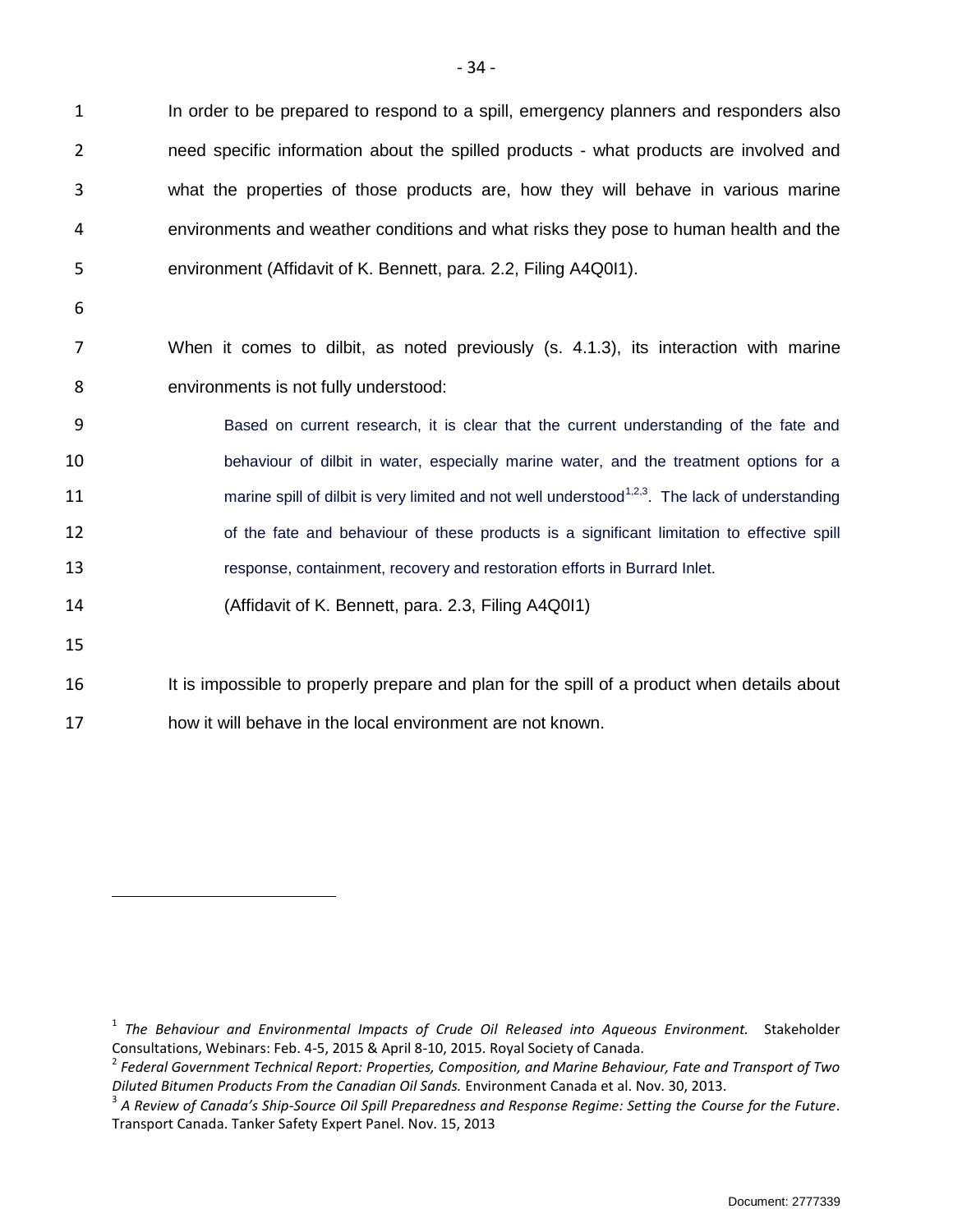#### <span id="page-36-0"></span>**5.2.4 Speed of Response**

 Speed of emergency response to a spill is critical to its success. When oil is spilled on water, lighter fractions of oil can evaporate and tar balls can begin to form very quickly in the presence of wave action and suspended solids. Consequently, "Response time is critical within the first few hours to minimize the spread of the oil and to reduce tar ball formation due to evaporation…Without a rapid, effective response and quick containment and recovery of a spill within the first few hours, it is likely impossible to avoid the formation of tar balls and the spread of oil on the water surface and subsurface. Surface oil will spread quickly to the shore and the subsurface oils and the resultant sheening will produce long lasting adverse effects" (Affidavit of K. Bennett, para. 3.3, Filing A4Q0I1).

 It has been proposed that WCMRC emergency response times will be reduced to within 2 hours of notification for spill volumes up to 2,500 tonnes inside the Designated Port Area of Vancouver (Application Volume 8A – Table 5.5.3) (down from the current standard of 6 hours). Given the experience with the April 2015 spill as discussed in Sections 5.2.5 and 5.2.6 below, a two-hour response time seems unlikely and the District is not persuaded that it can realistically be accomplished. Furthermore, even if it is possible to achieve, a 2-hour response time is likely still inadequate to protect the District's shoreline ecological assets (Affidavit of J. Pavey, para. 7.4, Filing A4Q0E9).

<span id="page-36-1"></span>**5.2.5 Capacity** 

 The capacity of the spill response measures in Trans Mountain's Emergency Management Plan is a key concern for the District. The District's review of the Application reveals that there are insufficient booms, equipment and personnel immediately available to protect its shoreline. This insufficiency will be exacerbated in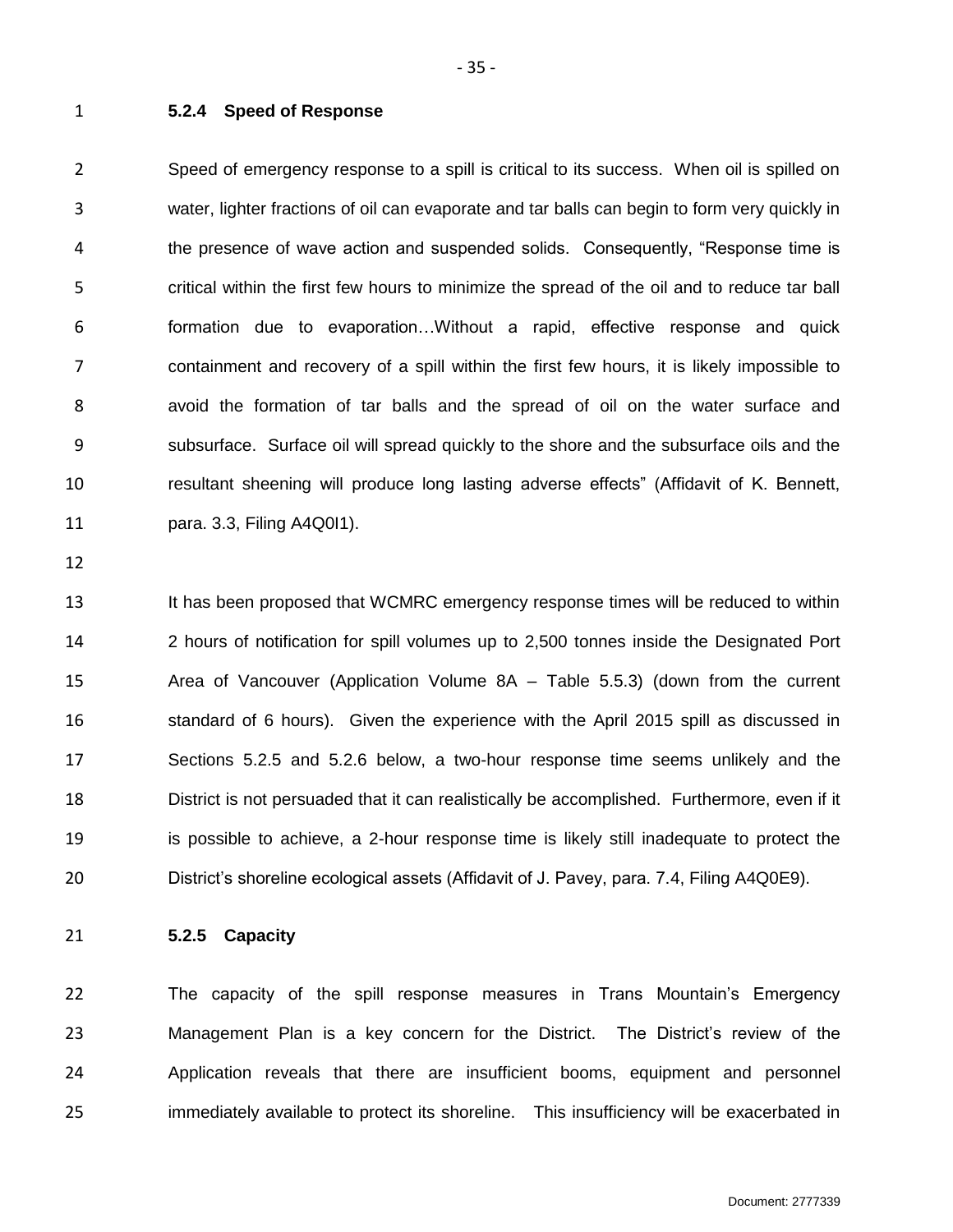adverse conditions, such as storm events, high winds and waves, tidal change, currents, fog, and spill vapours effects on first responders (Affidavit of J. Pavey, paras. 7.5, Filing A4Q0E9). The experience with the recent spill in English Bay on April 8, 2015 from the MV Marathassa raises significant doubts regarding the capabilities of the Coast Guard, Westridge Marine Terminal, WCMRC and the Port of Vancouver to handle a modest spill, much less a much larger one. This spill involved a relatively small volume of spilled oil (2,700 litres/94 barrels), yet resulted in oil reaching several highly used public beaches on the North Shore and beaches being closed for five weeks (Affidavit of D. Mason, para. 6.8(d), Filing A4Q0H6). This response clearly demonstrated that existing spill response plans, resources and equipment are inadequate to ensure that the District's coastline is properly and sufficiently protected.

<span id="page-37-0"></span>

#### **5.2.6 Deficiencies in Current Emergency Response Model**

 As noted above, gaps in the current spill response model were clearly illustrated during the April 2015 spill, including serious gaps in coordination and communication with local governments as well as a lack of definition around clean-up end points (discussed below). NSEMO's Director states that "experiencing the emergency response to the oil 17 spill in English Bay has left NSEMO with concerns regarding emergency spill response in Burrard Inlet" (Affidavit of D. Mason, para. 6.1, Filing A4QOH6). This event demonstrated the following specific issues and limitations of the model for emergency response to a marine spill in Burrard Inlet and its implementation:

- 
- 

 (a) **Roles in Unified Command Unclear** - The role of local governments, the Responsible Party and the International Tanker Owners Pollution Federation (ITOPF, an organization that represents ship-owners and insurers) in spill response efforts is unclear, particularly with regard to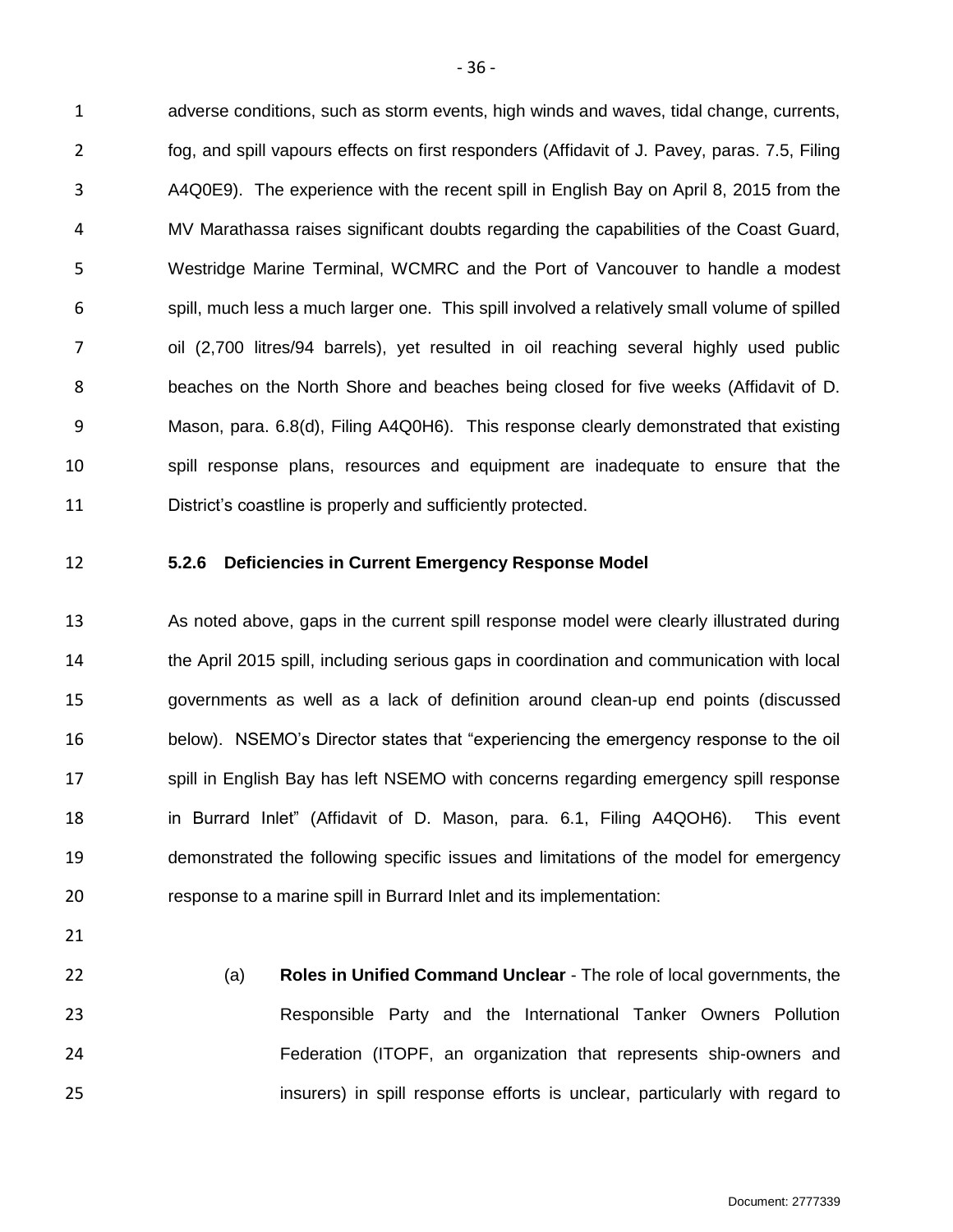determining the level of clean-up to be conducted (Affidavit of D. Mason, paras. 6.2(a) – (c), 6.3, 6.10, Filing A4QOH6);

- (b) **Resources for Managing Beach Closures and Other Spill-Related Activitie**s **-** There are significant logistical challenges in trying to close off large areas, such as parks and beaches, in the event of a spill. In the April 2015 spill, there was a lack of resources provided to local governments to assist with managing beach closures and other spill- related activities, such as (a) posting signage, (b) assigning personnel to close beaches and inform the public, (c) inspecting beaches to ensure 11 they have been sufficiently cleaned up, and (d) managing volunteers wanting to assist with cleanup (Affidavit of D. Mason, para. 6.9, Filing A4QOH6). Also, additional security was only provided to keep people off of public beaches after it was requested by NSEMO (Affidavit of D. Mason, para. 5.13, Filing A4QOH6). These necessary activities must be planned for and adequate resources made available to implement them;
- (c) **Communications and Document Management**  There is no system for consistent and coordinated communication of information to the public and also no formal document management system to guide document retention and information-sharing (Affidavit of D. Mason, paras. 6.6-6.7, Filing A4QOH6);
- (d) **No De-Mobilization Procedure**  There is no procedure for managing the transition from response to recovery and no plan for on-going monitoring of waterfront areas for the re-appearance of oil after closure of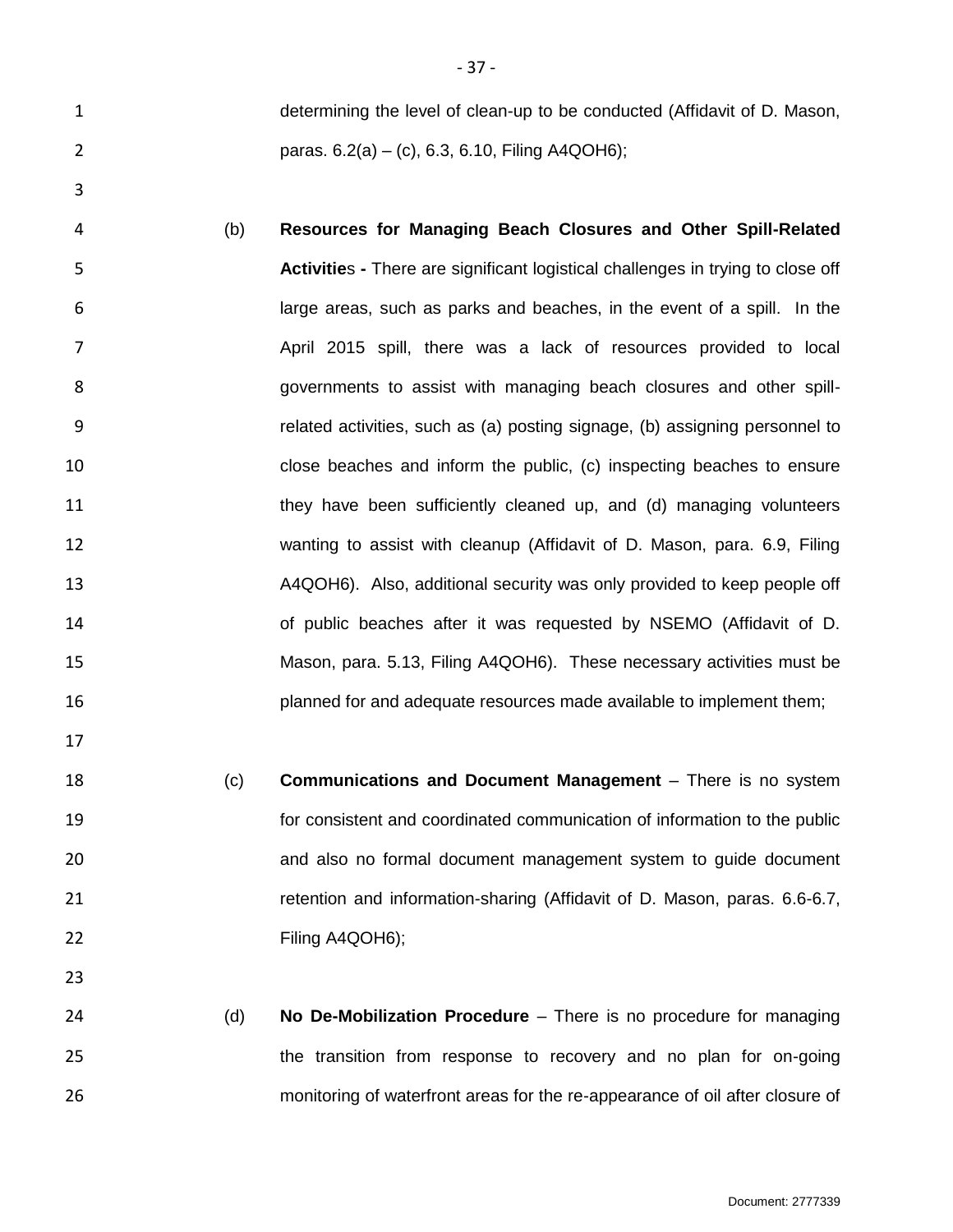**1** the Incident Command Post (Affidavit of D. Mason, para. 6.12, Filing A4QOH6); and

 (e) **Beach Clean-up and End Points** – The system for managing beach cleanup, both in terms of the initial response as well as monitoring long term effects, is unclear. Endpoints are not clearly defined (i.e. what level **be a conserved by spill response before an** of cleanness of shorelines must be achieved by spill response before an area is deemed adequately 'clean'). Also, there is no consideration of the different public use levels of different beaches (Affidavit of D. Mason, para. 6.8, Filing A4QOH6).

**Trans Mountain had this to say about establishing cleanup endpoints:** 

 Members of the Unified Command, including participating local **stakeholders**, will have input into establishing cleanup endpoints. Endpoints will typically be determined through a Net Environmental Benefit Analysis (NEBA). As applied to an oil spill incident, NEBA is a formal process to evaluate the risks and benefits of certain proposed cleanup techniques and strategies. NEBA is a stakeholder's **19 performance metric that weighs many factors against the cleanup**  endpoints established by the Unified Command (UC). This analysis will consider the specific treatment options appropriate to the response; the potential for successfully implementing those discrete options; the environmental trade-off attached to each technique; and, lastly, the type **24** of treatments that can be authorized within the existing regulatory 25 framework.

(Response to District's IR 2.05.06(e), Filing A4H8L7)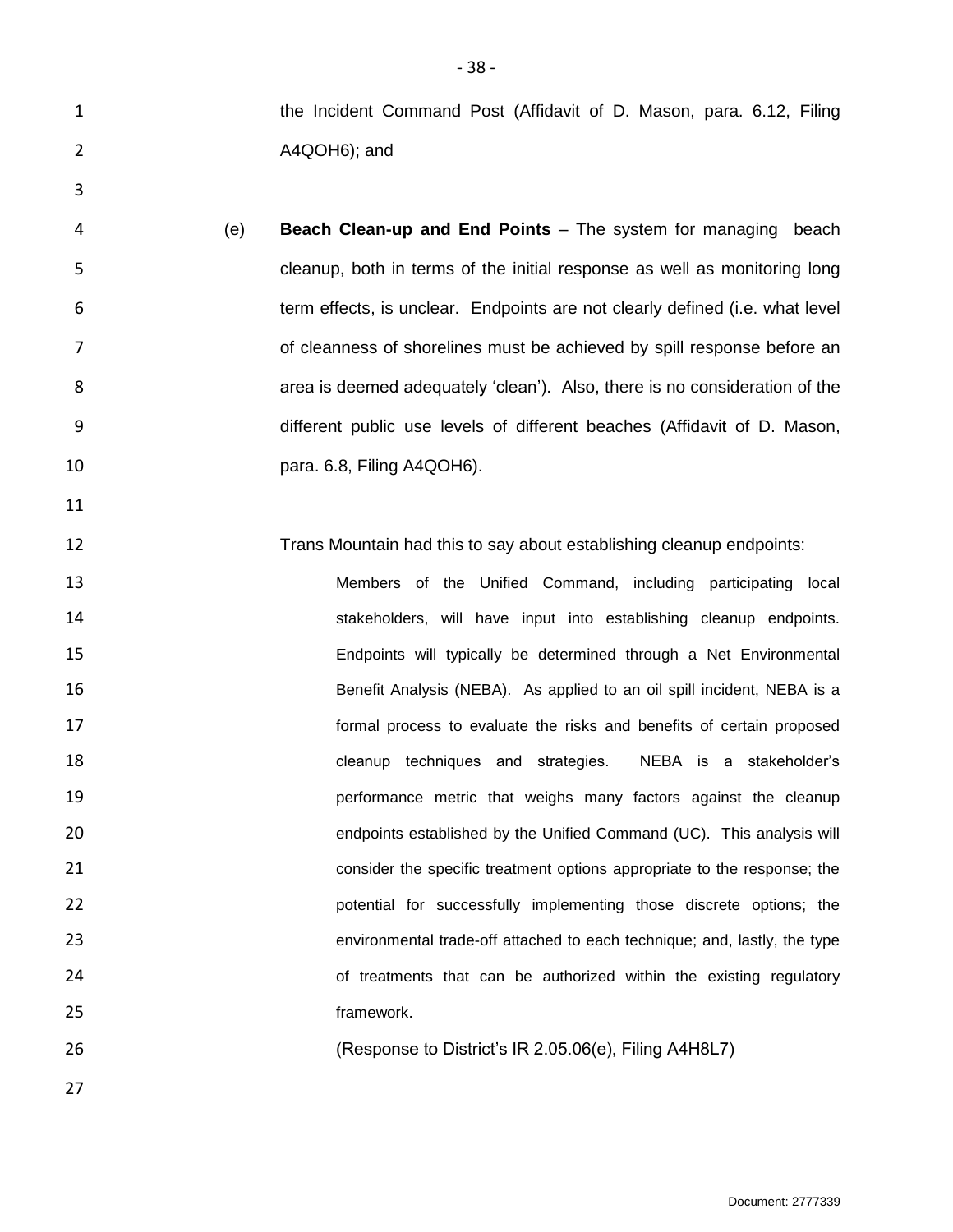This description of how emergency response is to be conducted is not reflective of what occurred during the April 2015 oil spill. There did not appear to be any objective criteria for establishing cleanup end-points. For example, in the case of John Lawson Beach, a highly used and highly accessible public recreation beach, there were no pre-established criteria for when cleanup would be considered complete. The District of West Vancouver advocated for clean-up to the level of the 'sticky glove' test 8 (i.e. if the oil was touched it would not come off), but this was not agreed to until Environment Canada finally confirmed that this was the appropriate standard for this popular public beach (Affidavit of D. Mason, para. 6.8, Filing A4Q0H6).

 Cleanup endpoints must be clearly defined, specifically tailored to the geographic locations and their users (both human and wildlife) and communicated to stakeholders. A lead agency must be identified to ensure continued monitoring of affected areas and assurance that if an end point turns out to be inadequate and adverse effects remain, the Responsible Party will continue to be responsible for returning the area to **an acceptable state.** 

 The emergency response as experienced in the April 2015 spill as outlined above is clearly inadequate and ineffective and must be reconceived and **properly resourced going forward.**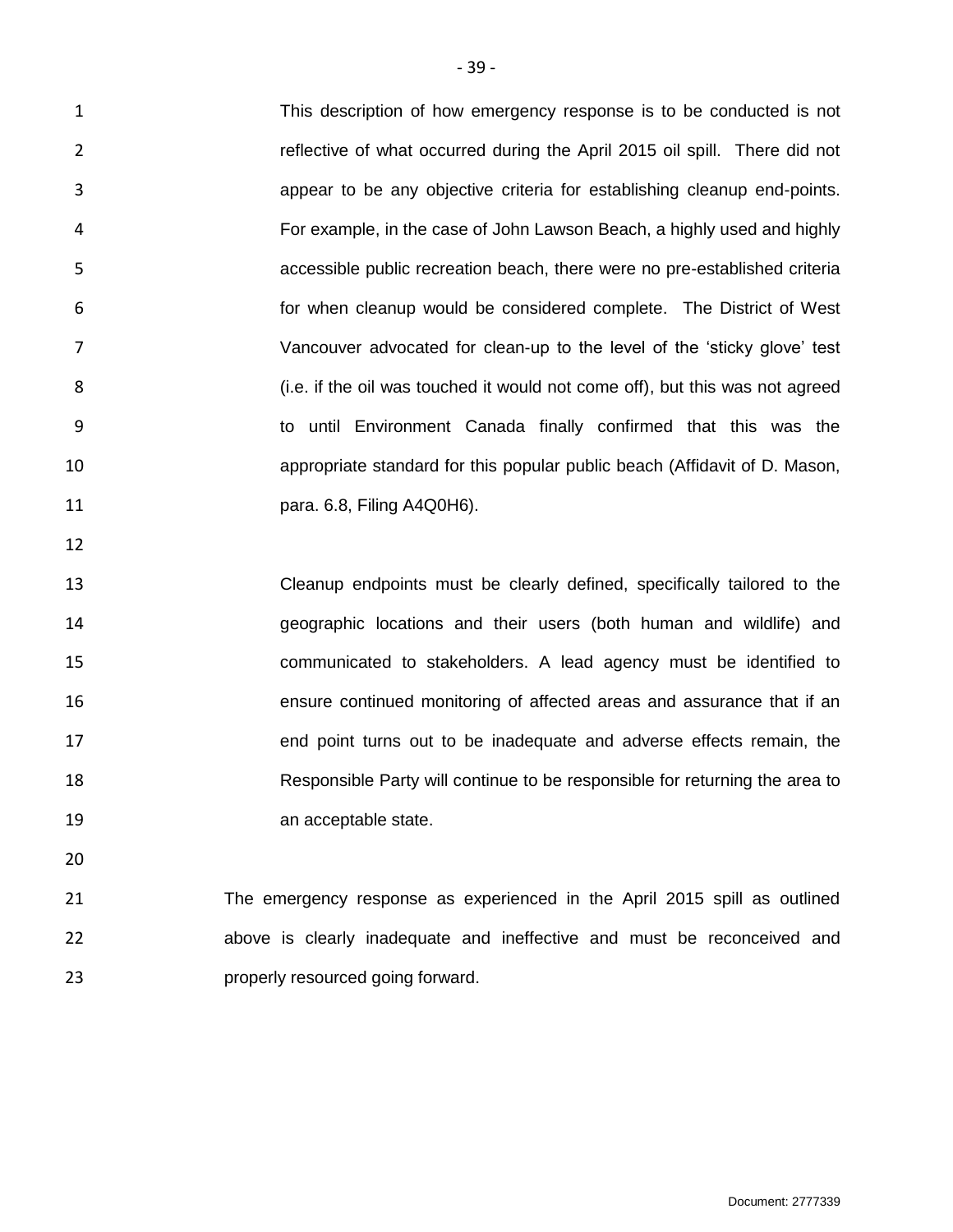<span id="page-41-0"></span>

#### **5.2.7 Funding for Emergency Response Planning & Response**

 Trans Mountain has delivered a project proposal that relies on local government emergency response in the event of a spill, yet does not provide any specific funding or training in order for local governments to prepare, train and equip its crews for such participation. In its Response to the District's IR 2.01.2(a) (Filing A4H8L7), Trans Mountain stated that while it is prepared to invite external agencies to participate in emergency response exercises, continuing education programs, and consultation meetings and will cover the costs of instruction, it will not cover the costs associated with attendance, such as responder wages, benefits and employment costs. In the Response to the Province of BC IR No. 1 (Filing A3Z2A6, p. 34), Trans Mountain states that "In the normal course of events Trans Mountain does not plan to provide up front automatic funding for on-going training, planning and participation in incident management and response in relation to risks related to its operations, but will consider requests from municipalities on a case by case basis in the event participation would otherwise be limited due to a lack of available funds."

18 In its Response to the District of North Vancouver IR 2.01.2(a) (Filing A4H8L7), Trans Mountain asserts:

 Trans Mountain has completed a comprehensive risk assessment for a marine spill and has concluded that the Project changes little [with respect to the role and responsibilities of local government]. Potential consequences already exist and the risk assessment shows that the credible worst case event for Burrard **12** Inlet is a 100 m<sup>3</sup> [should read "160 m<sup>3"</sup>] spill during cargo transfer at the Westridge marine terminal, which would largely be contained by the pre-deployed oil spill containment boom. The risk assessment shows the probability

- 40 -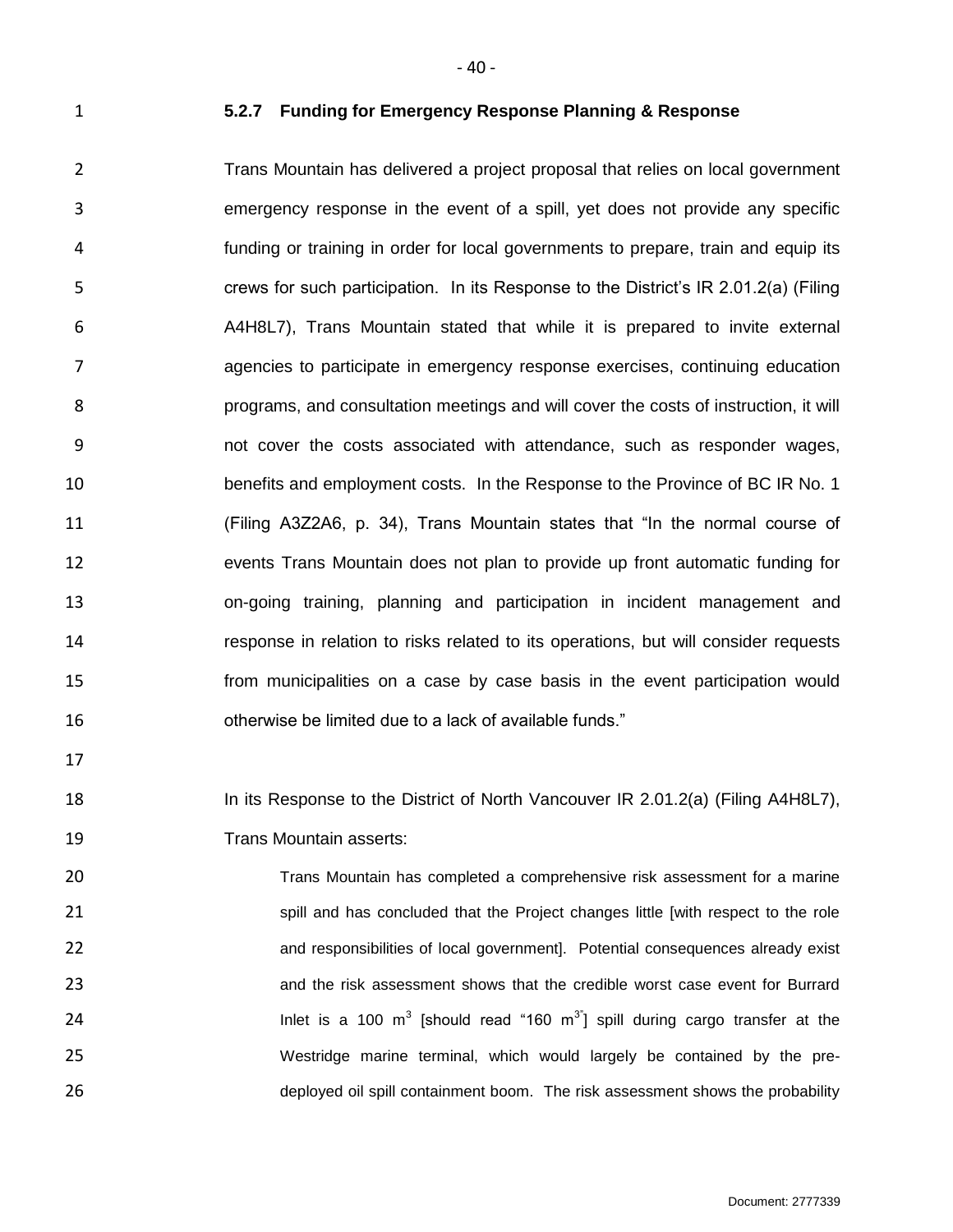of such an event occurring is once in 234 years. **As a result, Trans Mountain believes that the TMEP project will not place material additional demands on municipal operations resources and services** (emphasis added).

 The statement that the Project "will not place material additional demands on municipal operations resources and services" is not accurate nor is it based on evidence or experience. Local governments will need to undertake emergency response planning, training, and resourcing in response to the increased spill risk. Without clarity regarding the role of local government in spill response (see s. 5.2.1), the additional demands on municipal operations, resources and services cannot be quantified. However, as a distinct additional responsibility, impacts on local resources are a certainty and these additional demands should be funded by Trans Mountain, not local governments.

 In terms of compensation for spill response activities, during the April 2015 spill, ITOPF and Emergency Management BC indicated that the compensation to be paid to local governments for staff wages is limited to only overtime hours (Affidavit of D. Mason, para. 6.13 (Filing A4QOH6). This completely ignores the fact that countless staff hours are spent during regular working hours dealing with 20 the oil spill and its effects. During such time, these staff are not carrying out their **regular duties and functions.** There is no justification for compensation to be limited only to overtime hours and local governments should not have to bear the cost of staff time spent dealing with a spill caused by a private company. The Responsible Party (RP) should be required to pay for all of the local governments' staff costs (regular hours and overtime hours) related to dealing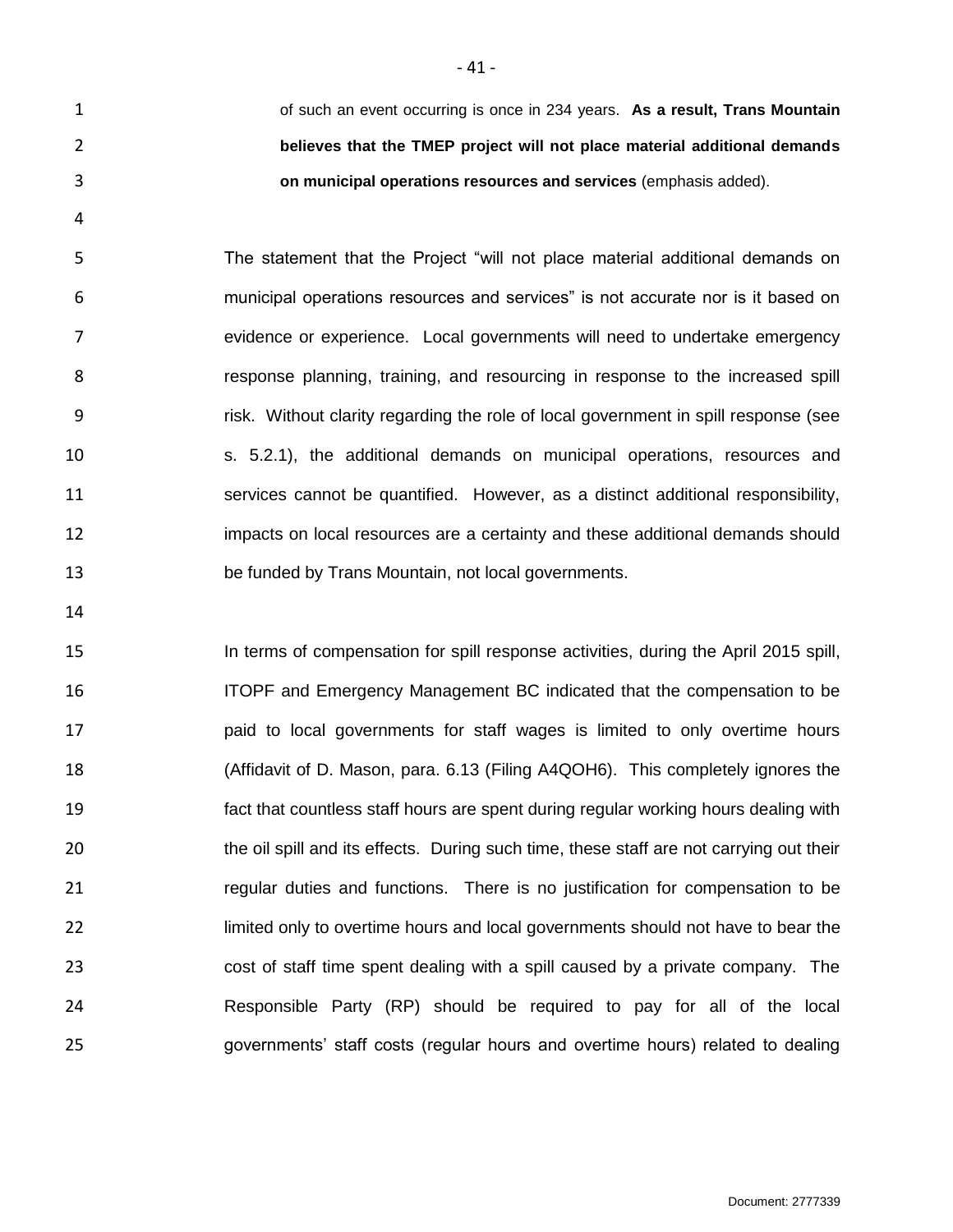with a spill originating from that RP's vessel and compensation should not be **limited to just over-time hours.** 

 In terms of economic benefits of the Project overall, Trans Mountain estimates that the Project will result in \$309 million and \$727 million of additional tax revenue to the Province of BC for development and 20 year operations, respectively (Application, Volume 2, Page 2-42, Filing A3S0R0). In its Response 8 to the District's IR2.01.2(g), Trans Mountain stated: "It is likely that the additional tax revenue to the Province would result in some benefits to the District" (Filing A4H8L7). This statement is purely speculative - there is no direct benefit flowing 11 to the District from this tax revenue that is going to the Province of BC.

# <span id="page-43-0"></span>**5.3 Conclusion - Emergency Response Planning & Spill Response**

 After reviewing the Project Application and information available through the National Energy Board (NEB) Hearing, the District is not satisfied that the emergency response measures as proposed in the Application are adequate to protect its physical and ecological environment, economy, public health and safety from the potentially devastating and lasting effects of an oil spill in Burrard Inlet. As noted in section 5.2 above, there are significant gaps in Trans Mountain's Emergency Response Plan regarding roles, resources and capacity and it is the District's view that the proposed improvements to spill response (i.e. 6-hour response time shortened to 2-hour response time by WCMRC) will not be adequate to protect its shoreline environmental and ecological assets.

 In light of the short-comings in the Trans Mountain Emergency Response Plan outlined in section 5.2 above, the Project should not be approved. In the event that the Project is approved, Trans Mountain must be required to ensure that the capacity and overall effectiveness of the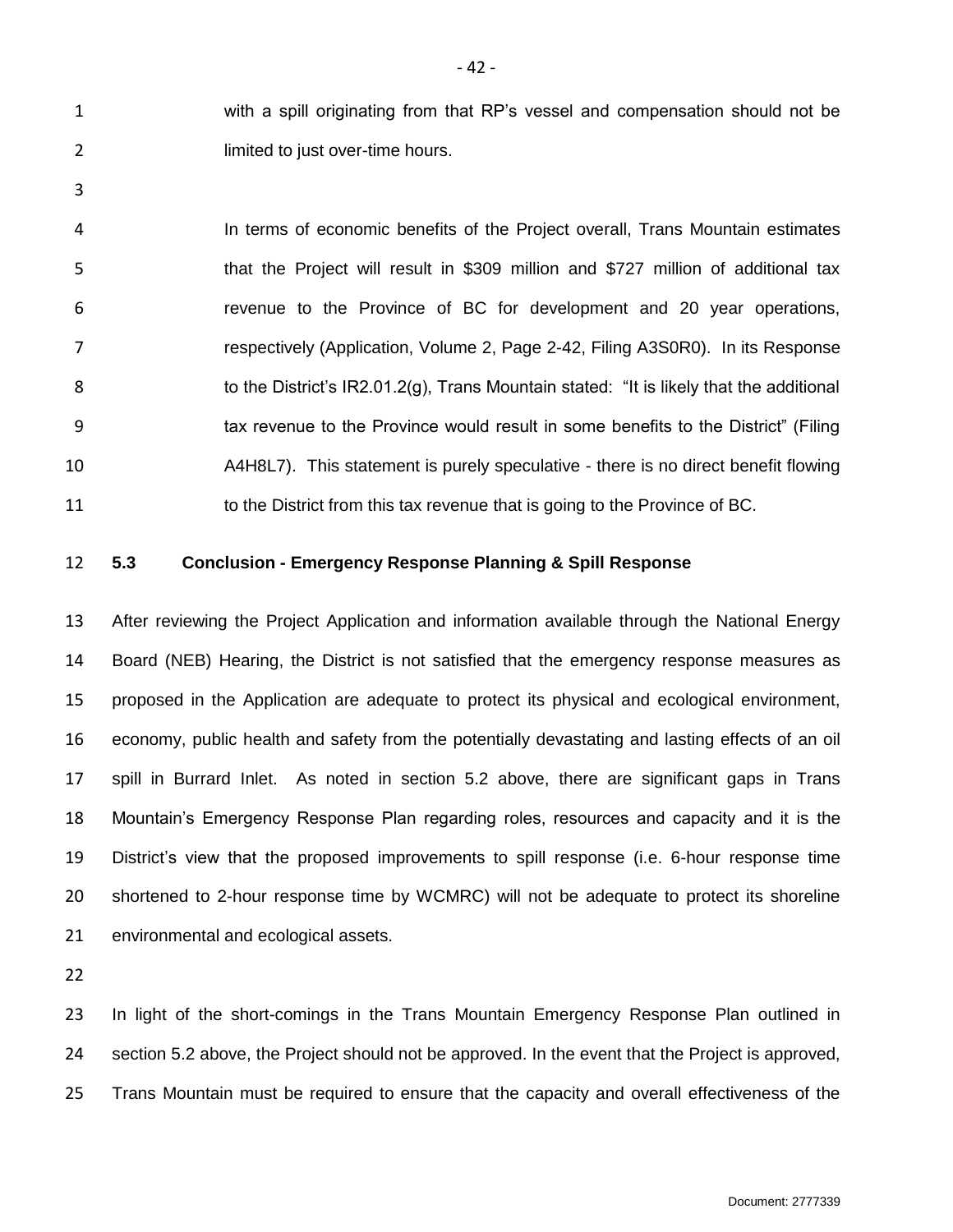emergency response measures are vastly improved such that oil is prevented from reaching the District's shoreline or, if it does reach the shore, it is effectively and thoroughly cleaned up. Also, there should be a system to provide financial compensation to local governments and agencies for spill-related planning and response.

# <span id="page-44-0"></span>**5.4 Conditions re. Emergency Response Planning & Spill Response**

 *In the event that the Project is approved, the District submits that the following conditions should be imposed on Trans Mountain regarding emergency response planning and spill response:*

 *Include local government participation in the development of Emergency Management Plans and Emergency Response Plans*

# 11 • *Produce Emergency Response Plans that:*

- o *clearly define the role and responsibilities of local governments and their emergency planners and responders;*
- o *give local governments a seat at Unified Command; and*
- o *include the location of an Incident Command Post on the North Shore for any event that affects the District*
- o *take into account:*
- *the complexity of local oceanographic conditions, such as tidally driven mixing, particularly at the First and Second Narrows, and*
- *distinct ecological habitats, such as the mud flats at the Maplewood Conservation Area*
- *Develop top-quality Geographic Response Plans (GRPs) that must be approved by the District and made publicly available on a website*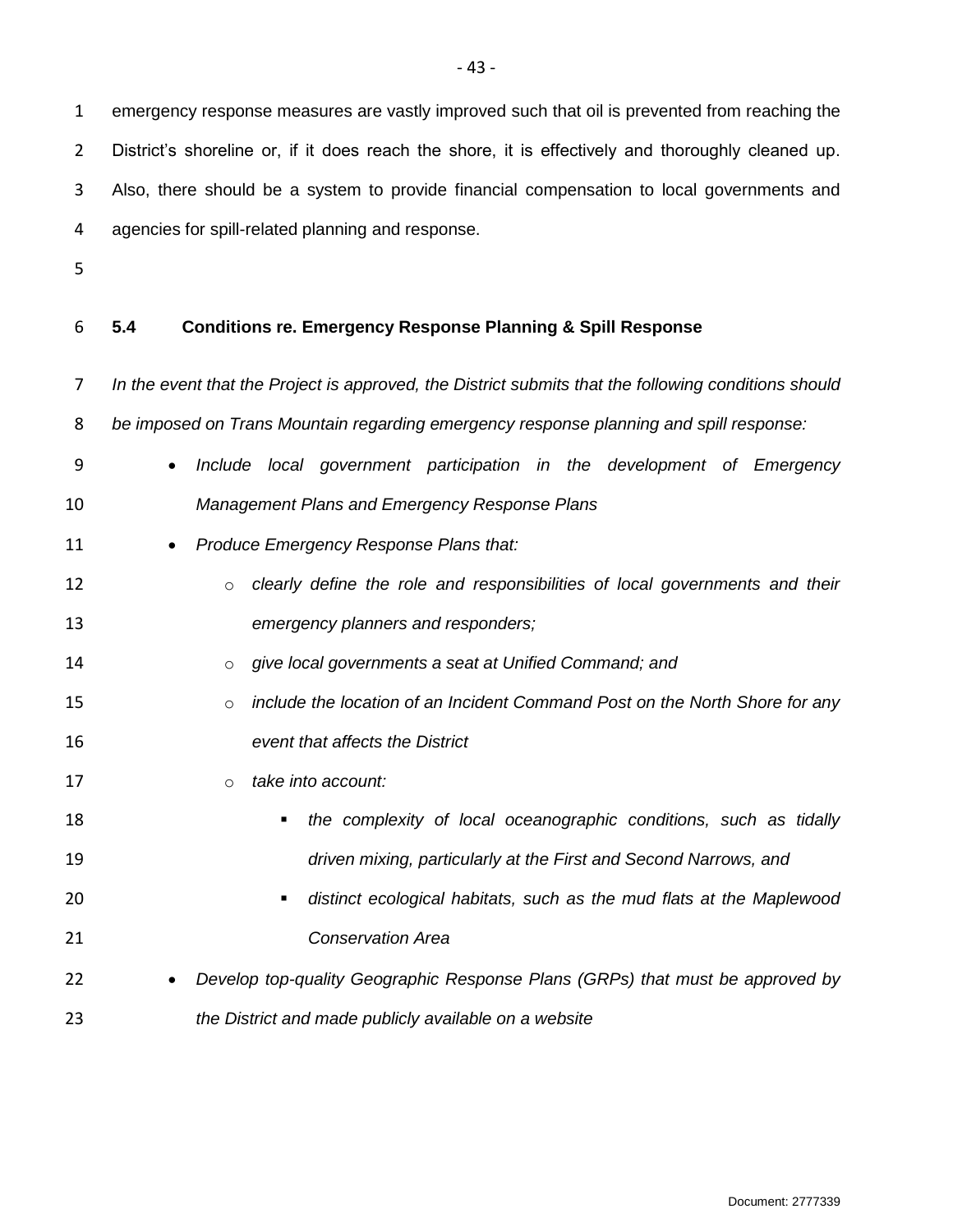- *Provide a life of project commitment to, at regular and specified intervals (5 years),*
- *review the Best Available Protection and update the GRPs and equipment as appropriate*
- *Conduct emergency response training exercises and tabletops that are realistic scenarios, that consider/involve key stakeholders and make the findings public*
- *Provide, at its cost, a SCAT (Shoreline Cleanup Assessment Techniques) training program for municipal staff*
- *Include plans for volunteer management, communications, and document management in emergency response plans*
- *Provide support (either financially or with resources) to local governments for training, exercising and additional planning required as a result of the increase in Trans Mountain's operations*
- *Demonstrate that there is a funding model in place that compensates local governments for the true costs of emergency response planning activities and participation in response related to a spill of Trans Mountain's product, including staff wages (not limited to overtime costs) and other employment costs. Such compensation should encompass planning for, responding to and recovering from a spill event.*
- *Be held to a commitment to provide emergency response times for an incident in Burrard Inlet to no more than two hours (where "response time" means the amount of time it takes to arrive at the scene and begin deployment of the response)*
- *Demonstrate that adequate spill response capacity (personnel, equipment, and other resources) are in place*
- *Supply and locate equipment caches (i.e. booming equipment, etc.) on the North Shore at locations mutually agreed to by the North Shore municipalities and commit to providing trained personnel to activate this equipment in the event of a spill. If*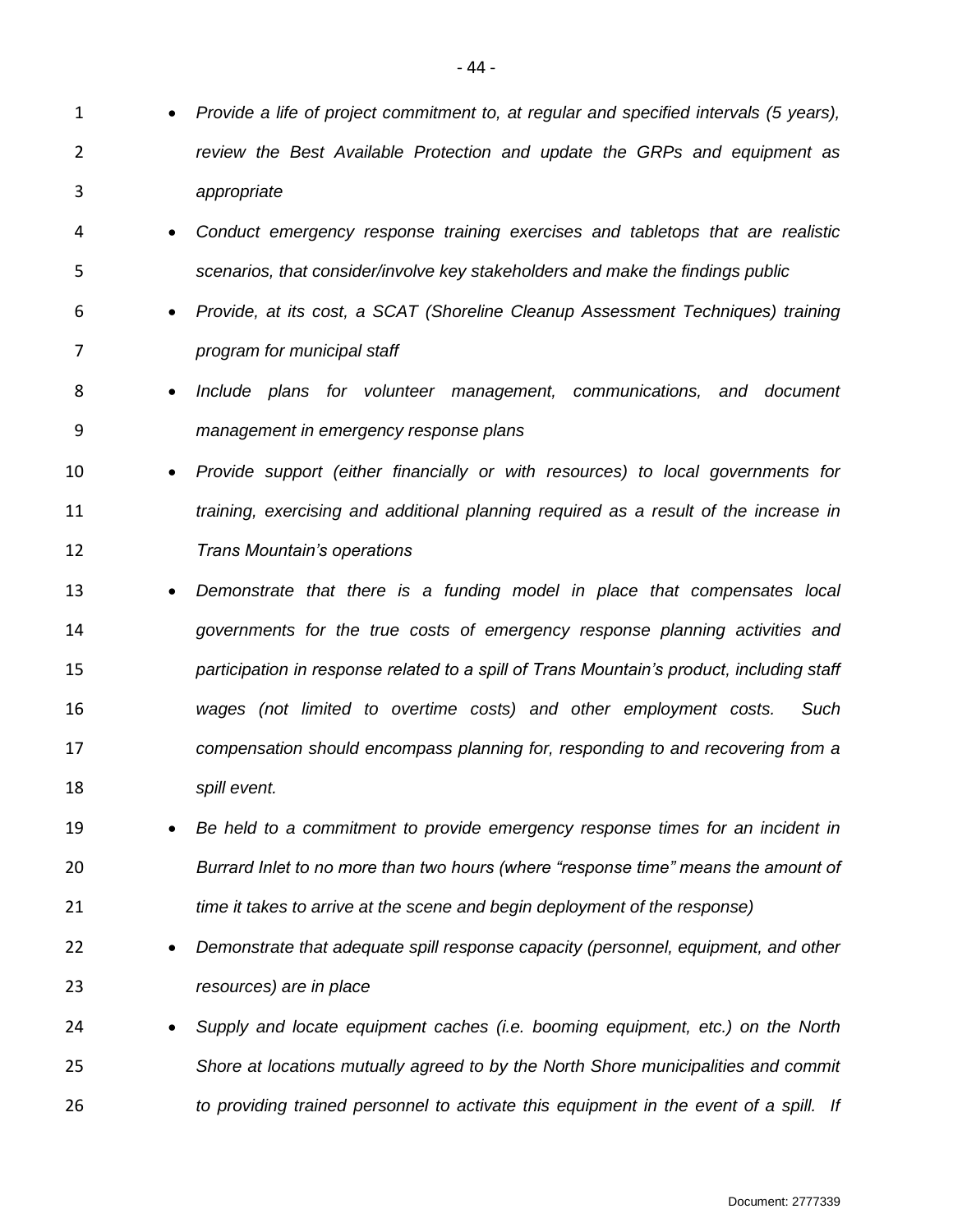*there is an expectation that municipal staff are to use the equipment, Trans Mountain should provide appropriate training, at its cost. Establish beach cleanup end points that are acceptable to District that take into account the level and type of beach use (both human and wildlife) Establish a lead agency to ensure continued long term monitoring of affected areas beyond the end-point clean-up criteria Locate equipment caches (i.e. booming equipment) on the North Shore and make personnel available to activate this equipment. If there is an expectation that municipal staff are to use the equipment, appropriate training should be provided In addition, the District adopts the conditions included in Metro Vancouver's Evidence submission (s. 2.3.2, p. 13-14, Filing A4L7Y3) as follows: If the Project is approved, Trans Mountain should be required to model a credible worst-case oil spill of 16,000 m<sup>3</sup> throughout Burrard Inlet with a minimum one to five years of meteorology and tidal conditions with a meaningful analysis that provides results that can be used to determine shelter-in-place and/or evacuation zones. The assessment should be conducted in consultation with Metro Vancouver and other agencies, such as local governments and health authorities. The assessment must be completed prior to approval so that shelter-in- place and evacuation zones are understood by Trans Mountain and the relevant authorities in advance of an accident or malfunction. A complete understanding of the risks is necessary if any type of meaningful emergency response is expected. In addition to these modelling parameters, the District submits that the fate and behaviour of* 

 *submerged and sunken dilbit in Burrard Inlet should be part of the modelling exercise to determine the best response techniques to limit submerged and sunken oil and to identify areas that may be affected that are remote to the actual spill location.*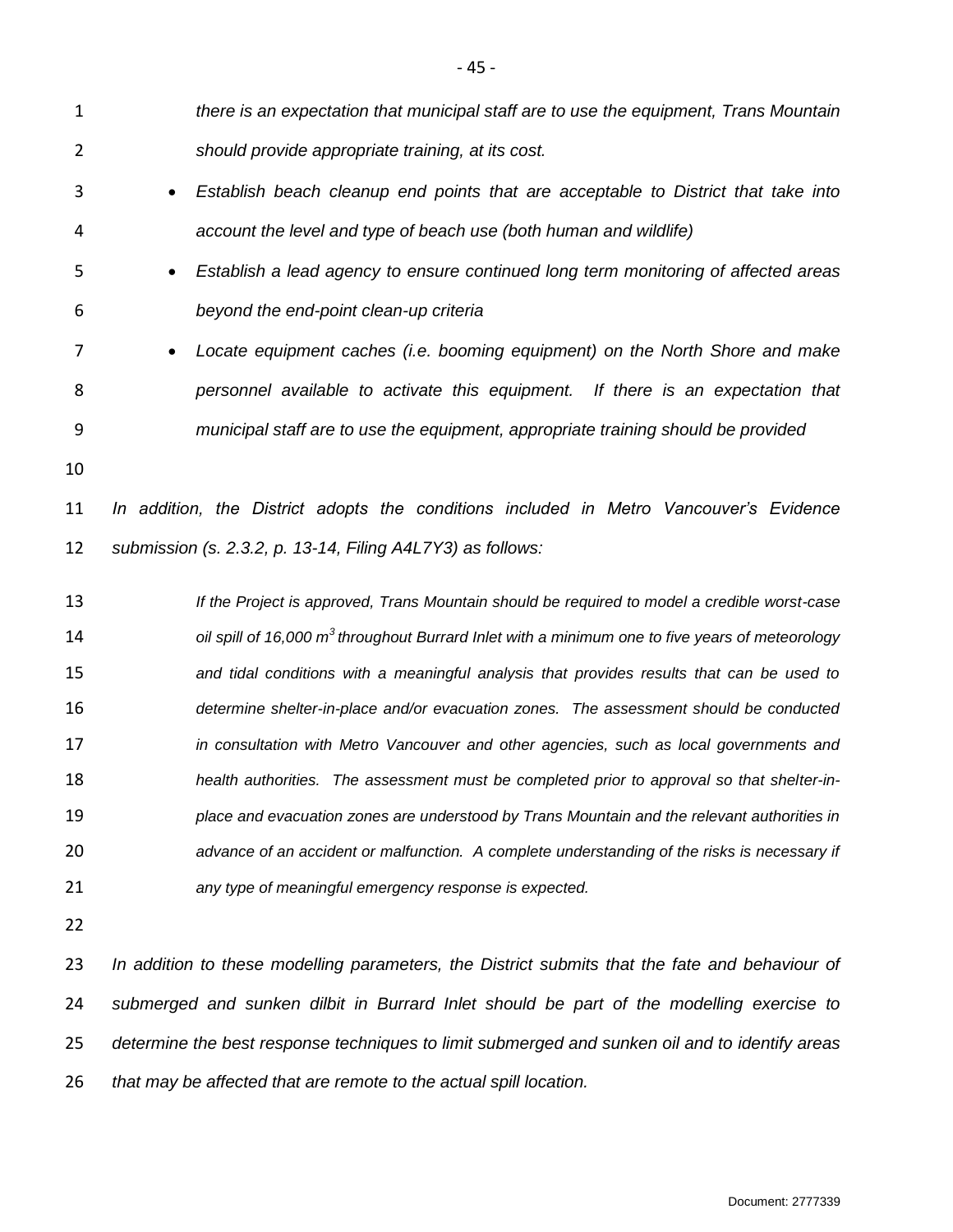#### <span id="page-47-0"></span>**6. RISK TOLERANCE CRITERIA**

 The District is located in an area of steeply sloping terrain which is interspersed with many creeks, ravines and greenbelts. These areas contain certain natural hazards and after a landslide in 2005, the District adopted a new approach to natural hazards risk management. The District developed risk tolerance criteria for natural hazards as a model for approaching risks in our community. The criteria were based on public input into acceptable levels of risk as well as defining what is acceptable for a given type of risk. This approach results in the establishment of criteria for the degree of risk that is acceptable to the community that is faced with the risk. In recognition of its efforts, the District received the United Nations Sasakawa Award for Disaster Risk Reduction and is also recognized as a Role Model City for the United Nations Resilient Cities campaign (Affidavit of F. Dercole, the District's Manager of Public Safety, para. 3.9, Filing A4Q0I6).

 "Risk analysis" is the systematic use of information to identify hazards and estimate the frequency and severity of undesired consequences to people, property, the environment and other things of value. "Risk evaluation" is the process by which risks are examined in terms of costs and benefits, and evaluated in terms of acceptability of risk considering the needs, issues and concerns of stakeholders. "Risk tolerance" is the readiness to bear the risk after risk treatment in order to achieve its objectives (Affidavit of F. Dercole, the District's Manager of Public Safety, paras. 2.1 – 2.3, Filing A4Q0I6).

 As noted in para. 2.4 of Ms. Dercole's Affidavit, "Decisions regarding risk management should take account of the wider context of the risk and include consideration of the tolerance of the risks borne by parties **other than the organization that benefits from the risk**." This principle is both a Canadian and an international standard of risk management. The Project, if approved, will significantly increase the risk of an oil spill in Burrard Inlet given the increase in tanker traffic

- 46 -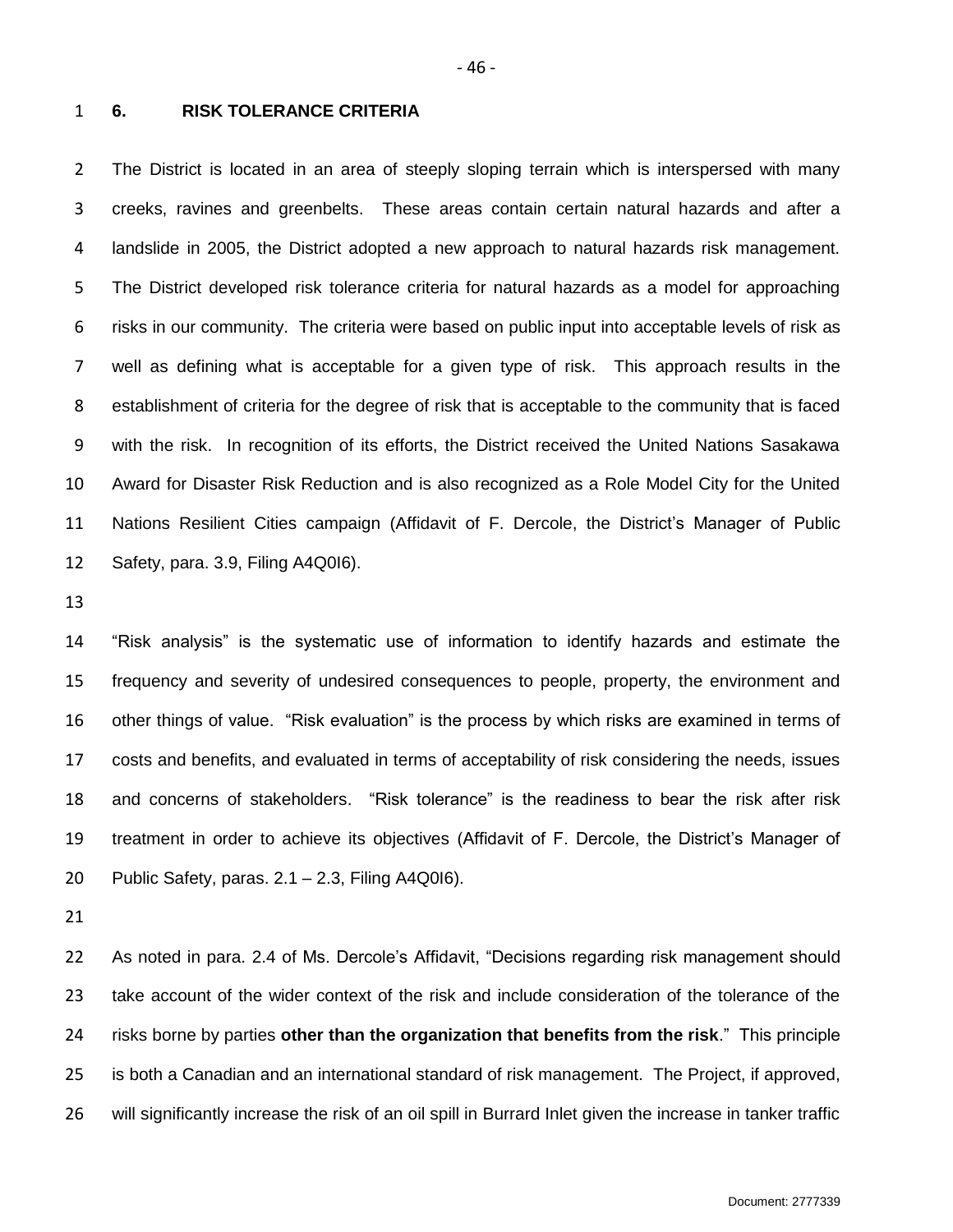from 5 tankers per month to 34 tankers per month. This increased risk is borne by all of the communities that border this body of water.

 In spite of this, there has been no community consultation process with the communities located along Burrard Inlet to determine these communities' acceptable levels of risk with respect to the Trans Mountain Pipeline Expansion Project and the increased risk of oil spills that it brings to the region. Consequently, it is not known what the risk tolerance of the affected communities are for this type of industrial activity. Approval should not be given to the Project Application without a thorough assessment of the affected communities' risk tolerance with respect to risks associated with the Project.

#### <span id="page-48-0"></span>**7. COMMENTS ON NEB DRAFT CONDITIONS**

 The District has reviewed the Draft Conditions issued by the NEB on August 12, 2015. The District is of the view that the risks posed by the Project cannot adequately be addressed or mitigated through conditions imposed on Trans Mountain by the NEB. However, in the event that the Project is approved, the District's comments regarding the Draft Conditions are set out in Appendix A.

### <span id="page-48-1"></span>**8. CONCLUSION**

 Even with the best possible emergency response system in place, if there is an oil spill in Burrard Inlet, oil is likely to reach the District's shoreline. The complexity of this shoreline and the effects of local oceanographic conditions make it very difficult, if not impossible, to completely protect it against spills. If oil does reach this shoreline, there are areas from which it likely cannot be removed, such as the bird sanctuary and tidal mudflats at the Maplewood Conservation Area. Such a spill would also negatively impact the significant investments by community stakeholders and volunteers in ecological restoration in the District and there would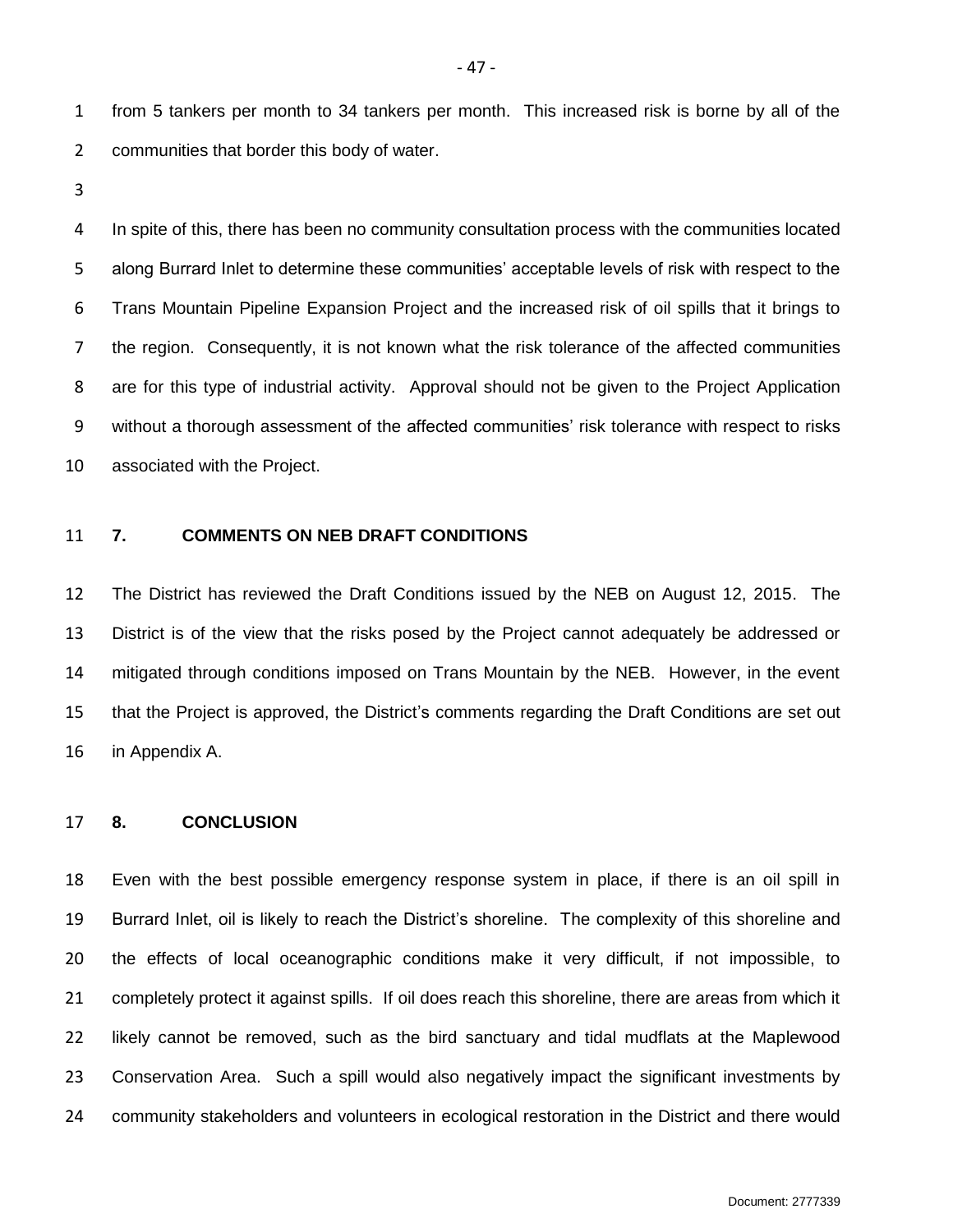be impacts to District parks and beaches that would restrict public use and interfere with waterfront businesses and amenities. A spill that reaches the shoreline would result in serious and lasting negative impacts on the District's physical and ecological environment as well as its economy, public health and safety.

 There is no question that, if approved, the Trans Mountain Expansion Project will result in an increased risk of an oil spill in Burrard Inlet. This risk has been underestimated in the Application due to the inadequate oil spill modelling conducted and this is exacerbated by the lack of knowledge about the interaction of dilbit with the marine environment. Further, this risk has not been adequately addressed by the emergency response measures proposed in the Application. As set out in detail in section 5 of this submission, the emergency response measures proposed in the Application (including the proposed improvements) have serious gaps and limitations and are simply not adequate to protect the District's shoreline and sensitive ecological areas in the event of a spill or to effectively clean these areas after oil reaches them.

 In light of this, the District's assessment of the Trans Mountain Expansion Project is that the environmental, public health and safety risks posed by this Project plainly outweigh its potential economic, social or other benefits. The District is further of the view that these risks simply cannot be adequately mitigated by any conditions that may be imposed on Trans Mountain by the NEB. Accordingly, the District submits that the NEB should not recommend approval of the Project to the Governor in Council.

All of which is respectfully submitted.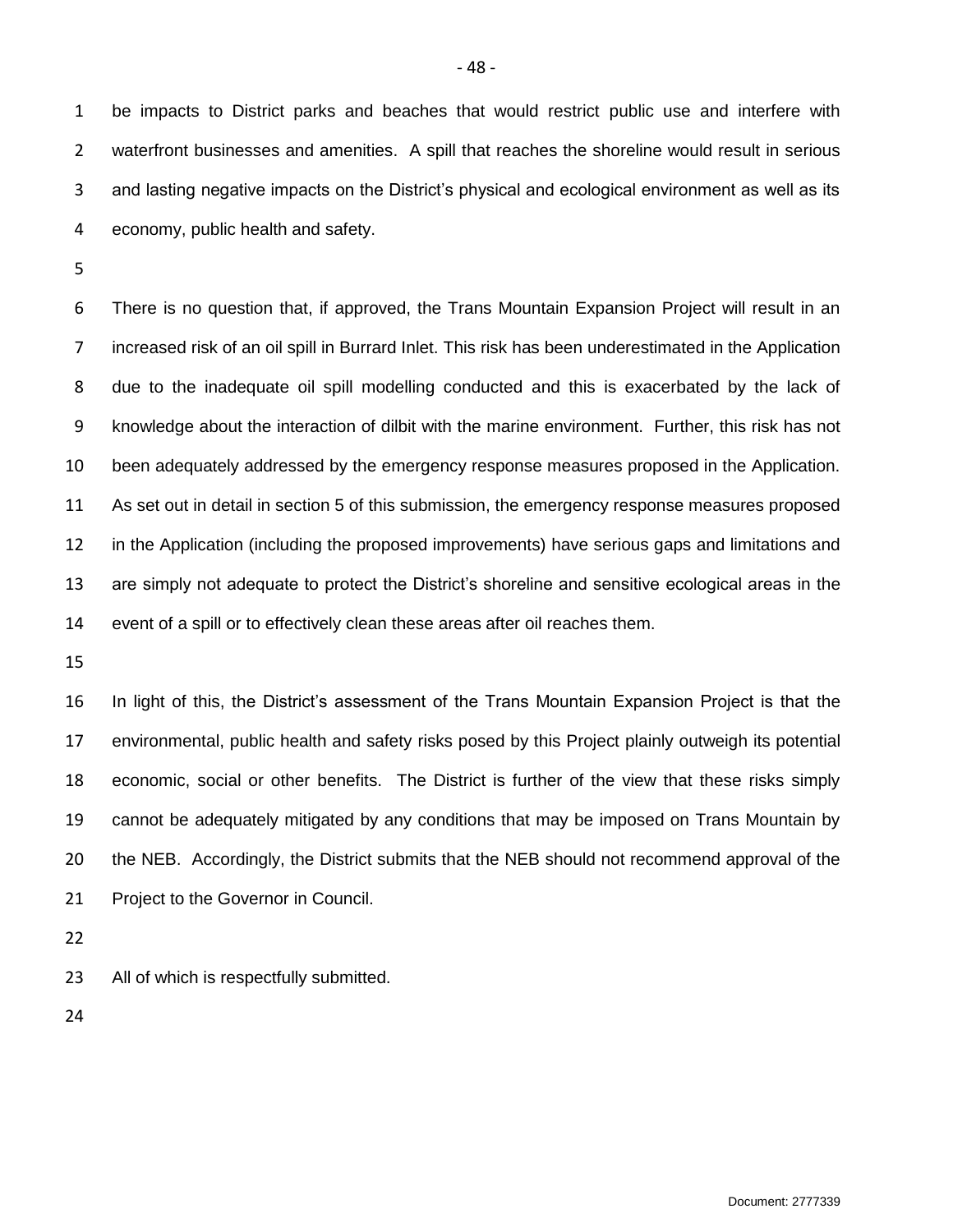# - 49 -

# <span id="page-50-0"></span>1 **9. APPENDIX A – DISTRICT OF NORTH VANCOUVER**

# 2 **COMMENTS ON NEB DRAFT CONDITIONS**

| <b>CONDITION</b>                                                                                                                                                                   | <b>COMMENT</b>                                                                                                                                                                                                                                                                                                                                                                                                                                                                              |
|------------------------------------------------------------------------------------------------------------------------------------------------------------------------------------|---------------------------------------------------------------------------------------------------------------------------------------------------------------------------------------------------------------------------------------------------------------------------------------------------------------------------------------------------------------------------------------------------------------------------------------------------------------------------------------------|
| 19. Air Emissions                                                                                                                                                                  | Re. Condition 19(b), an air monitoring station should be required in the                                                                                                                                                                                                                                                                                                                                                                                                                    |
| Management Plan for<br><b>Westridge Marine</b>                                                                                                                                     | District given its proximity to the Westridge Marine Terminal.                                                                                                                                                                                                                                                                                                                                                                                                                              |
| Terminal                                                                                                                                                                           | Re. Condition 19(j), Trans Mountain should be required to consult with<br>the North Shore local governments and any other interested local<br>governments with respect to the Air Emissions Management Plan for<br>Westridge Marine Terminal.                                                                                                                                                                                                                                               |
| 29. Updated terminal<br>risk assessments                                                                                                                                           | A list of the identified risks and mitigation measures taken to reduce<br>risks at Westridge Marine Terminal should be provided to the District<br>and any other interested local governments for emergency planning<br>purposes since our communities can be directly impacted by a release<br>of product into the air and/or Burrard Inlet. This information is needed<br>to inform emergency response activities, including evacuation, shelter-<br>in-place, shoreline protection, etc. |
| 54. Fugitive<br>Emissions<br>Management Plan for<br>the Westridge Marine<br>Terminal                                                                                               | A requirement should be included to inform the District and any other<br>interested local governments of the types of fugitive emissions that<br>could be expected and for prompt notification in the event of actual<br>releases.                                                                                                                                                                                                                                                          |
| 64. Westridge Marine<br><b>Terminal</b><br>Environmental<br><b>Protection Plan</b>                                                                                                 | Re. Condition 64(g), Trans Mountain should be required to consult with<br>the District and any other interested local governments with respect to<br>the Westridge Marine Terminal Environmental Protection Plan.                                                                                                                                                                                                                                                                           |
| 66. Light Emissions<br>Management Plan for<br>the Westridge Marine<br>Terminal                                                                                                     | Condition 66 should also require a Noise Management Plan for<br>Westridge Marine Terminal as well as a complaint tracking and<br>resolution process.                                                                                                                                                                                                                                                                                                                                        |
| 68. Quantitative<br><b>Geohazard Frequency</b><br>Assessment<br>69. Risk Management<br>Plan for geohazards<br>71. Seismic reports -<br>liquefaction potential<br>72. Fault studies | A requirement should be included to assess the potential for seismic<br>damage to the Westridge Marine Terminal as an earthquake could<br>cause system failures resulting in product entering the atmosphere and<br>Burrard Inlet.                                                                                                                                                                                                                                                          |
| 87. Emergency<br>Response Plan for<br>construction                                                                                                                                 | Local governments should be given the opportunity to review the<br>Emergency Response Plan for construction prior to it being filed with<br>the NEB.                                                                                                                                                                                                                                                                                                                                        |
| 88. Consultation on<br>improvements to<br>Trans Mountain's<br>Emergency<br>Management Program                                                                                      | Trans Mountain should be required to use vegetable-based oils in<br>hydraulic equipment working near or over water.<br>Since Trans Mountain's operations are not directly within the District's<br>jurisdiction, the District would like confirmation that it will be one of the<br>local governments consulted. Also, the "commitments made during<br>the consultation" should be made available to local governments to<br>enable them to track and monitor these commitments.            |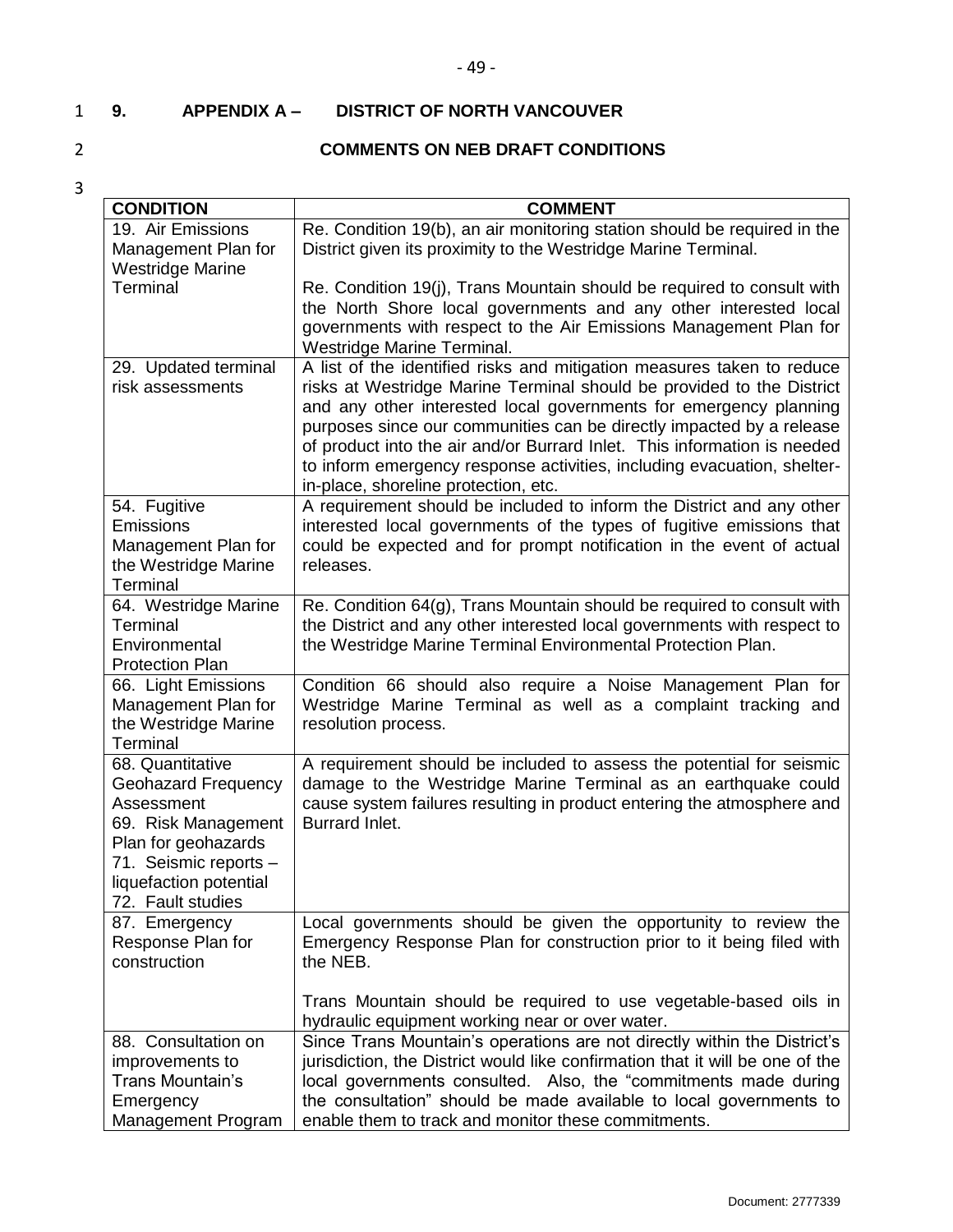| 91. Authorization<br>under paragraph<br>$35(2)(b)$ of the<br>Fisheries Act-<br><b>Westridge Marine</b><br>Terminal | If an Authorization is issued that requires habitat compensation that<br>involves District shorelines, Trans Mountain should be required to<br>notify and consult with the District regarding suitable areas.                                                                                                                                                                                                                                                                                                                                                             |
|--------------------------------------------------------------------------------------------------------------------|---------------------------------------------------------------------------------------------------------------------------------------------------------------------------------------------------------------------------------------------------------------------------------------------------------------------------------------------------------------------------------------------------------------------------------------------------------------------------------------------------------------------------------------------------------------------------|
| 109. Terminal fire<br>protection and<br>firefighting systems                                                       | A copy of the report confirming the adequacy of the proposed fire<br>protection and firefighting systems implemented or planned to be<br>implemented at the Westridge Marine Terminal should be provided to<br>the District and any other interested local governments.                                                                                                                                                                                                                                                                                                   |
| 112. Final terminal<br>assessments                                                                                 | To help local governments understand possible emergency response<br>requirements for their communities, they should be provided with<br>copies of the final risk assessments required per Condition #112.                                                                                                                                                                                                                                                                                                                                                                 |
| 114. Marine shipping-<br>related commitments                                                                       | Re. Condition 114(b), a response time of 36 hours is too slow to<br>protect District shorelines                                                                                                                                                                                                                                                                                                                                                                                                                                                                           |
| 116. Pre-operations<br>full-scale emergency<br>response exercises                                                  | As indicated in the Nuka Report, a spill volume 160m <sup>3</sup> does not<br>represent a true worst-case scenario. Rather, a spill volume of 8,000<br>$m3$ should be used for the purposes of the emergency response<br>exercises required by this Condition.                                                                                                                                                                                                                                                                                                            |
|                                                                                                                    | This Condition does not indicate who the participants in the emergency<br>response exercises will be.<br>This Condition should include a<br>requirement that the District and any other interested local government<br>may participate in the exercises and that funding be provided to fully<br>cover the costs of attendance, including employee wages and other<br>employment costs.                                                                                                                                                                                   |
|                                                                                                                    | Trans Mountain should also be required to file proof with the NEB that<br>it has taken the steps necessary to correct the deficiencies identified in<br>the emergency response exercises (rather than just identify what steps<br>need to be taken, which is what Condition 116(c)(iii) currently<br>requires).                                                                                                                                                                                                                                                           |
| 117(c). Reporting on<br>improvements to<br>Trans Mountain's<br>Emergency<br>Management Program                     | This requirement should include the list of which parties are to be<br>consulted and the District and any other interested local government<br>should be included on that list.                                                                                                                                                                                                                                                                                                                                                                                           |
| 119. Emergency<br>Preparedness and<br><b>Response Exercise</b><br>and Training Program                             | Re. Condition 119(d), the description and schedule for all emergency<br>response exercises should be made available to the District and any<br>other interested local governments to ensure they are informed and<br>can make arrangements to participate.<br>Re. Condition 119(f), the objectives for the emergency response<br>exercises should include specific requirements that Trans Mountain<br>engage and communicate with the District and all other local<br>governments which may be effected, either directly or indirectly, in the<br>event of an emergency. |
| 120. Notification and<br>reporting on<br>emergency response<br>exercises                                           | This Condition should require that Trans Mountain notify the District<br>and any other interested local governments of the opportunity to<br>participate in emergency response exercises and that this notification<br>be given at least 30 days prior to such an exercise.                                                                                                                                                                                                                                                                                               |
| 122. Implementing<br>improvements to                                                                               | This Condition should include a requirement to inform the District and<br>any other interested local governments of updates and improvements                                                                                                                                                                                                                                                                                                                                                                                                                              |